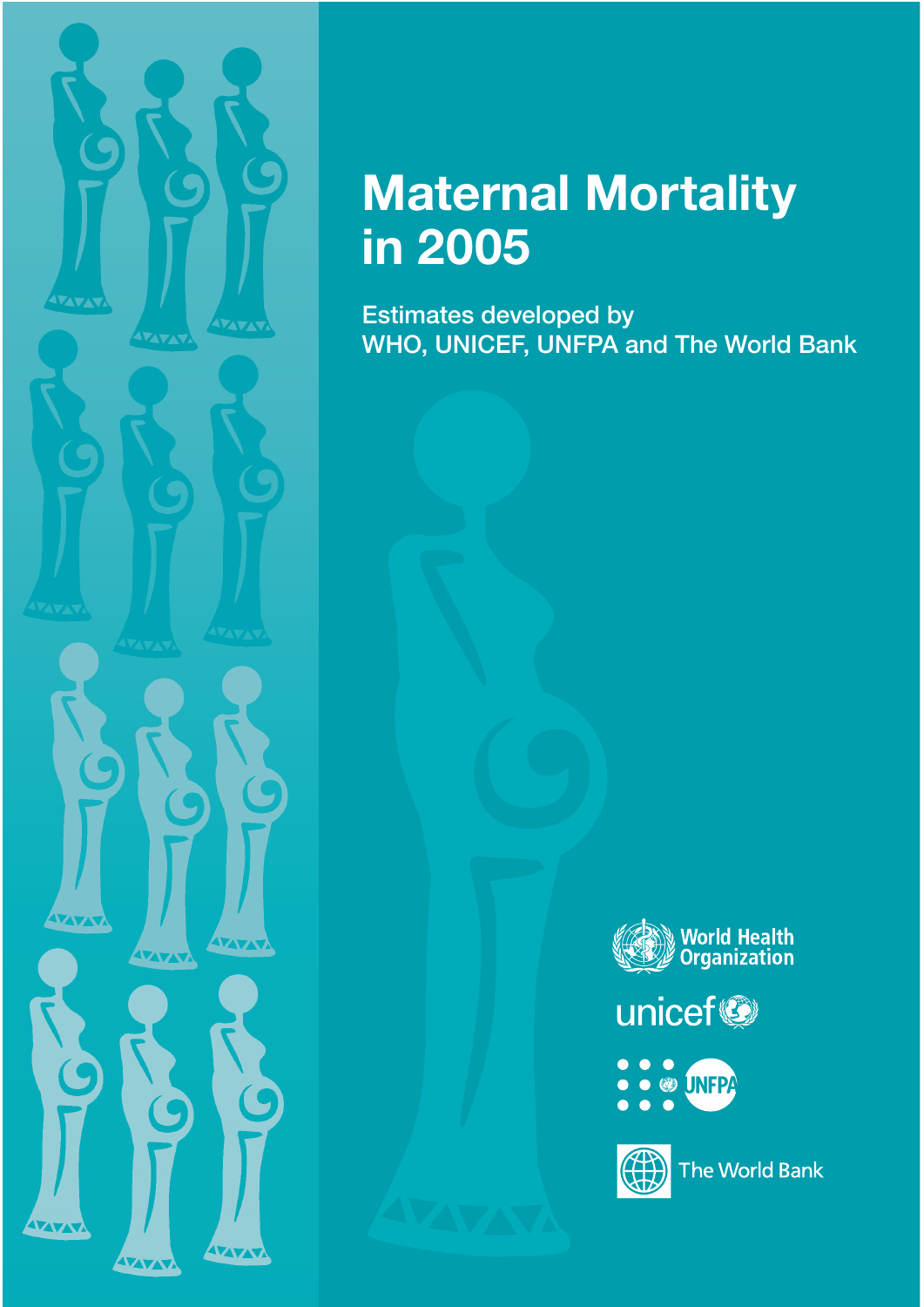# **Maternal Mortality in 2005**

Estimates developed by WHO, UNICEF, UNFPA, and The World Bank



# unicef®





The World Bank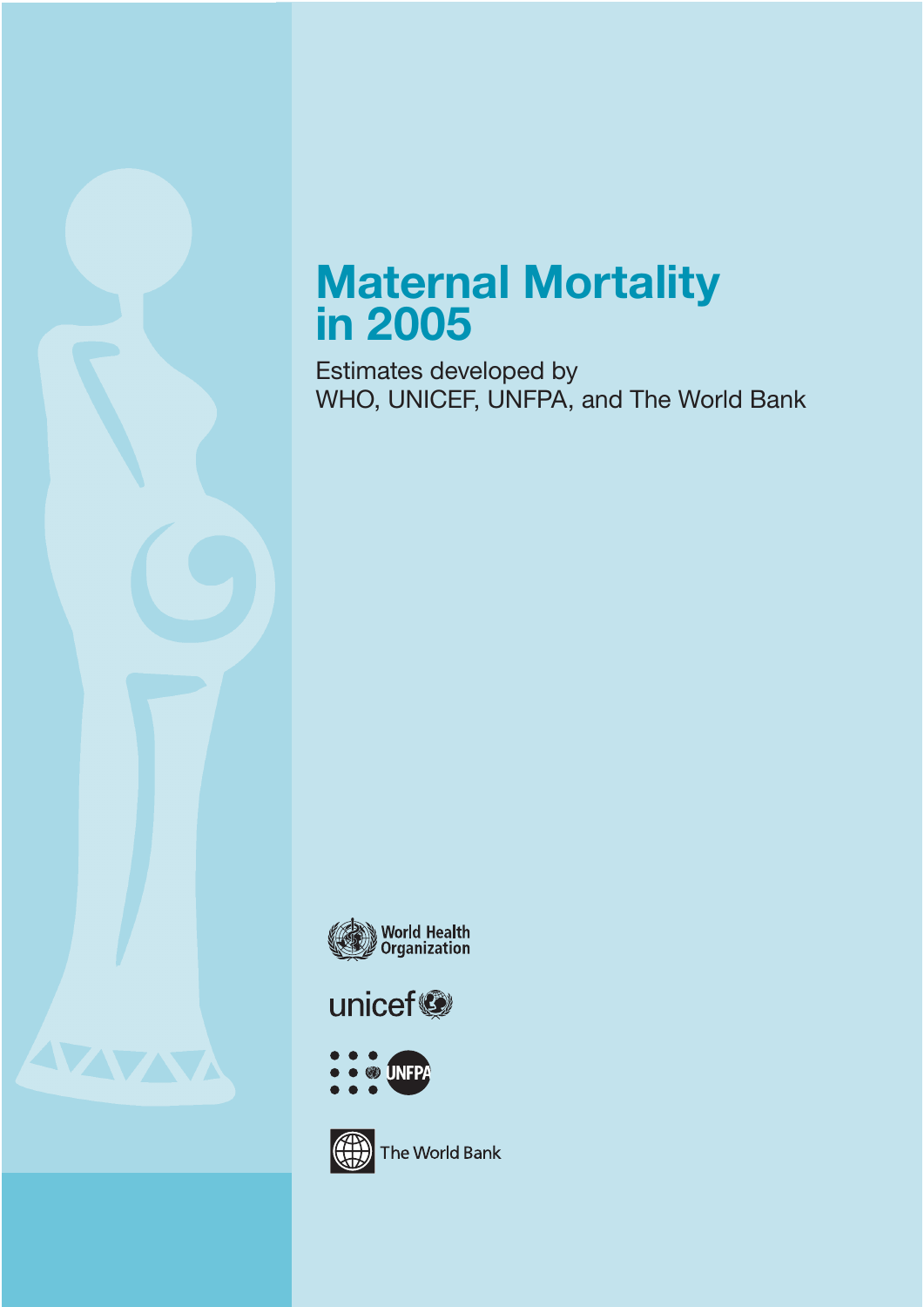**WHO Library Cataloguing-in-Publication Data**

**Maternal mortality in 2005 : estimates developed by WHO, UNICEF, UNFPA, and the World Bank.**

**1.Maternal mortality - trends. 2.Maternal welfare. 3.Data collection - methods. 4.Models, Statistical. 5.Millennium Development Goals. I.World Health Organization. II.World Bank. III.UNICEF. IV.United Nations Population Fund.**

**ISBN 978 92 4 159621 3 (NLM classification: WQ 16)**

#### **© World Health Organization 2007**

All rights reserved. Publications of the World Health Organization can be obtained from WHO Press, World Health Organization, 20 Avenue Appia, 1211 Geneva 27, Switzerland (tel.: +41 22 791 3264; fax: +41 22 791 4857; e-mail: bookorders@who.int). Requests for permission to reproduce or translate WHO publications – whether for sale or for noncommercial distribution – should be addressed to WHO Press, at the above address (fax: +41 22 791 4806; e-mail: permissions@who.int).

The designations employed and the presentation of the material in this publication do not imply the expression of any opinion whatsoever on the part of the World Health Organization concerning the legal status of any country, territory, city or area or of its authorities, or concerning the delimitation of its frontiers or boundaries. Dotted lines on maps represent approximate border lines for which there may not yet be full agreement.

The mention of specific companies or of certain manufacturers' products does not imply that they are endorsed or recommended by the World Health Organization in preference to others of a similar nature that are not mentioned. Errors and omissions excepted, the names of proprietary products are distinguished by initial capital letters.

All reasonable precautions have been taken by the World Health Organization to verify the information contained in this publication. However, the published material is being distributed without warranty of any kind, either expressed or implied. The responsibility for the interpretation and use of the material lies with the reader. In no event shall the World Health Organization be liable for damages arising from its use.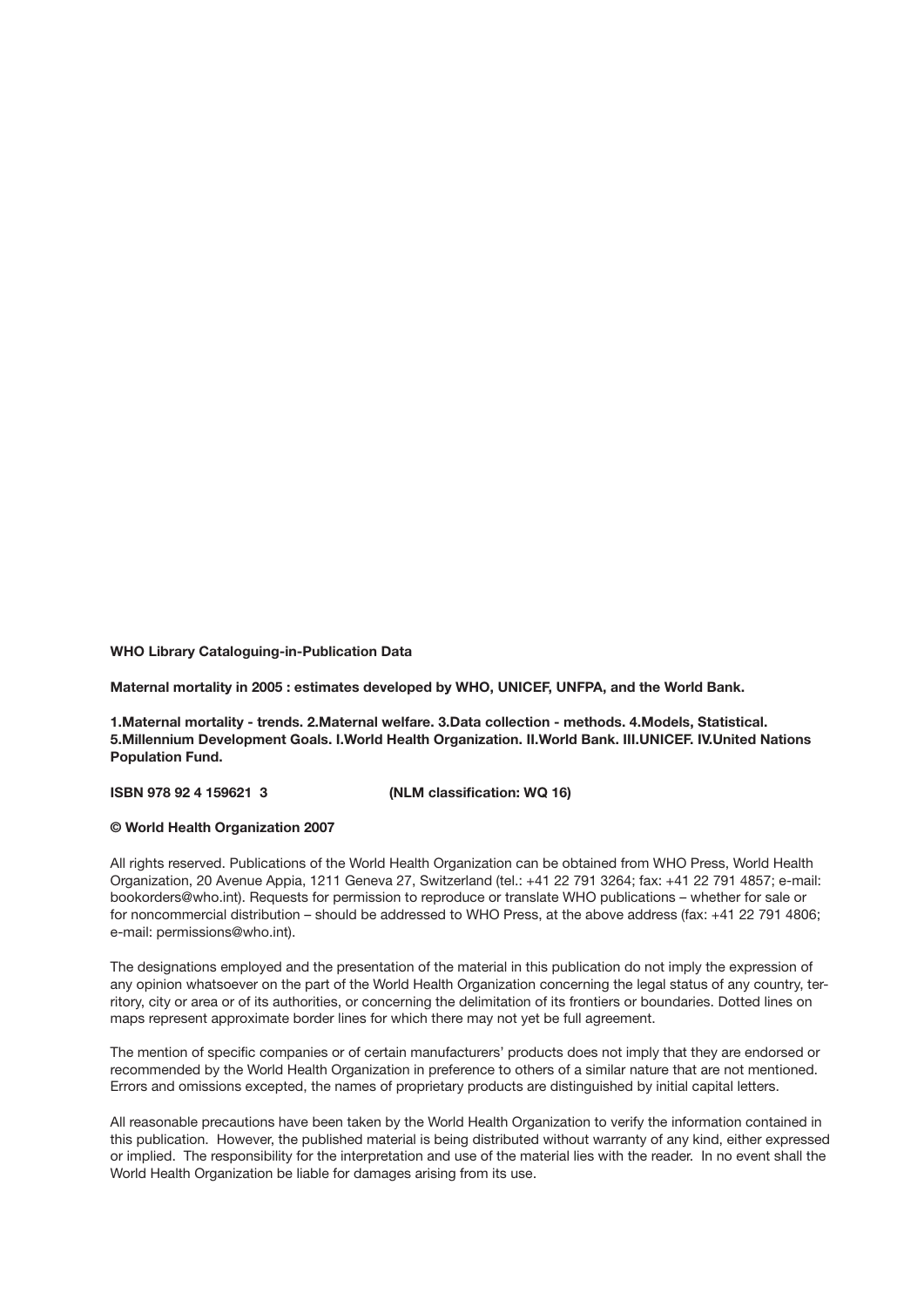# **CONTENTS**

|    | <b>Acknowledgements</b>                                                                                                                                                              |    |
|----|--------------------------------------------------------------------------------------------------------------------------------------------------------------------------------------|----|
|    | <b>Acronyms and abbreviations</b>                                                                                                                                                    | ïi |
|    | <b>EXECUTIVE SUMMARY</b>                                                                                                                                                             | 1  |
| 1. | <b>INTRODUCTION</b>                                                                                                                                                                  | 3  |
| 2. | <b>MEASURING MATERNAL MORTALITY</b>                                                                                                                                                  | 4  |
|    | 2.1 Concepts and definitions                                                                                                                                                         | 4  |
|    | 2.2 Measures of maternal mortality                                                                                                                                                   | 4  |
|    | 2.3 Approaches for measuring maternal mortality                                                                                                                                      | 5  |
| З. | THE DEVELOPMENT OF 2005 ESTIMATES OF MATERNAL MORTALITY                                                                                                                              | 9  |
|    | 3.1 Sources of country data used for the 2005 estimates                                                                                                                              | 9  |
|    | 3.2 Methods used to estimate MMR in 2005 according to data source                                                                                                                    | 10 |
|    | 3.3 Calculation of adult lifetime risk of maternal mortality                                                                                                                         | 13 |
|    | 3.4 Global and regional estimates                                                                                                                                                    | 14 |
|    | 3.5 Differences between the 2005 methodology compared with 2000                                                                                                                      | 14 |
| 4. | <b>ANALYSIS AND INTERPRETATION OF 2005 ESTIMATES</b>                                                                                                                                 | 15 |
|    | 4.1 Maternal mortality estimates for 2005                                                                                                                                            | 15 |
|    | 4.2 Estimates of MMR trends                                                                                                                                                          | 15 |
| 5. | <b>IS THE FIFTH MDG ACHIEVABLE?</b>                                                                                                                                                  | 18 |
| 6. | <b>NEXT STEPS</b>                                                                                                                                                                    | 19 |
|    | 6.1 Using the 2005 maternal mortality estimates                                                                                                                                      | 19 |
|    | 6.2 Generating better information for estimating maternal mortality                                                                                                                  | 19 |
|    |                                                                                                                                                                                      |    |
|    | <b>ANNEXES:</b>                                                                                                                                                                      | 21 |
|    | Annex 1. List of socioeconomic and programmatic indicators with percentage of missing values                                                                                         | 21 |
|    | <b>Annex 2.</b> Correlation matrix showing the associations between all possible indicators                                                                                          | 22 |
|    | Annex 3. Estimates of number of maternal deaths, lifetime risk, MMR, and range of uncertainty (2005)                                                                                 | 23 |
|    | Annex 4. Countries with large MMR differences between 2000 and 2005                                                                                                                  | 28 |
|    | <b>APPENDICES:</b>                                                                                                                                                                   | 29 |
|    | Appendix 1. Maternal mortality data derived from civil registration: countries and territories<br>with good death registration and good attribution of cause of death (Group A)      | 29 |
|    | Appendix 2. Maternal mortality data derived from civil registration: countries and territories<br>with good death registration but uncertain attribution of cause of death (Group B) | 30 |
|    | Appendix 3. Maternal mortality data derived from the direct sisterhood method: reported<br>and adjusted estimates (Group C)                                                          | 31 |
|    | Appendix 4. Maternal mortality data derived from studies in Groups D-G                                                                                                               | 32 |
|    | Appendix 5. Maternal mortality data derived from model (Group H)                                                                                                                     | 32 |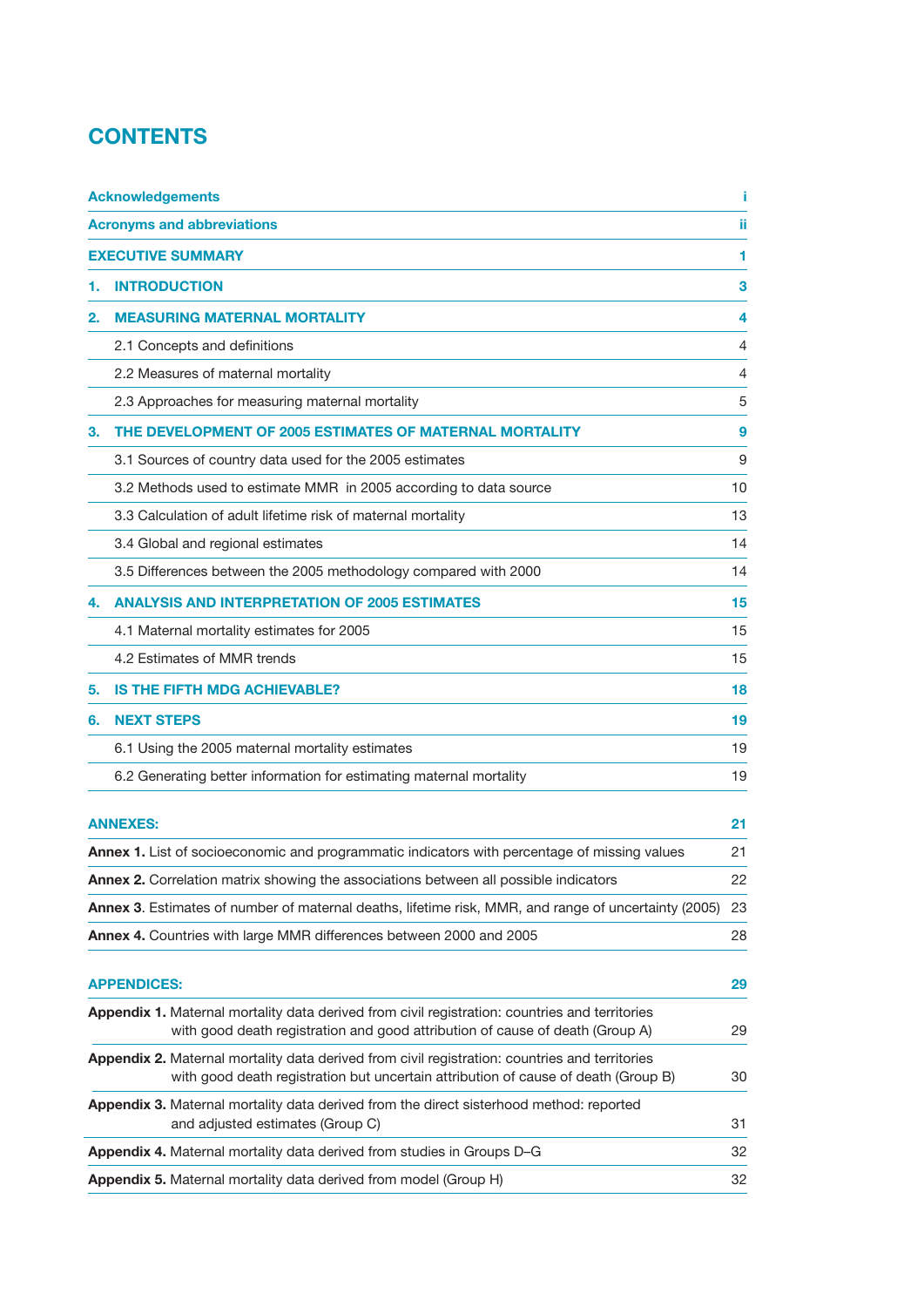| Appendix 6. Estimates of MMR, number of maternal deaths, lifetime risk, and range of<br>uncertainty by WHO regions, 2005                                        |    |  |  |  |
|-----------------------------------------------------------------------------------------------------------------------------------------------------------------|----|--|--|--|
| Appendix 7. Comparison of 1990 and 2005 maternal mortality by WHO regions                                                                                       | 34 |  |  |  |
| <b>Appendix 8.</b> Estimates of MMR, number of maternal deaths, lifetime risk, and range<br>of uncertainty by UNICEF regions, 2005                              | 35 |  |  |  |
| Appendix 9. Comparison of 1990 and 2005 maternal mortality by UNICEF regions                                                                                    | 35 |  |  |  |
| Appendix 10. Estimates of MMR, number of maternal deaths, lifetime risk, and range<br>of uncertainty by UNFPA regions, 2005                                     | 36 |  |  |  |
| Appendix 11. Comparison of 1990 and 2005 maternal mortality by UNFPA regions                                                                                    | 36 |  |  |  |
| <b>Appendix 12.</b> Estimates of MMR, number of maternal deaths, lifetime risk, and range<br>of uncertainty by the World Bank regions and income groups, 2005   | 37 |  |  |  |
| Appendix 13. Comparison of 1990 and 2005 maternal mortality by<br>the World Bank regions and income groups                                                      | 37 |  |  |  |
| <b>Appendix 14.</b> Estimates of MMR, number of maternal deaths, lifetime risk, and range<br>of uncertainty by United Nations Population Division regions, 2005 | 38 |  |  |  |
| <b>Appendix 15.</b> Comparison of 1990 and 2005 maternal mortality by<br>United Nations Population Division regions                                             | 38 |  |  |  |
| <b>TABLES:</b>                                                                                                                                                  |    |  |  |  |
| <b>Table 1.</b> Sources of maternal mortality data used in developing the 2005 estimates                                                                        | g  |  |  |  |
| Table 2. Estimates of MMR, number of maternal deaths, lifetime risk, and range<br>of uncertainty by United Nations MDG regions, 2005                            | 16 |  |  |  |
| <b>Table 3.</b> Comparison of 1990 and 2005 maternal mortality by United Nations MDG regions                                                                    | 17 |  |  |  |
| <b>FIGURES:</b>                                                                                                                                                 |    |  |  |  |
| Figure 1. Comparison of DHS sisterhood estimates and WHO estimates of female adult mortality                                                                    | 11 |  |  |  |
| <b>BOXES:</b>                                                                                                                                                   |    |  |  |  |
| <b>Box 1.</b> Alternative definitions of maternal death in ICD-10                                                                                               | 5  |  |  |  |
| <b>Box 2.</b> Statistical measures of maternal mortality                                                                                                        | 5  |  |  |  |
| <b>Box 3.</b> Approaches to measuring maternal mortality                                                                                                        | 6  |  |  |  |
| <b>Box 4.</b> PMDF statistical model for countries with no appropriate estimates of maternal mortality                                                          | 13 |  |  |  |
| Box 5. Formula for estimating adult lifetime risk                                                                                                               | 13 |  |  |  |

| <b>REFERENCES</b> |  |
|-------------------|--|
|                   |  |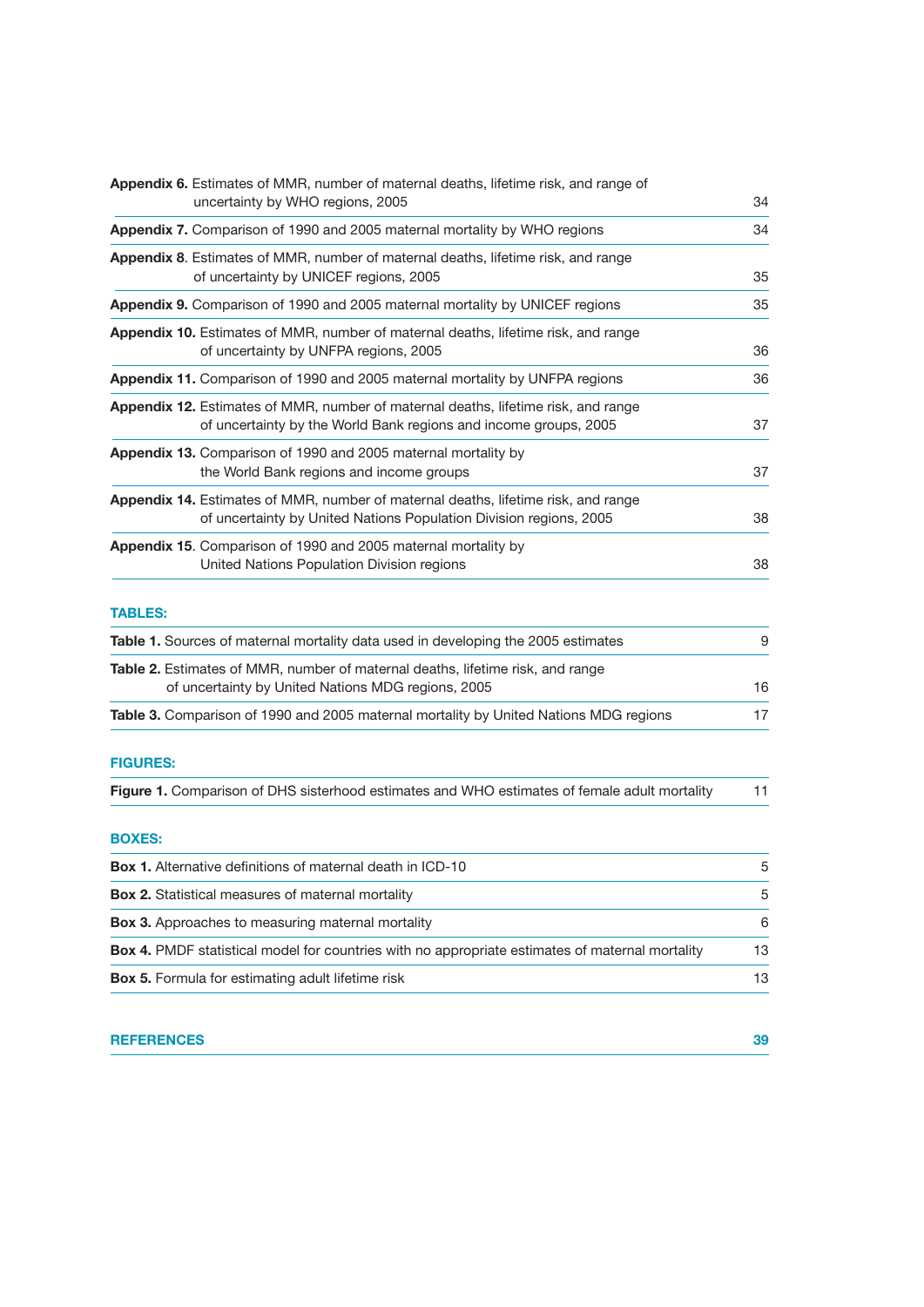

# **ACKNOWLEDGEMENTS**

This report was prepared by Lale Say and Mie Inoue of The World Health Organization (WHO), and Samuel Mills and Emi Suzuki of The World Bank. Design and layout by Janet Petitpierre. Cover illustration was provided by UNDP Regional Service Centre for Eastern and Southern Africa.

The following individuals, listed in alphabetical order, have contributed to the preparation of these estimates: Carla Abou-Zahr of Health Metrics Network, Stan Bernstein of the United Nations Population Fund (UNFPA), Eduard Bos of The World Bank, Kenneth Hill of Harvard University, Mie Inoue of WHO, Samuel Mills of The World Bank, Kourtoum Nacro of UNFPA, Lale Say of WHO, Kenji Shibuya of WHO, Emi Suzuki of The World Bank, Kevin Thomas of Harvard University, Tessa Wardlaw of the United Nations Children's Fund (UNICEF), Neff Walker of Johns Hopkins University, and John Wilmoth of the United Nations Population Division. Thanks are due to Paul Van Look for reviewing and commenting on the report. Financial support from the World Bank Netherlands Partnership Program is acknowledged.

Contact person: Lale Say, Department of Reproductive Health and Research, WHO. e-mail: sayl@who.int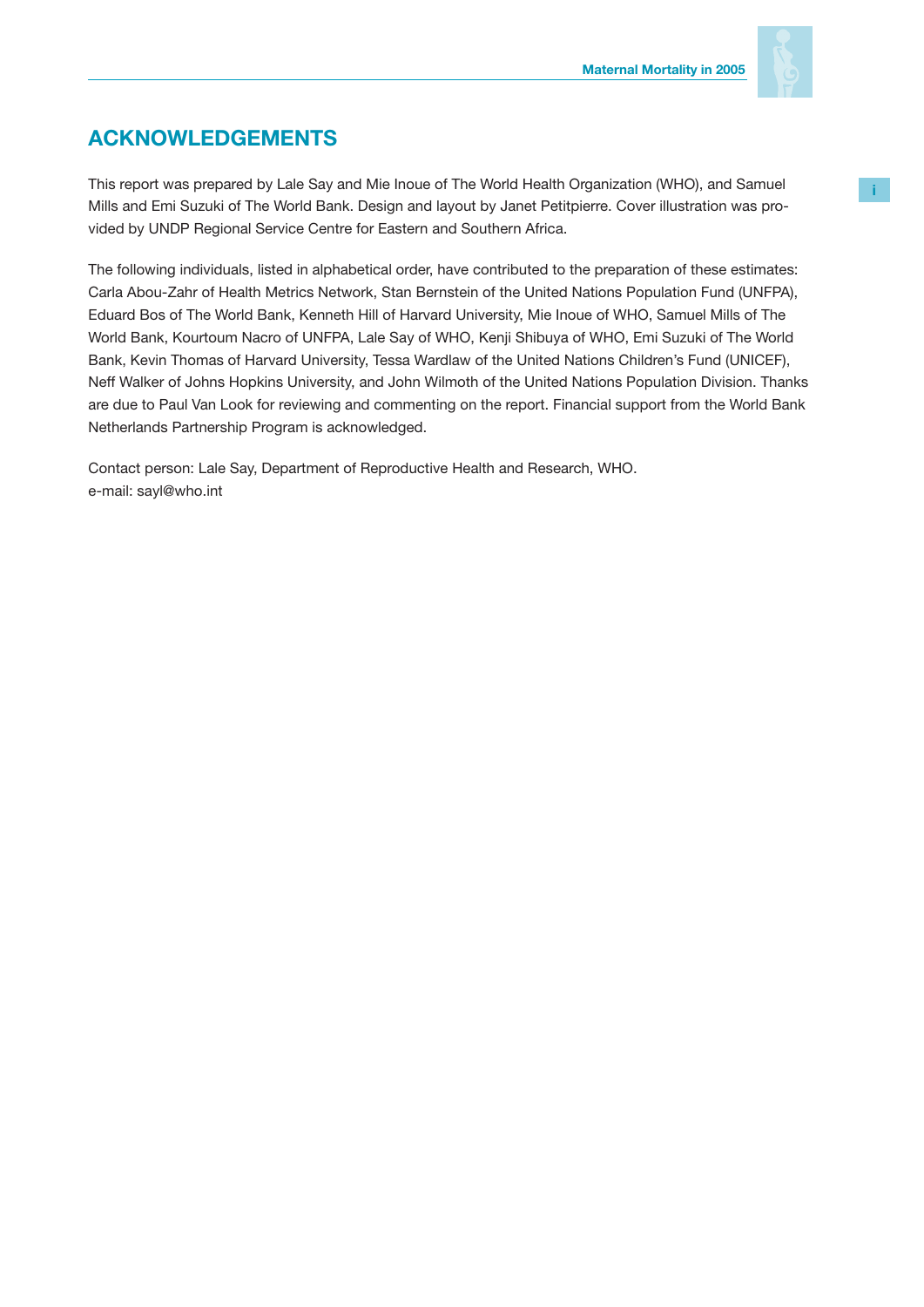

# **ACRONYMS AND ABBREVIATIONS**

| <b>AIDS</b>       | Acquired immunodeficiency syndrome                                                               |
|-------------------|--------------------------------------------------------------------------------------------------|
| <b>CEMD</b>       | Confidential Enquiry into Maternal Deaths                                                        |
| <b>CIS</b>        | Commonwealth of Independent States                                                               |
| <b>DHS</b>        | Demographic and Health Survey                                                                    |
| <b>EUR</b>        | dummy variable identifying observations from Europe                                              |
| <b>GDP</b>        | gross domestic product per capita based on purchasing power parity conversion                    |
| <b>GFR</b>        | general fertility rate                                                                           |
| <b>ICD-10</b>     | International Statistical Classification of Diseases and Related Health Problems (10th Revision) |
| <b>MDG</b>        | Millennium Development Goal                                                                      |
| <b>MENA</b>       | dummy variable identifying observations from North Africa and the Middle East                    |
| <b>MMR</b>        | maternal mortality ratio                                                                         |
| <b>MMRate</b>     | maternal mortality rate                                                                          |
| <b>OECD</b>       | Organisation for Economic Co-operation and Development                                           |
| <b>PMDF</b>       | proportion maternal among deaths of females of reproductive age                                  |
| <b>RAMOS</b>      | reproductive-age mortality studies                                                               |
| SKA               | proportion of births with skilled attendants                                                     |
| TFR               | total fertility rate                                                                             |
| <b>UNFPA</b>      | United Nations Population Fund                                                                   |
| <b>UNICEF</b>     | United Nations Children's Fund                                                                   |
| <b>UNPD</b>       | United Nations Population Division                                                               |
| <b>VRcomplete</b> | dummy variable equal to 1 if registration of deaths is 90% or more complete                      |
| <b>WHO</b>        | World Health Organization                                                                        |
| WP                | dummy variable identifying observations from Western Pacific                                     |
|                   |                                                                                                  |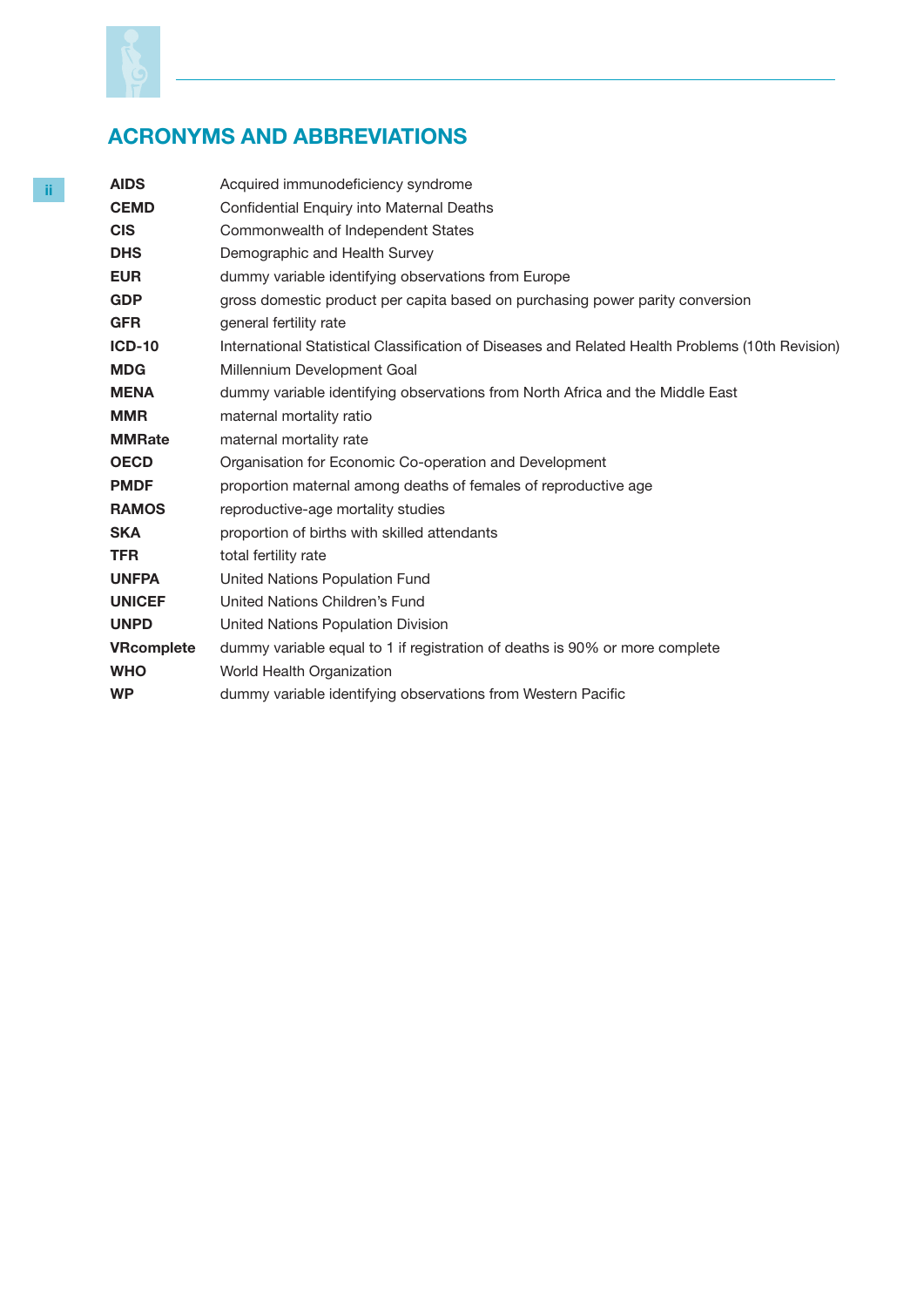

# **EXECUTIVE SUMMARY**

Improving maternal health and reducing maternal mortality have been key concerns of several international summits and conferences since the late 1980s, including the Millennium Summit in 2000. One of the eight Millennium Development Goals (MDGs) adopted at the Millennium Summit is improving maternal health (MDG5). Within the MDG monitoring framework, the international community committed itself to reducing the maternal mortality ratio (MMR) by three quarters between 1990 and 2015.

In this context, country estimates of maternal mortality over time are crucial to inform planning of sexual and reproductive health programmes and to guide advocacy efforts and research at the national level. These estimates are also needed at the international level, to inform decision-making concerning resource allocation by development partners and donors. However, assessing the extent of progress towards the MDG5 target has been challenging, due to the lack of reliable maternal mortality data – particularly in developing-country settings where maternal mortality is high.

The World Health Organization (WHO), the United Nations Children's Fund (UNICEF), and the United Nations Population Fund (UNFPA) have made three previous attempts to develop internationally comparable estimates of maternal mortality (for the years 1990, 1995, and 2000) by using an approach that encompasses different sources of data. However, the exact methodology used by each exercise differed. The development of country, regional, and global estimates for 2005 followed a similar approach, but used improved methodological techniques. Development of this round of estimates involved The World Bank in addition to WHO, UNICEF and UNFPA. A separate analysis of trends was also performed, to assess the likely change in MMR from 1990 to 2005 at the regional and global levels.

Of the estimated total of 536 000 maternal deaths worldwide in 2005, developing countries accounted for 99% (533 000) of these deaths. Slightly more

than half of the maternal deaths (270 000) occurred in the sub-Saharan Africa region alone, followed by South Asia (188 000). Thus, sub-Saharan Africa and South Asia accounted for 86% of global maternal deaths.

By the broad MDG regions, MMR in 2005 was highest in developing regions (at 450 maternal deaths per 100 000 live births), in stark contrast to developed regions (at 9) and countries of the commonwealth of independent states (at 51). Among the developing regions, sub-Saharan Africa had the highest MMR (at 900) in 2005, followed by South Asia (490), Oceania (430), South-Eastern Asia (300), Western Asia (160), Northern Africa (160), Latin America and the Caribbean (130), and Eastern Asia (50).

A total of 14 countries had MMRs of at least 1000, of which 13 (excluding Afghanistan) were in the sub-Saharan African region. These countries are (listed in descending order): Sierra Leone (2100), Niger (1800), Afghanistan (1800), Chad (1500), Somalia (1400), Angola (1400), Rwanda (1300), Liberia (1200), Guinea Bissau (1100), Burundi (1100), the Democratic Republic of the Congo (1100), Nigeria (1100), Malawi (1100), and Cameroon (1000). By contrast, Ireland had an MMR of 1.

The adult lifetime risk of maternal death (the probability that a 15-year-old female will die eventually from a maternal cause) is highest in Africa (at 1 in 26), followed by Oceania (1 in 62) and Asia (1 in 120), while the developed regions had the smallest lifetime risk (1 in 7300). Of all 171 countries and territories for which estimates were made, Niger had the highest estimated lifetime risk of 1 in 7, in stark contrast to Ireland, which had the lowest lifetime risk of 1 in 48 000.

These estimates provide an up-to-date indication of the extent of the maternal mortality problem globally. They strongly indicate a need for both improved action for maternal mortality reduction and increased efforts for the generation of robust data to provide better estimates in the future.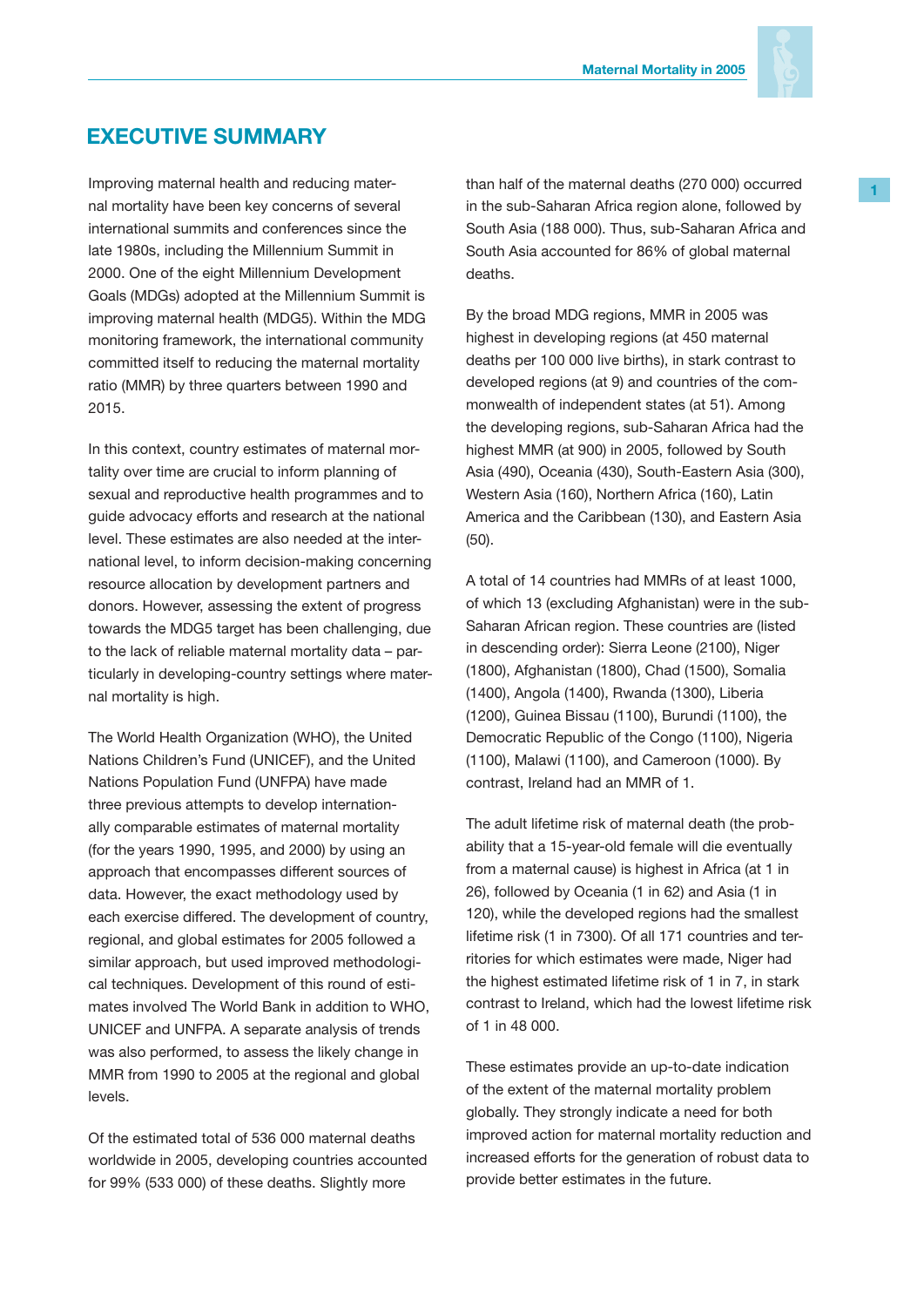

**2** The separate analysis of trends shows that, at the global level, maternal mortality has decreased at an average of less than 1% annually between 1990 and 2005 – far below the 5.5% annual decline, which is necessary to achieve the fifth MDG, concerning maternal mortality reduction. To achieve that goal, MMRs will need to decrease at a much faster rate in the future – especially in sub-Saharan Africa, where the annual decline has so far been approximately 0.1%. Achieving this goal requires increased attention to improved health care for women, including high-quality emergency obstetric care.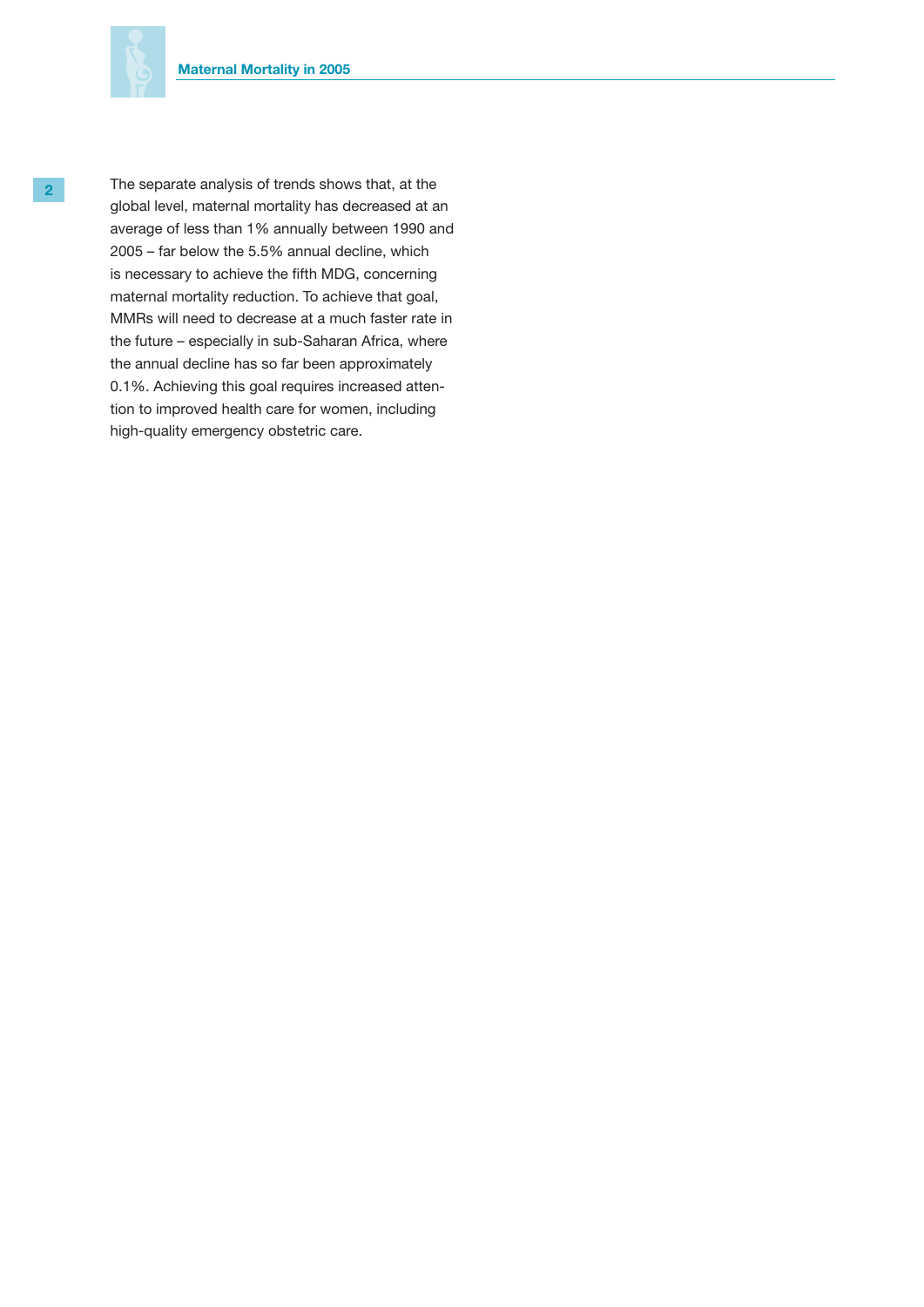

# **1. INTRODUCTION**

Since the late 1980s, improving maternal health and reducing maternal mortality have been key concerns of several international summits and conferences, including the Millennium Summit in 2000 (*1*). One of the eight Millennium Development Goals (MDG) adopted following the Millennium Summit involves improving maternal health (MDG5). Within the MDG monitoring framework, the international community committed itself to reducing the maternal mortality ratio (MMR), and set a target of a decline of three quarters between 1990 and 2015. Thus, the MMR is a key indicator for monitoring progress towards the achievement of MDG5.

Country estimates of maternal mortality are needed to inform planning of sexual and reproductive health programmes and to guide advocacy efforts and research at the national level, particularly within the context of the MDGs. These estimates are also needed at the international level, to inform decision-making concerning funding support for the achievement of MDG5. To be useful for the latter purpose, the country estimates must be internationally comparable.

It has, however, been a challenge to assess the extent of progress towards the MDG5 target, due to the lack of reliable maternal mortality data – particularly in developing-country settings where maternal mortality is high (*2*). WHO, UNICEF, and UNFPA have made three previous attempts to develop internationally comparable global estimates of maternal mortality (for the years 1990, 1995, and 2000) by using an approach that encompasses different sources of data. However, the exact methodology used by each exercise differed (*2–4*).

In 2006, a new maternal mortality working group – which included WHO, UNICEF, UNFPA, The World Bank, and the United Nations Population Division (UNPD), as well as several outside technical experts – was established to work on the new round of

estimates of maternal mortality for 2005. Initially, the working group reviewed a set of suggested improvements to the methodologies of previous exercises that had been prepared as part of an external review commissioned by WHO.

Responding to these suggestions and to questions posed by countries following the 2000 round of estimates, the working group revised and improved the previous methods to estimate maternal mortality in 2005. A new set of estimates was then developed, and was based on the improved methodology and new data. The working group also estimated trends of maternal mortality, which had not been possible previously due to the changes in data availability and methodologies used in each previous exercise.

This document reports the global, regional, and country estimates of maternal mortality in 2005, and the findings of the separate assessments of trends of maternal mortality levels since 1990. It summarizes the challenges involved in measuring maternal mortality and the main approaches to measurement, and explains the development of the 2005 maternal mortality estimates and the interpretation of the results. The final section discusses the use and limitations of the estimates, with an emphasis on the importance of improved data quality for maternal mortality estimation. The appendices present data tables of country estimates according to data source and different regional groupings for WHO, UNICEF, UNFPA, The World Bank, and UNPD.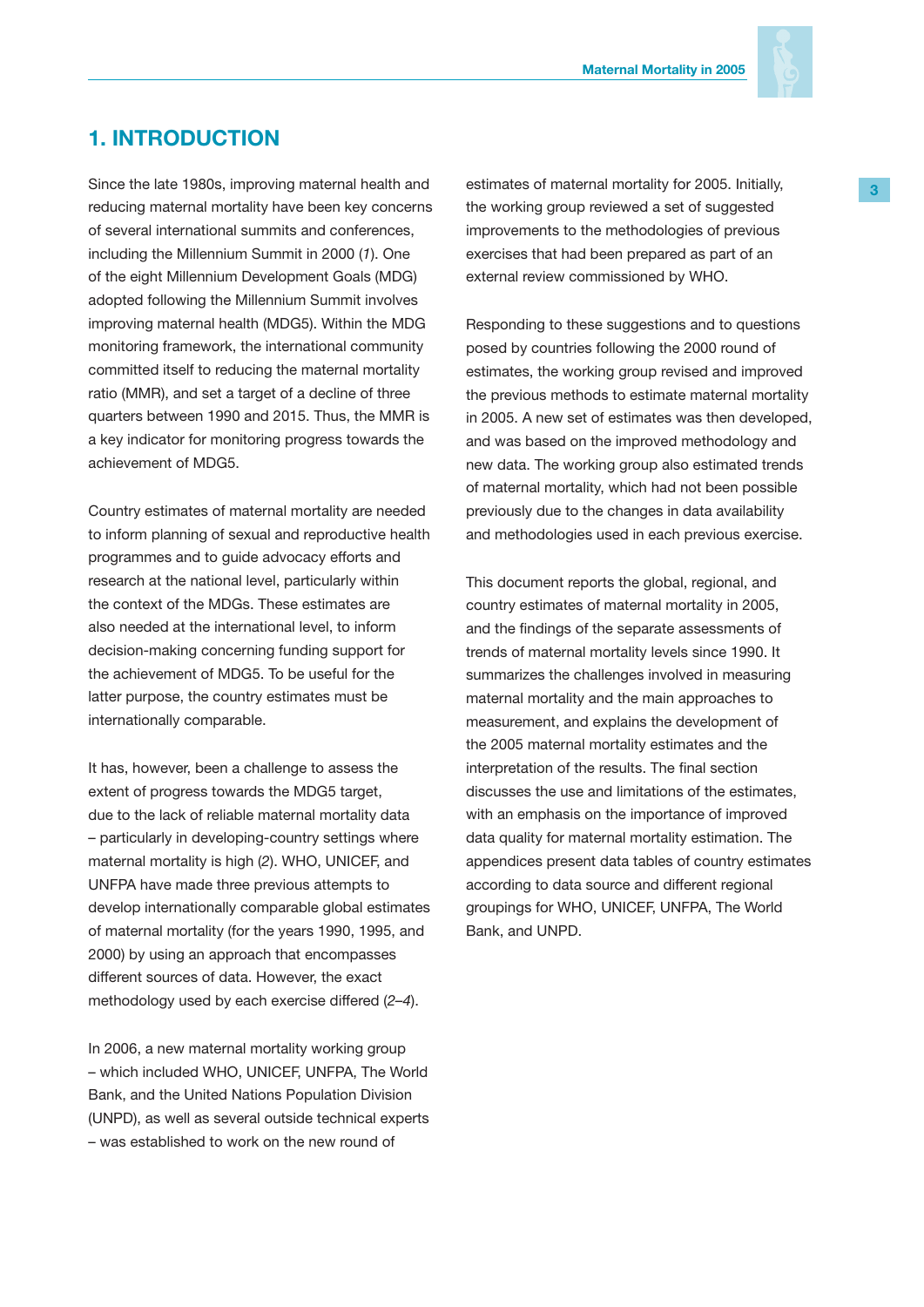

# **2. MEASURING MATERNAL MORTALITY**

### **4 2.1 Concepts and definitions**

In the *International Statistical Classification of Diseases and Related Health Problems, Tenth Revision*, 1992 (ICD-10), WHO defines maternal death as:

*The death of a woman while pregnant or within 42 days of termination of pregnancy, irrespective of the duration and site of the pregnancy, from any cause related to or aggravated by the pregnancy or its management but not from accidental or incidental causes.*

This definition allows identification of maternal deaths, based on their causes as either direct or indirect. Direct obstetric deaths are those resulting from obstetric complications of the pregnant state (pregnancy, delivery, and postpartum), from interventions, omissions, incorrect treatment, or from a chain of events resulting from any of the above. Deaths due to, for example, haemorrhage, pre-eclampsia/eclampsia or those due to complications of anaesthesia or caesarean section are classified as direct obstetric deaths. Indirect obstetric deaths are those resulting from previous existing disease, or diseases that developed during pregnancy, and which were not due to direct obstetric causes but aggravated by physiological effects of pregnancy. For example, deaths due to aggravation of an existing cardiac or renal disease are indirect obstetric deaths.

Accurate identification of the causes of maternal deaths by differentiating the extent to which they are due to direct or indirect obstetric causes, or due to accidental or incidental events, is not always possible – particularly in settings where deliveries occur mostly at home, and/or where civil registration systems with correct attribution of causes of death are inadequate. In these instances, the standard ICD-10 definition of maternal death may not be applicable (*5*).

A concept of pregnancy-related death included in ICD-10 incorporates maternal deaths due to any cause. According to this concept, any death during pregnancy, childbirth, or the postpartum period is defined as a "pregnancy-related death" even if it is due to accidental or incidental causes (Box 1). This alternative definition allows measurement of deaths that are related to pregnancy, even though they do not strictly conform with the standard "maternal death" concept in settings where accurate information about causes of deaths based on medical certificates are unavailable. For instance, in maternal mortality surveys (such as the sisterhood methods), relatives of a reproductive-aged woman who has died are asked about her pregnancy status at the time of death without eliciting any further information on cause of death. These surveys usually measure pregnancy-related deaths rather than maternal deaths.

Complications of pregnancy or childbirth can also lead to death beyond the six weeks postpartum period. In addition, increasingly available modern life-sustaining procedures and technologies enable more women to survive adverse outcomes of pregnancy and delivery, and to delay death beyond 42 days postpartum. Despite being caused by pregnancy-related events, these deaths do not count as maternal deaths in routine civil registration systems. An alternative concept of late maternal death was included in ICD-10, in order to capture these delayed deaths that occur between six weeks and one year postpartum (Box 1). Some countries, particularly those with more developed vital registration systems, use this definition.

### **2.2 Measures of maternal mortality**

The number of maternal deaths in a population is essentially the product of two factors: the risk of mortality associated with a single pregnancy or a single live birth, and the number of pregnancies or births that are experienced by women of reproductive age. The MMR is defined as the number of maternal deaths in a population divided by the number of live births; thus, it depicts the risk of maternal death relative to the number of live births.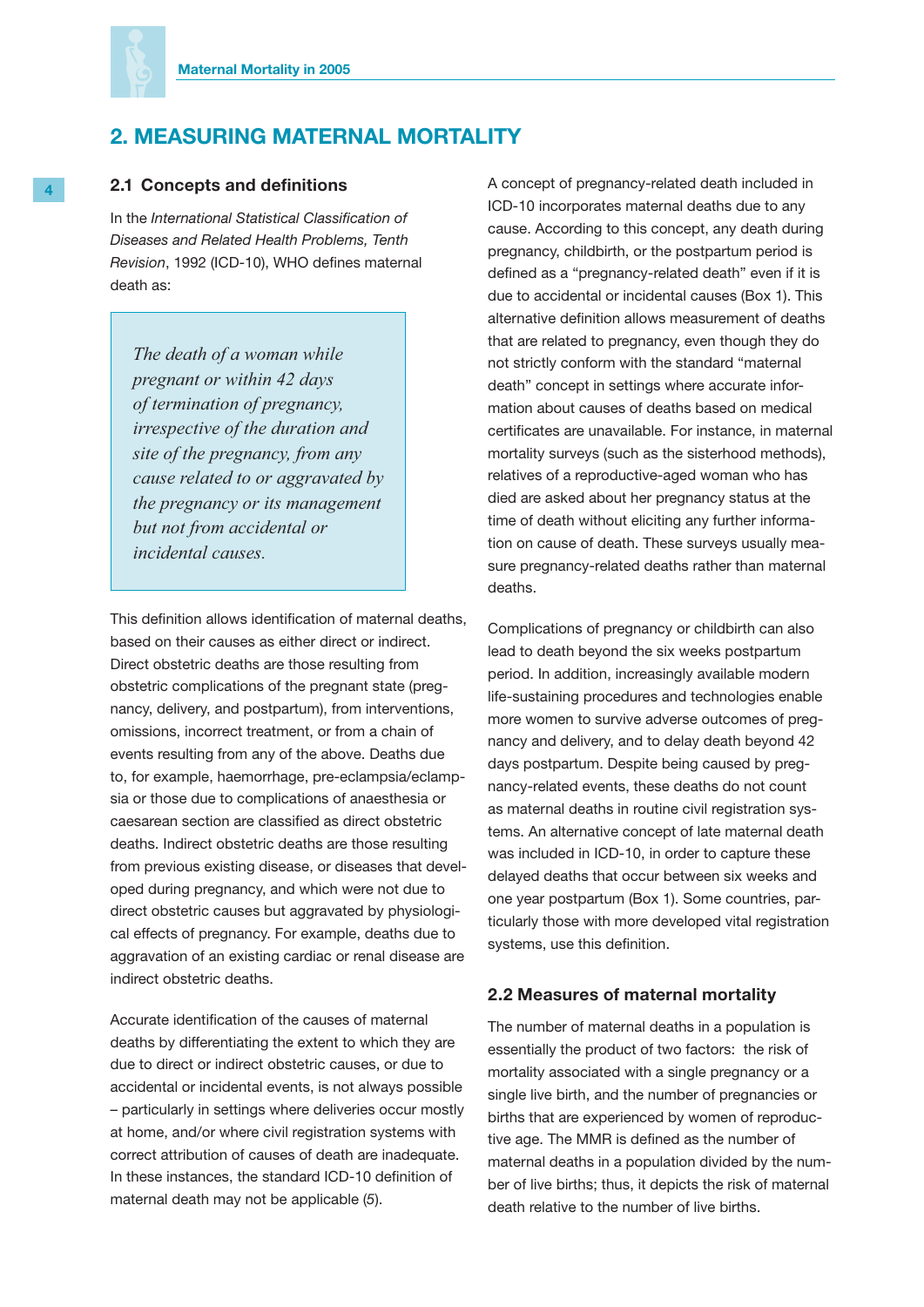

By contrast, the maternal mortality rate (MMRate) is defined as the number of maternal deaths in a population divided by the number of women of reproductive age; thus, it reflects not only the risk of maternal death per pregnancy or per birth (live birth or stillbirth), but also the level of fertility in the population. In addition to the MMR and the MMRate, it is possible to calculate the adult lifetime risk of maternal mortality for women in the population (Box 2).

### **2.3 Approaches for measuring maternal mortality**

Although widely-used standardized definitions of maternal mortality exist, it is difficult to measure accurately the levels of maternal mortality in a population – for several reasons. First, it is challenging to identify maternal deaths precisely – particularly in settings where routine recording of deaths is not complete within civil registration systems, and the death of a woman of reproductive age might not

be recorded. Second, even if such a death were recorded, the woman's pregnancy status may not have been known and the death would therefore not have been reported as a maternal death even if the woman had been pregnant. Third, in most developing-country settings where medical certification of cause of death does not exist, accurate attribution of female deaths as maternal death is difficult.

Even in developed countries where routine registration of deaths is in place, maternal deaths may be underreported, and identification of the true numbers of maternal deaths may require additional special investigations into the causes of deaths (*6–10*). A specific example of such an investigation is the Confidential Enquiry into Maternal Deaths (CEMD), which was established in the United Kingdom in 1928 (*11*). The most recent report of CEMD (for 2000–2002) identified 44% more maternal deaths than was reported in the routine civil registration system (*11*). Other studies on the accuracy of the

### **Box 1. Alternative definitions of maternal death in ICD-10**

| Pregnancy-related death | The death of a woman while pregnant or within 42 days of termination<br>of pregnancy, irrespective of the cause of death.                  |
|-------------------------|--------------------------------------------------------------------------------------------------------------------------------------------|
| Late maternal death     | The death of a woman from direct or indirect obstetric causes, more<br>than 42 days but less than one year after termination of pregnancy. |

### **Box 2. Statistical measures of maternal mortality**

| Maternal mortality ratio              | Number of <i>maternal deaths</i> during a given time period per 100 000 live<br>births during the same time-period.      |
|---------------------------------------|--------------------------------------------------------------------------------------------------------------------------|
| Maternal mortality rate               | Number of <i>maternal deaths</i> in a given period per 100 000 women of<br>reproductive age during the same time-period. |
| Adult lifetime risk of maternal death | The probability of dying from a maternal cause during a woman's repro-<br>ductive lifespan.                              |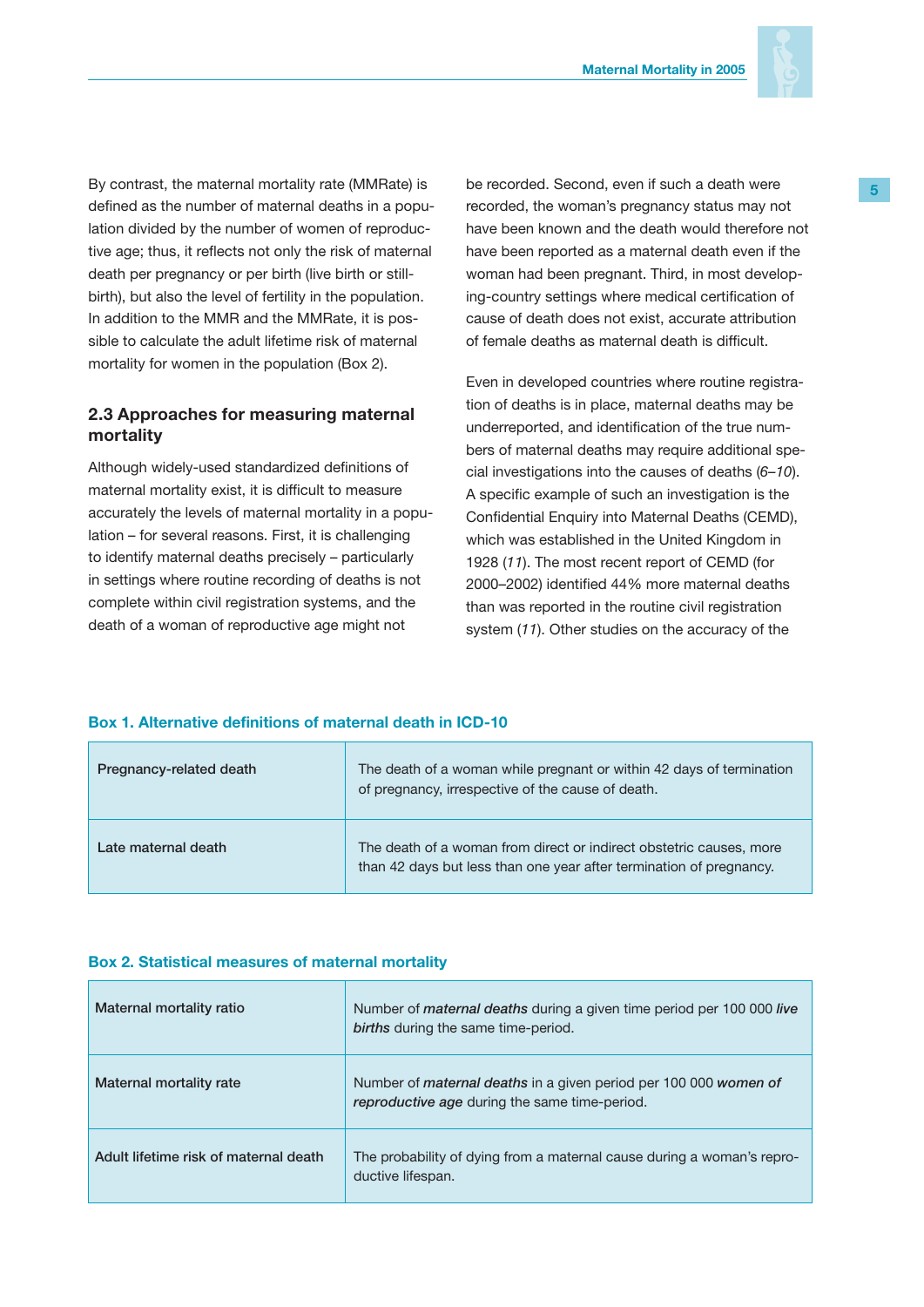

 $\Box$ 

**6** number of maternal deaths reported in civil registration systems have shown that the true number of maternal deaths could be up to almost 200% higher than routine reports (*9*).

> In the absence of complete and accurate civil registration systems, MMR estimates are based upon a variety of methods – including household surveys,

sisterhood methods, reproductive-age mortality studies (RAMOS), verbal autopsies, and censuses. Each of these methods has limitations in estimating the true levels of maternal mortality. Brief descriptions of the methods together with their limitations are shown in Box 3.

| Civil registration systems | This approach involves routine registration of births and deaths. Ideally,<br>maternal mortality statistics should be obtained through civil registration<br>data. However,<br>• even where coverage is complete and the causes of all deaths are<br>identified based on standard medical certificates, in the absence of<br>active case-finding, maternal deaths may be missed or misclassified; and<br>therefore<br>• confidential enquiries are used to identify the extent of misclassification<br>and underreporting (11).                                                                                                                                                                                                                                                                                                                                                                                                                        |
|----------------------------|--------------------------------------------------------------------------------------------------------------------------------------------------------------------------------------------------------------------------------------------------------------------------------------------------------------------------------------------------------------------------------------------------------------------------------------------------------------------------------------------------------------------------------------------------------------------------------------------------------------------------------------------------------------------------------------------------------------------------------------------------------------------------------------------------------------------------------------------------------------------------------------------------------------------------------------------------------|
| <b>Household surveys</b>   | Where civil registration data are not available, household surveys provide an<br>alternative. Limitations of household surveys include the following:<br>• the survey identifies pregnancy-related deaths (not maternal deaths);<br>· because maternal deaths are rare events in epidemiological terms,<br>surveys to measure their levels require large sample sizes to provide<br>statistically reliable estimates and therefore they are expensive;<br>• even with large sample sizes, the obtained estimates are still subject<br>to uncertainty (wide confidence intervals), making it difficult to monitor<br>changes over time.                                                                                                                                                                                                                                                                                                                 |
| Sisterhood methods (12,13) | Sisterhood methods obtain information by interviewing a representative<br>sample of respondents about the survival of all their adult sisters (to deter-<br>mine the number of ever-married sisters, how many are alive, how many are<br>dead, and how many died during pregnancy, delivery, or within six weeks of<br>pregnancy). This approach reduces the sample size, but:<br>• it identifies pregnancy-related deaths, rather than maternal deaths;<br>• the problem of wide confidence intervals remains, thereby precluding<br>trend analysis;<br>. the originally developed version (indirect sisterhood method) is not<br>appropriate for use in settings where fertility levels are low (i.e. total fertility<br>rate <4) or where there has been substantial migration or other causes of<br>social dislocation;<br>• it provides a retrospective rather than a current maternal mortality<br>estimate (over 10 years prior to the survey); |

### **Box 3. Approaches to measuring maternal mortality**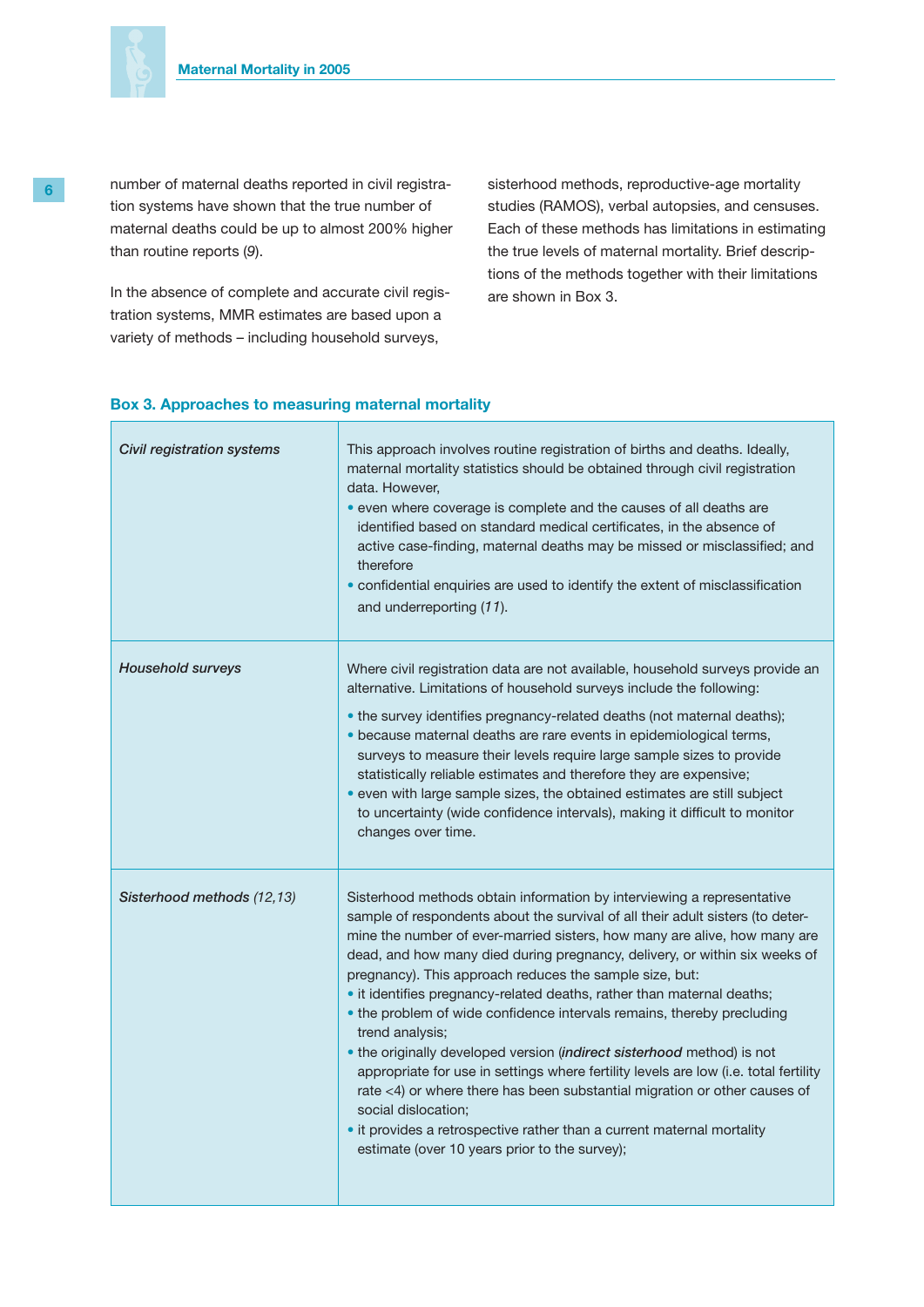

### **Box 3. continued**

-F

| <b>Continued</b><br>Sisterhood methods (12, 13)       | • the Demographic and Health Surveys (DHS) use a variant of the sisterhood<br>approach (direct sisterhood method) - this approach relies on fewer<br>assumptions than the original method and collects more information than the<br>indirect method (i.e. the age of all siblings, age at death and year of death of<br>those dead, in addition to the information obtained by the indirect method), but<br>requires larger sample sizes and the analysis is more complicated;<br>• the estimates refer to a period approximately five years prior to the survey; and<br>• as in the indirect method, the problem of wide confidence intervals remains<br>(hence, the monitoring of trends is limited) and this approach also provides<br>information concerning pregnancy-related deaths rather than maternal deaths.                                                                                                                                                                                                                                                                                                                                                                                                                                                                              |
|-------------------------------------------------------|-----------------------------------------------------------------------------------------------------------------------------------------------------------------------------------------------------------------------------------------------------------------------------------------------------------------------------------------------------------------------------------------------------------------------------------------------------------------------------------------------------------------------------------------------------------------------------------------------------------------------------------------------------------------------------------------------------------------------------------------------------------------------------------------------------------------------------------------------------------------------------------------------------------------------------------------------------------------------------------------------------------------------------------------------------------------------------------------------------------------------------------------------------------------------------------------------------------------------------------------------------------------------------------------------------|
| Reproductive-age mortality<br>studies (RAMOS) (12-14) | This approach involves identifying and investigating the causes of all deaths<br>of women of reproductive age in a defined area/population by using multiple<br>sources of data (e.g. interviews of family members, vital registrations, health<br>facility records, burial records, traditional birth attendants) and has the following<br>characteristics.<br>. Multiple and varied sources of information must be used to identify deaths of<br>women of reproductive age; no single source identifies all the deaths.<br>. Inadequate identification of all deaths of reproductive-aged women results in<br>underestimation of maternal mortality levels.<br>. Interviews with household members and health-care providers and reviews of<br>facility records are used to classify the deaths as maternal or otherwise.<br>. If properly conducted, this approach provides a fairly complete estimation of<br>maternal mortality (in the absence of reliable routine registration systems) and<br>could provide subnational MMRs.<br>• This approach can be complicated, time-consuming, and expensive to<br>undertake - particularly on a large scale.<br>. The number of live births used in the computation may not be accurate,<br>especially in settings where most women deliver at home. |
| Verbal autopsy (2,15,16)                              | This approach is used to assign cause of death through interviews with family<br>or community members, where medical certification of cause of death is not<br>available. Records of births and deaths are collected periodically among small<br>populations (typically in a district) under demographic surveillance systems<br>maintained by research institutions in developing countries. The following limita-<br>tions characterize this approach.<br>. Misclassification of causes of reproductive-aged female deaths with this<br>technique is not uncommon.<br>. This approach may fail to identify correctly a group of maternal deaths,<br>particularly those occurring early in pregnancy (e.g. ectopic, abortion-related)<br>and indirect causes of maternal death (e.g. malaria).<br>• The accuracy of the estimates depends on the extent of family members'<br>knowledge of the events leading to the death, the skill of the interviewers, and<br>the competence of physicians who do the diagnosis and coding.<br>• Demographic surveillance systems are expensive to maintain, and the findings<br>cannot be extrapolated to obtain national MMRs.                                                                                                                               |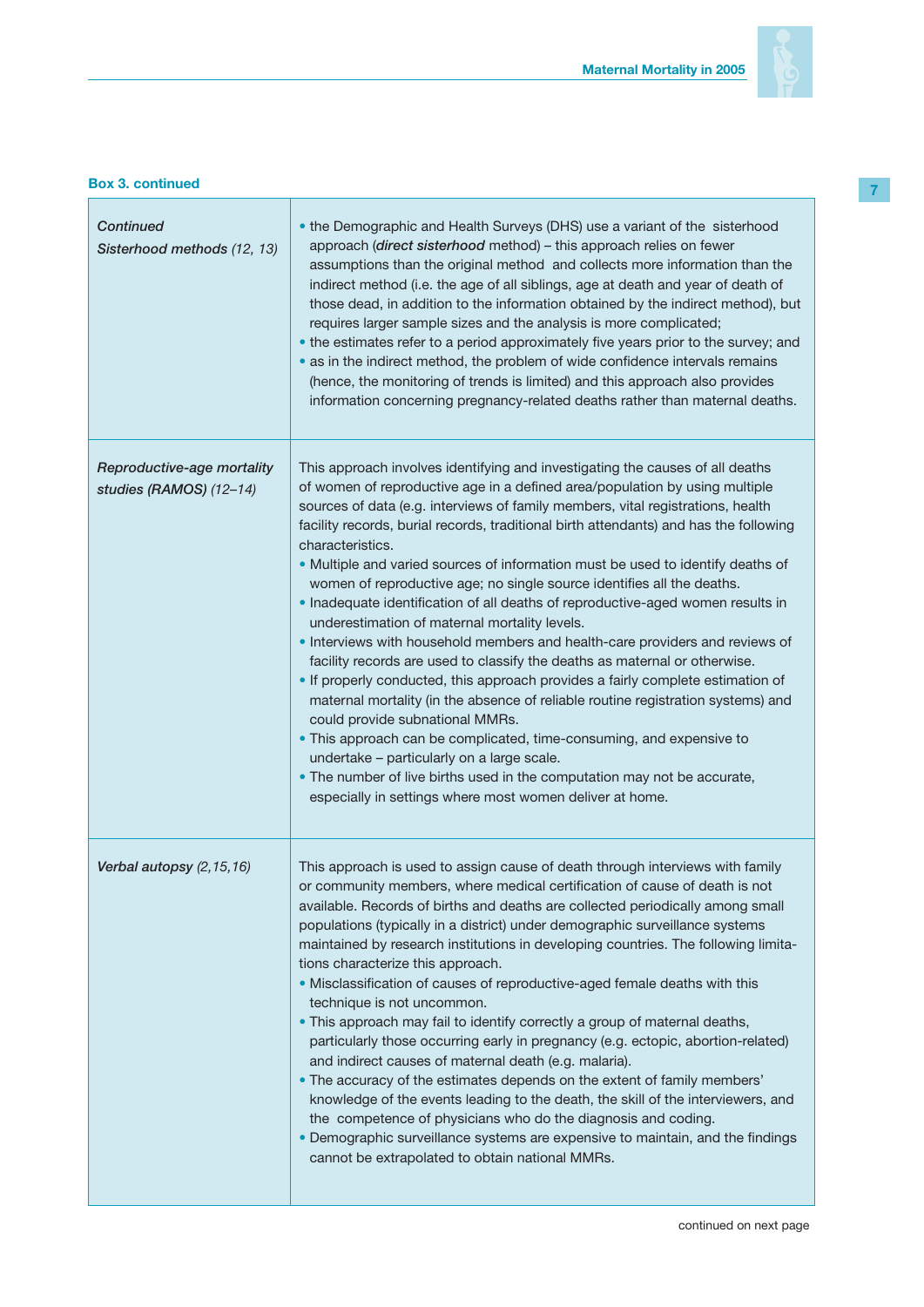# **Box 3. continued**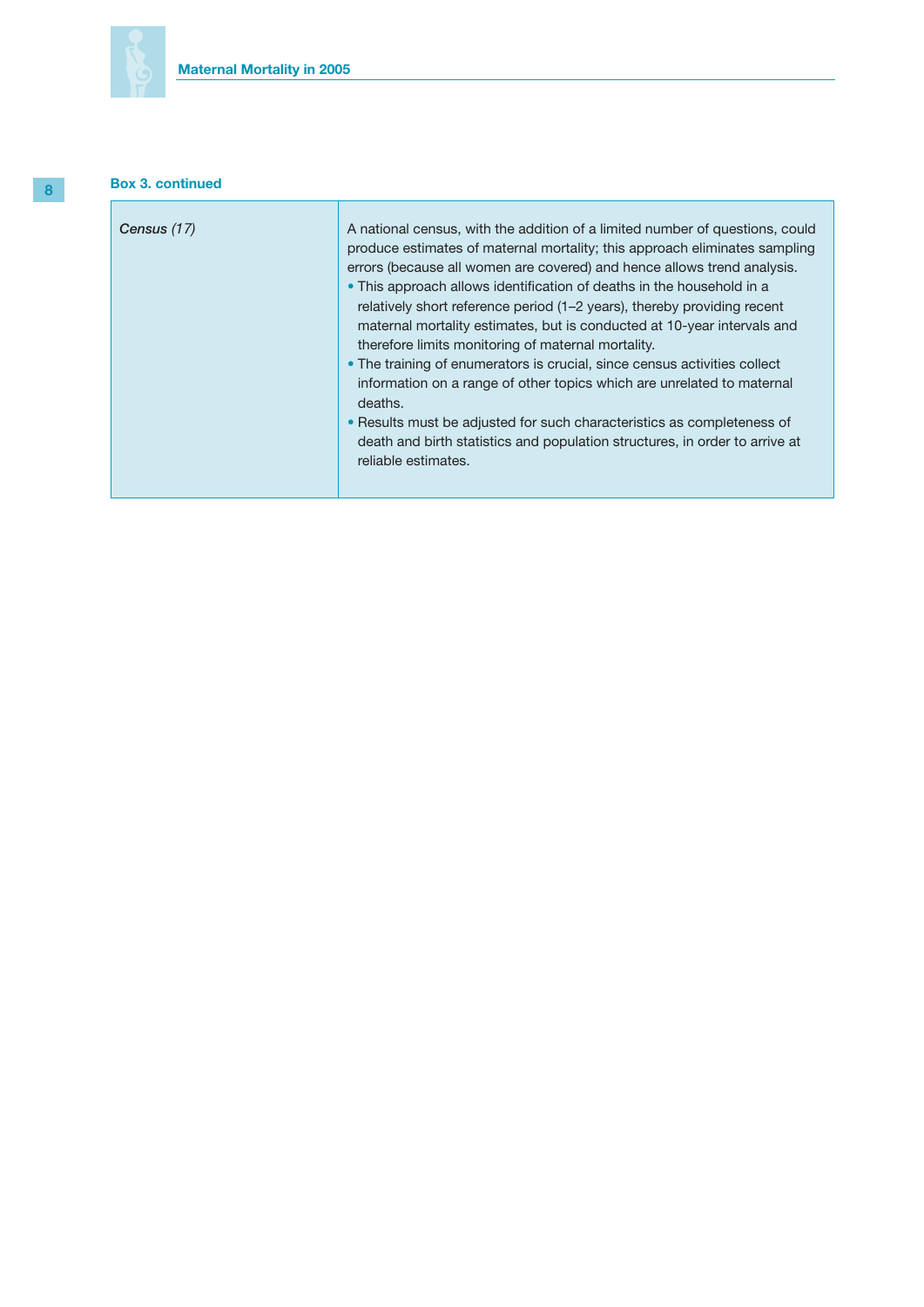

# **3. THE DEVELOPMENT OF 2005 ESTIMATES OF MATERNAL MORTALITY**

### **3.1 Sources of country data used for the 2005 estimates**

The most recent data on maternal mortality and other relevant variables were obtained through databases maintained by WHO, UNPD, UNICEF, and The World Bank (*18–21*). National estimates of the number of births in 2005 were obtained from the UNPD database (*21*). A total of 171 countries and territories were covered in this exercise; countries and territories with populations under 250 000 were excluded. Data available from countries varied in terms of the source and methods. Countries were classified into eight groups, based on the source and type of maternal mortality data (Table 1).

| Group | Source of maternal mortality data                                                                        | Number of<br>countries/<br>territories | % of countries/<br>territories in<br>each category | % of global births<br>covered |
|-------|----------------------------------------------------------------------------------------------------------|----------------------------------------|----------------------------------------------------|-------------------------------|
| A     | Civil registration characterized as complete,<br>with good attribution of cause of death                 | 59                                     | 35                                                 | 13.1                          |
| B     | Civil registration characterized as complete,<br>with uncertain or poor attribution of cause of<br>death | 6                                      | $\overline{4}$                                     | 1.0                           |
| C     | Direct sisterhood estimates                                                                              | 28                                     | 16                                                 | 15.7                          |
| D     | <b>RAMOS</b>                                                                                             | 4                                      | $\overline{2}$                                     | 5.5                           |
| Е     | Disease surveillance or sample registration                                                              | 2                                      | 1                                                  | 32.4                          |
| F     | Census                                                                                                   | 5                                      | 3                                                  | 2.2                           |
| G     | Special studies                                                                                          | 6                                      | $\overline{4}$                                     | 5.4                           |
| н     | No national data on maternal mortality                                                                   | 61                                     | 36                                                 | 24.5                          |
|       | <b>Total</b>                                                                                             | 171                                    | 100                                                | 99.8                          |

### **Table 1. Sources of maternal mortality data used in developing the 2005 estimates**

**Group A.** Countries with generally complete civil registration system (with at least 90% of deaths estimated to be registered) and good attribution of cause of death (less than 20% of deaths lack accurate cause-identification) (*22*).

**Group B.** Countries with generally complete civil registration system (with at least 90% of deaths estimated to be registered) but uncertain attribution of cause of death (between 20% and 30% of deaths lack accurate cause-identification) (*22*).

**Group C.** Countries that lack complete registration of deaths, but have estimates based on direct sisterhood methods.

**Group D.** Countries with estimates based on RAMOS.

**Group E.** Countries with estimates from sample registration and disease surveillance systems.

**Group F.** Countries with estimates from census.

**Group G.** Countries with estimates from special maternal mortality studies.

**Group H.** Countries with no appropriate maternal mortality data for the period 1995–2005.

Of the total of 171 countries/territories, Group A had the highest number of countries/territories (at 59) while Group E had the lowest (at 2). Group E consisted of only two countries (China and India), but accounted for 32% of global births (since both countries have populations of more than 1 billion).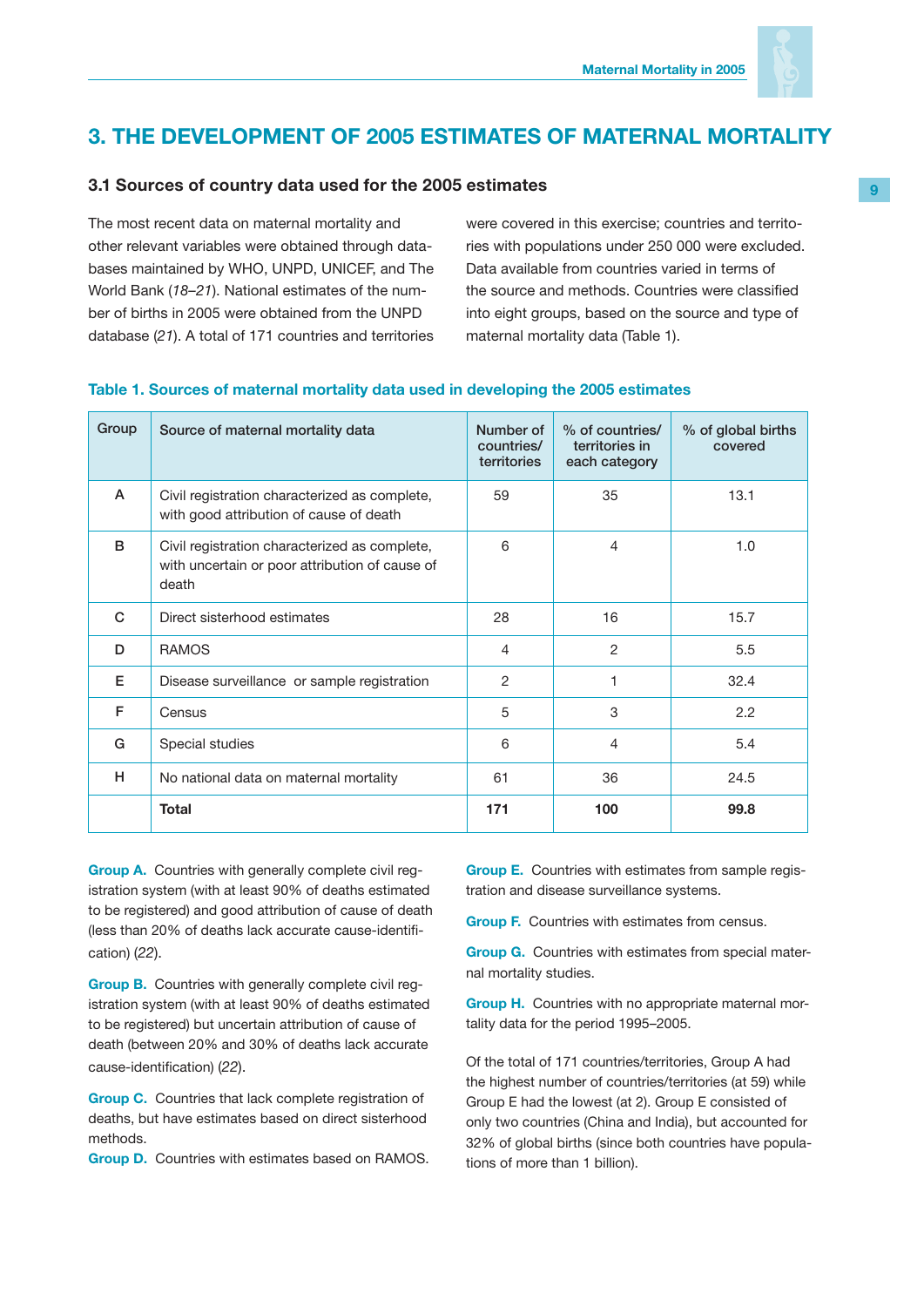### **10 3.2 Methods used to estimate MMR in 2005 according to data source**

Given the variability of the sources of data, different methods were used for each of the eight groups in order to arrive at country estimates that are comparable and permit regional and global aggregation. Therefore, the estimation process described below resulted in the WHO/UNICEF/UNFPA/World Bank country estimates of maternal mortality in 2005 being different from nationally reported estimates. A detailed description of the methodology is reported in a forthcoming publication (*23*).

### *Group A – complete civil registration and good attribution of cause of death*

The MMRs for countries in this group were computed by dividing the average number of maternal deaths for the three most recent years available (or six most recent for countries with population size below 500 000) (*19*) by the estimates of the number of births in 2005 developed by UNPD (*21*). Literature that assesses the completeness of maternal deaths in countries with complete civil registration systems has shown that the number of deaths related to pregnancy might increase up to almost 200% of the reported numbers with active surveillance (*6–10*). Therefore, the calculated estimates were used both as the lower country-specific uncertainty limit and as the point estimate. The upper limit of uncertainty was obtained by multiplying the calculated MMR by two, in order to account for such underreporting. The 2005 maternal mortality estimates for countries in this group are shown in Appendix 1.

### *Group B – complete civil registration but uncertain attribution of cause of death*

For this group of countries, additional analysis of civil registration data indicated that the poor ascertainment of causes of deaths was mainly due to the widespread use of mistaken codes for causes from the ICD-10 codes (*5*). In order to estimate maternal mortality for these countries, reproductive-aged female deaths attributed to ill-defined causes were proportionately redistributed among known causes

of female deaths. The adjusted estimates of the number of maternal deaths averaged over the three most recent years available and UNPD estimates of the number of births in 2005 were used to compute the lower limits of uncertainty of MMR. To account for the additional uncertainty, the computed lower limit of uncertainty of MMR was multiplied by two, in order to obtain the upper limit. The midpoint of the two (lower and upper) uncertainty limits was taken as the point estimate for the 2005 MMR. The 2005 maternal mortality estimates for countries in this group are shown in Appendix 2.

#### *Group C – direct sisterhood methods*

This group consists of countries for which direct sisterhood estimates (from DHS) are the best available sources of maternal mortality, since these countries lack complete registration of deaths. In computing the MMR for this group, the direct sisterhood estimates were not used as our best estimates, because sisterhood studies systematically underestimate the true levels of mortality (*12,24*). This disparity is illustrated in Figure 1, which compares the 2005 WHO estimates of the female probability of dying between ages 15 and 50 years (*19*) with the corresponding sisterhood estimates for all countries in group C. This evidence suggests the need for upward adjusting of the sisterhood data.

Previous studies have shown that the direct sisterhood method may lead to biased estimates of levels of maternal mortality, but not necessarily to biased values of the proportion maternal among deaths of females of reproductive age (PMDF) (*24*). For each country in this group, therefore, the sisterhood estimate of the PMDF was used to derive the 2005 MMR (*25*). The calculated PMDF was adjusted by the age distribution of women in the sample population of the respective countries.

It is known that PMDF is sensitive not only to maternal mortality, but to all other causes as well. Thus, the obtained values will likely be lower than the true values when there are increases in adult mortality due to conflicts and epidemics. To account for the likely inflation of overall female deaths due to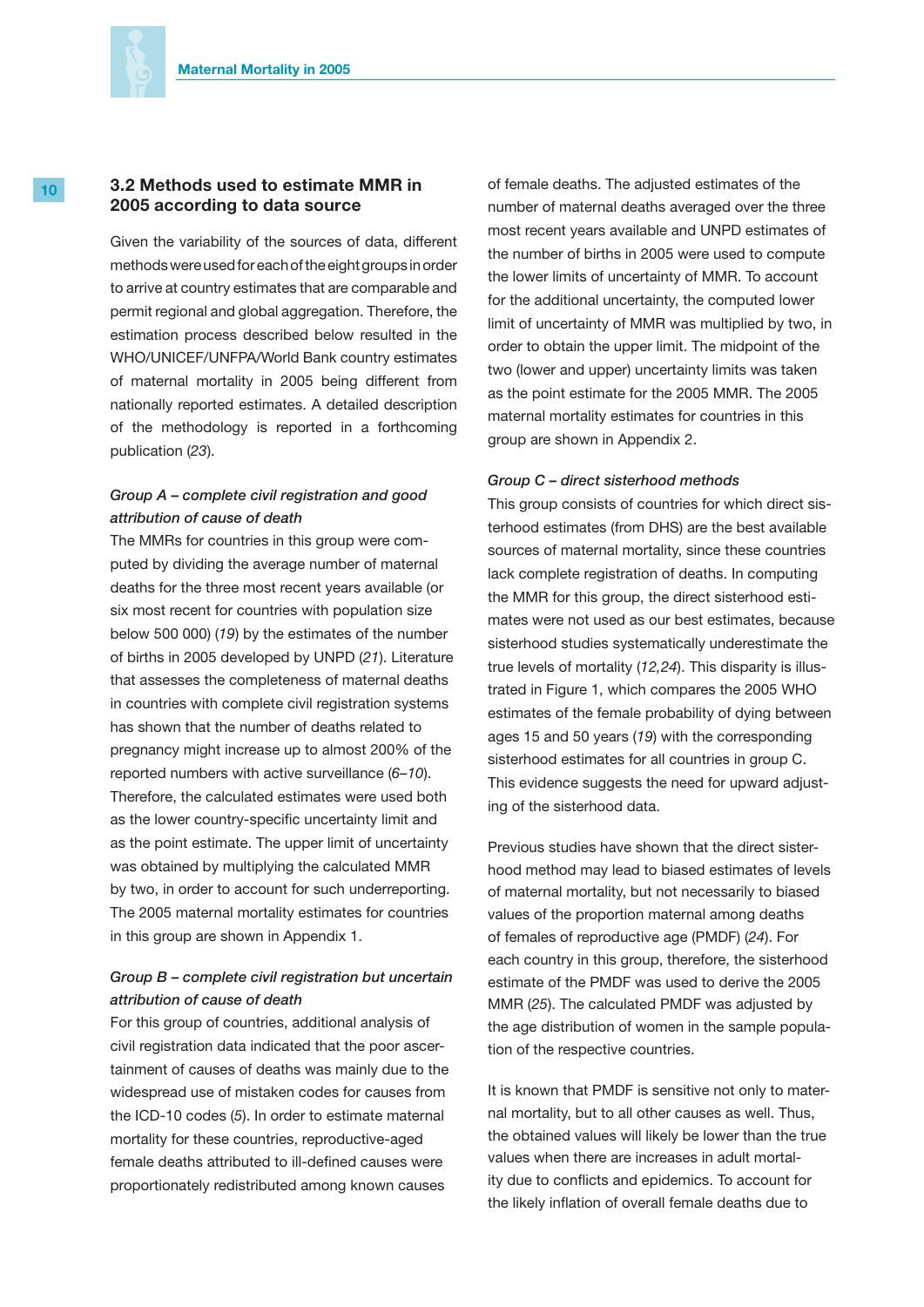

AIDS, the age-standardized PMDFs were adjusted to reflect the proportion of maternal deaths among non-AIDS deaths. The age-standardized HIVadjusted PMDF was then applied to the 2005 WHO estimate of number of non-AIDS reproductive-aged female deaths (*19*), to obtain the total number of maternal deaths in 2005. The latter was divided by the 2005 UNPD estimates of the number of births

to obtain the 2005 MMR. As was done for the 2000 exercise, lower and upper uncertainty limits were calculated from a model relating published standard errors on seven-year sisterhood estimates to the square root of the number of sister-years of observation (*24*). The 2005 maternal mortality estimates for countries in this group are shown in Appendix 3.

### **Figure 1. Comparison of DHS sisterhood estimates and WHO estimates of female adult mortality**



#### **Legend:**

35q15 is the female probability of dying between ages 15 and 50

Female adult mortality estimates

The diagonal line sloping downwards from the right represents the line of equality on which all points will lie if estimates from both

#### *Group D – RAMOS*

This group comprises countries (Brazil, Egypt, Jordan, and Turkey) that have conducted national RAMOS studies (or have conducted RAMOS studies in selected regions of a country that have been nationally adjusted). The reported MMR was accepted as the lower limit of uncertainty, while the upper limit of uncertainty was the RAMOS estimate multiplied by two. The midpoint of the uncertainty limits was taken as the point estimate of MMR. The 2005 maternal mortality estimates for countries in group D are shown in Appendix 4.

### *Group E – disease surveillance or sample registration*

The two countries in this group had data from a disease surveillance system (China) or a sample registration system (India), with limited evidence of the completeness of the coverage of maternal deaths. It was assumed that these estimates had the same biases as countries with complete records of deaths but with weak ascertainment of cause of death (group B countries). As with the RAMOS estimates, the reported MMR was accepted as the lower uncertainty limit, twice the observed value was taken as the upper uncertainty limit, and the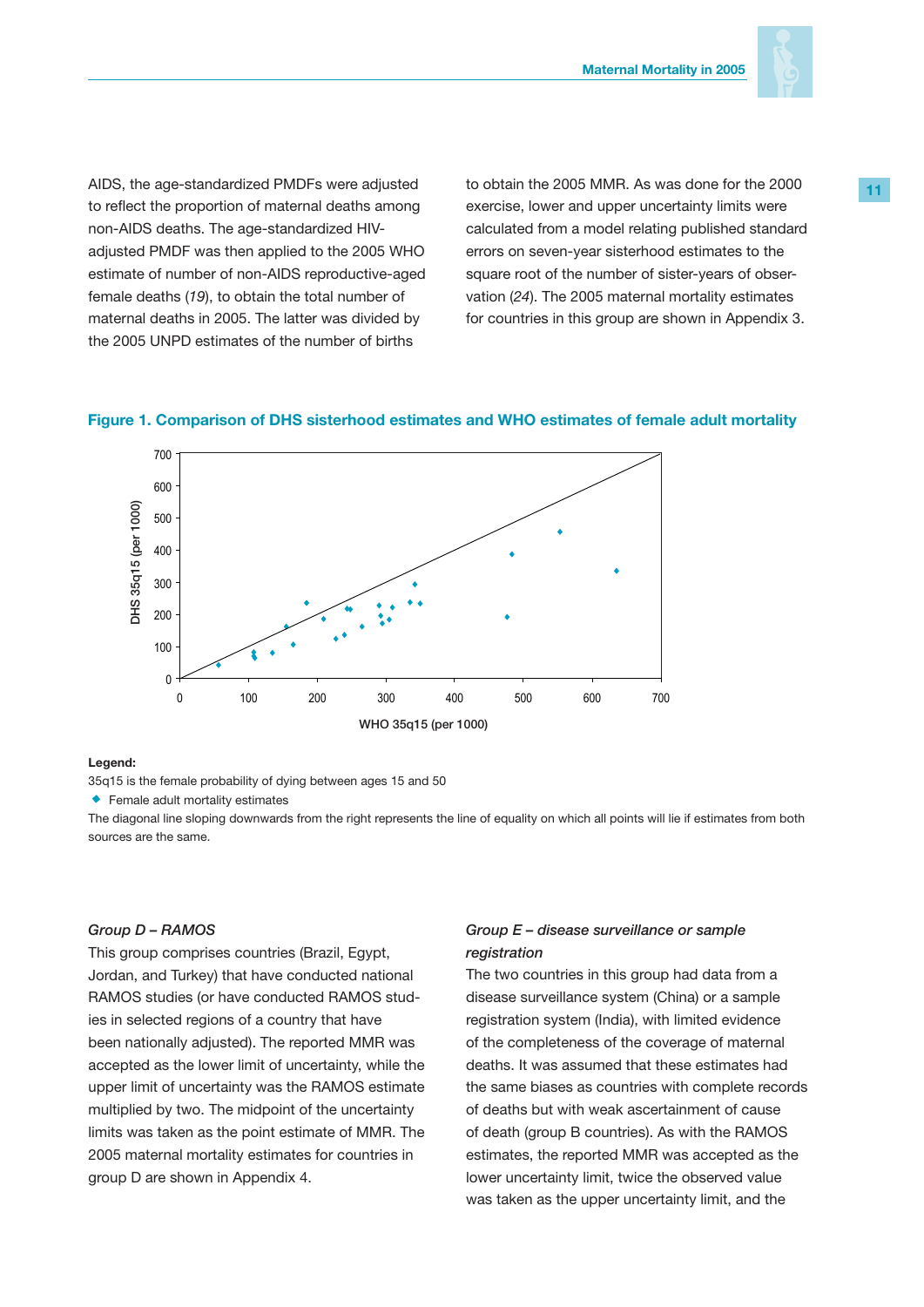

12 **homologish** midpoint of the uncertainty range was taken as the point estimate. The 2005 maternal mortality estimates for countries in group E are shown in Appendix 4.

#### *Group F – census*

For countries (Honduras, the Islamic Republic of Iran, Nicaragua, Paraguay, and South Africa) with census estimates, the reported PMDF was applied to the WHO estimates of reproductive-aged female deaths for the respective year to obtain the total number of maternal deaths. The estimated number of maternal deaths was divided by the 2005 WHO estimate of non-AIDS reproductive-aged female deaths to obtain the non-HIV/AIDS PMDF. The latter was then multiplied by the 2005 WHO estimate of non-HIV reproductive-aged female deaths to obtain the total maternal deaths for 2005. The 2005 MMR lower limit of uncertainty was the total number of maternal deaths divided by the 2005 UNPD estimates of the number of births. The upper limit of uncertainty was twice the estimate for the lower limit, and the 2005 MMR was the midpoint of the uncertainty limits. The 2005 maternal mortality estimates for countries in group F are shown in Appendix 4.

#### *Group G – special studies*

This group comprises countries (Bangladesh, Malaysia, Myanmar, Saudi Arabia, Sri Lanka, and Thailand) that have conducted special studies on maternal mortality, but these studies do not fit into any of the groups noted earlier. The estimates from these studies were taken as the lower limit of uncertainty. The upper limit of uncertainty was twice the estimate for the lower limit, and the 2005 MMR was the midpoint of the uncertainty limits. The 2005 maternal mortality estimates for countries in group G are shown in Appendix 4.

### *Group H – no appropriate national maternal mortality data*

This group of countries consists of those where available national estimates are not produced according to established methodologies that are comparable with other data sources within the global maternal mortality database, or those where no reliable nationally representative estimates exists. A four-stage procedure was employed to predict the MMR for countries in this group in the absence of empirical data.

- 1. A statistical model was developed based on data from countries with reliable data concerning the variables described below.
- 2. The model was then used to estimate the PMDF for each country in the group.
- 3. The estimated PMDF was applied to the 2005 WHO figures for non-HIV/AIDS reproductive-aged female deaths, to obtain the estimated total number of maternal deaths.
- 4. The number of maternal deaths divided by the 2005 UNPD estimates of the number of live births gave the point estimate for MMR in 2005. The uncertainty limits were derived from model estimates of the standard error of the forecast. The 2005 maternal mortality estimates for countries in this group are shown in Appendix 5.

### **The statistical model**

The statistical model aimed to obtain out-of-sample PMDF predictions by relating the compiled PMDF from countries with reliable data to socioeconomic and programmatic variables for the appropriate time period. A range of variables shown to be related to maternal deaths was identified as possible predictors (*26–32*) (see Annex 1). The logit functional form of the PMDF was used as the dependent variable to account for the fact that values for this proportion fall between zero and one. Country estimates for these potential predictors were obtained from various published sources (*18,20*). Where variables for 2005 were not available, the most recent estimate for the period 2000–2005 was used. Multiple imputations were employed to predict the missing values for each variable (Annex 1).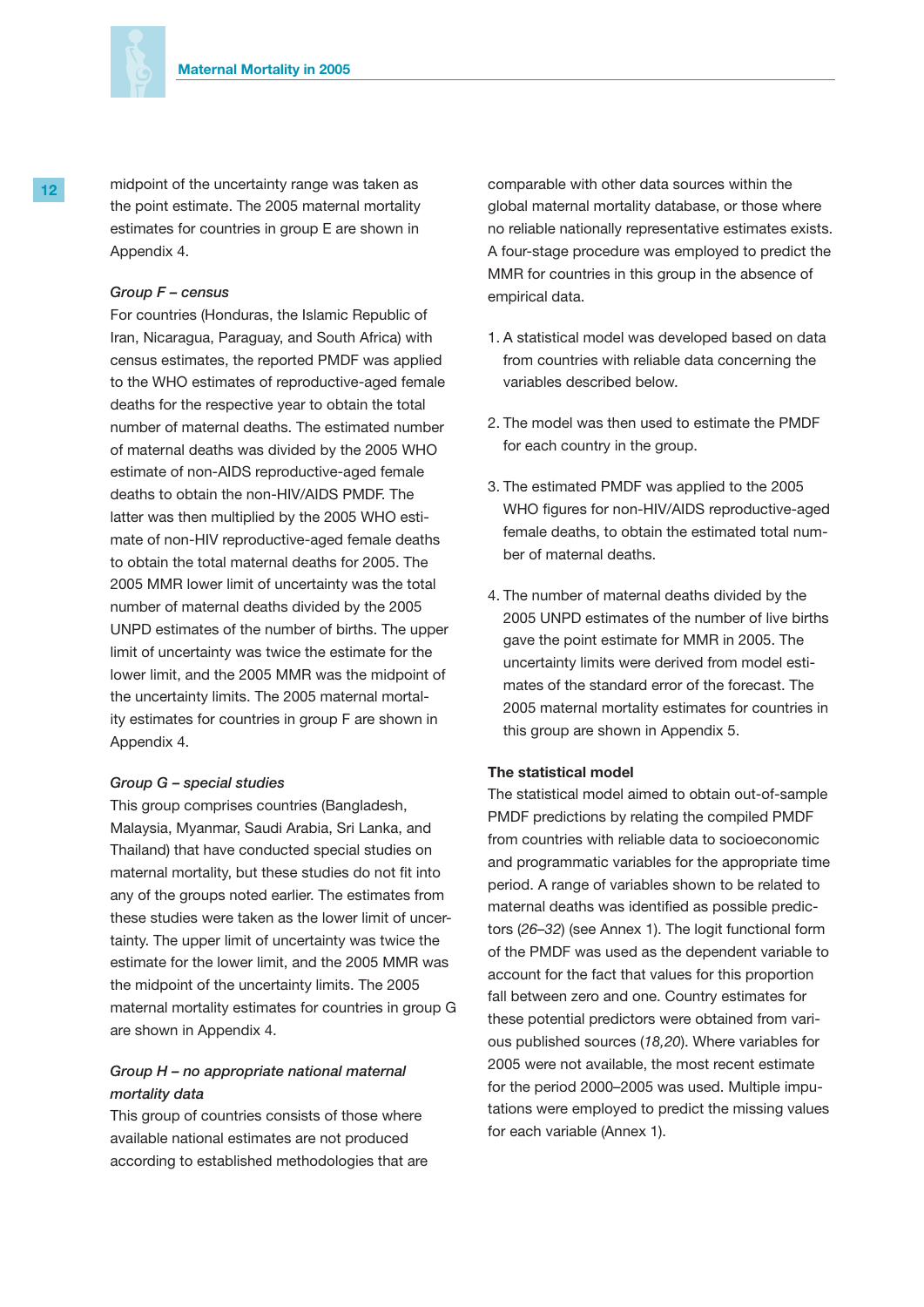

### **Box 4. PMDF statistical model for countries with no appropriate estimates of maternal mortality**

|                                                                                                                                                                                             | $\ln\left(\frac{PMDF}{1-PMDF}\right)$ = -5.340 - 0.250 \left(GDP) + 1.235 \left(GFR) -1.662 VR - 0.012 \left(100 - SKA) - 0.662 (Eur) - 0.442 (MENA) - 0.292 (WP) |  |  |  |  |
|---------------------------------------------------------------------------------------------------------------------------------------------------------------------------------------------|-------------------------------------------------------------------------------------------------------------------------------------------------------------------|--|--|--|--|
| <b>PMDF</b>                                                                                                                                                                                 | $=$ proportion maternal among deaths of females of reproductive age                                                                                               |  |  |  |  |
| <b>GDP</b>                                                                                                                                                                                  | $=$ gross domestic product per capita based on purchasing power parity conversion                                                                                 |  |  |  |  |
| <b>GFR</b>                                                                                                                                                                                  | $=$ general fertility rate (births per 1000 women aged 15–49)                                                                                                     |  |  |  |  |
| <b>SKA</b>                                                                                                                                                                                  | $=$ proportion of births with skilled attendants                                                                                                                  |  |  |  |  |
| <b>EUR</b>                                                                                                                                                                                  | $=$ dummy variable identifying observations from Europe                                                                                                           |  |  |  |  |
| <b>MENA</b>                                                                                                                                                                                 | $=$ dummy variable identifying observations from North Africa and the Middle East                                                                                 |  |  |  |  |
| W <sub>P</sub>                                                                                                                                                                              | $=$ dummy variable identifying observations from Western Pacific                                                                                                  |  |  |  |  |
| VRcomplete                                                                                                                                                                                  | $=$ dummy variable equal to 1 if registration of deaths is 90% or more complete                                                                                   |  |  |  |  |
| This final model was fitted to a sample of 71 non-OECD (Organisation for Economic Co-operation and Development) coun-<br>tries using robust regressions with Huber and biweight iterations. |                                                                                                                                                                   |  |  |  |  |

Next, the correlation patterns among the variables were examined (Annex 2). Indicators that were highly correlated (such as proportion of births with skilled attendants (SKA) and institutional delivery) were not used in the same model. The results of bivariate regression analysis (between country observations of PMDF and each predictor) and the correlation matrix guided the selection of independent variables for the model. The independent variables used in the final model were SKA; gross domestic product per capita, based on purchasing power parity conversion (GDP); general fertility rate (GFR); dummy variable for the completeness of registration of adult deaths (VRcomplete); and regional dummy variables.

### **3.3 Calculation of adult lifetime risk of maternal mortality**

In countries where there is a high risk of maternal death, mortality risk among children is also high. Therefore, estimates of the *adult lifetime risk of maternal mortality* (which equals the probability that a 15-year-old female will die eventually from a maternal cause) was calculated. These assumed current levels of fertility and mortality (including maternal mortality) do not change in the future.

The adult lifetime risk of maternal mortality can be derived using either the MMR or maternal mortality rate (MMRate). However, a precise estimate of

#### **Box 5. Formula for estimating adult lifetime risk**

 **Adult lifetime risk of maternal mortality** =  $\frac{T_{15}-T_{50}}{T_{15}-T_{50}}$ *l*<sub>15</sub> × MMRate

where *l 15 , T15* and *T<sup>50</sup>* are quantities from a life table for the female population during the period in question (  $l_{\rm 15}$  equals the probability of survival from birth until age 15, and ( $T_{\rm 15}$  –  $T_{\rm 50})/l_{\rm 15}$  equals the average number of years lived between ages 15 and 50 – up to a maximum of 35 years – among survivors to age 15).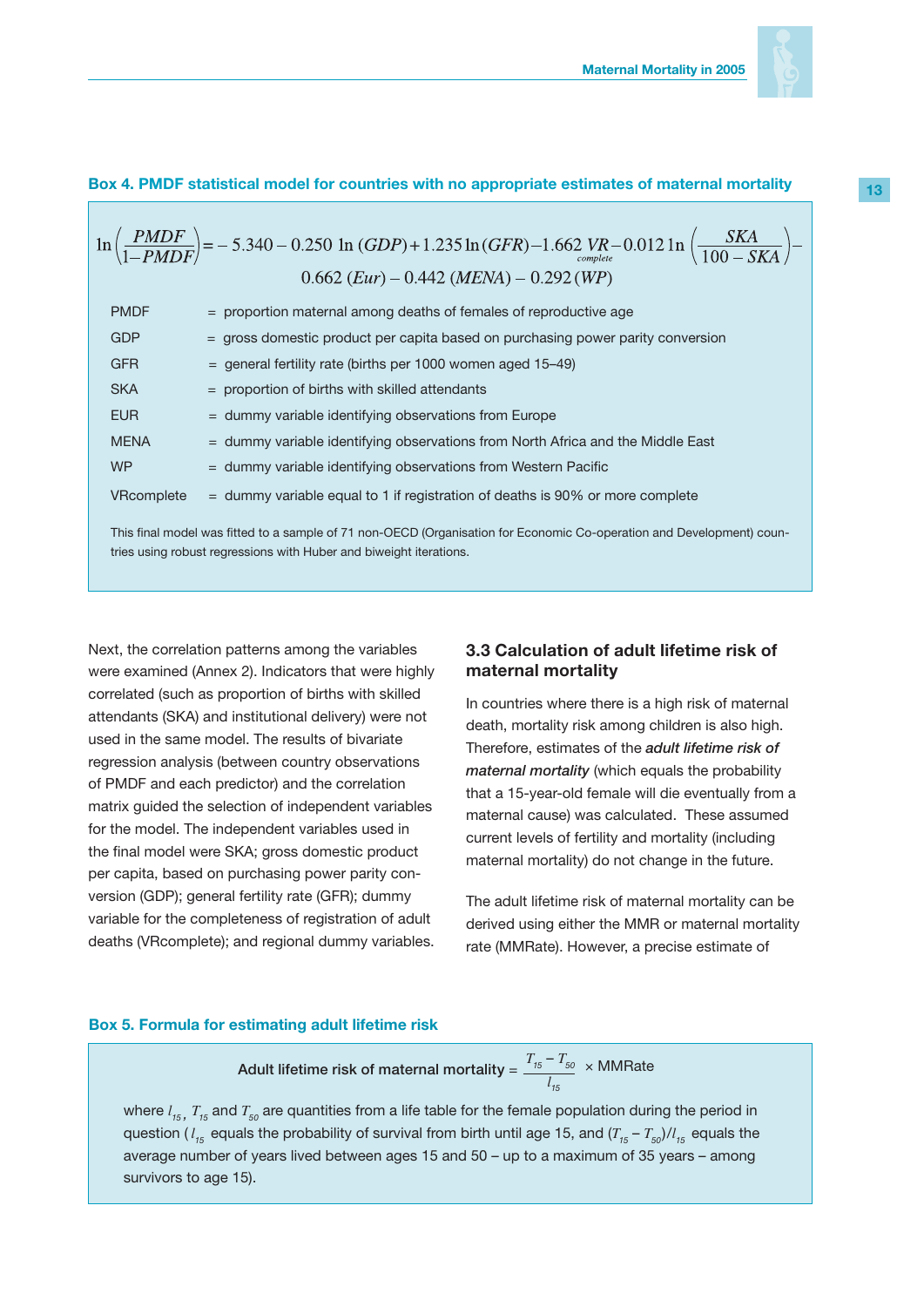

14 lifetime risk requires knowledge of how the MMR or the MMRate changes within the reproductive lifespan of women. Since such information is not generally available, it can be assumed that neither the MMR nor the MMRate is constant over the reproductive lifespan. Because this assumption is much closer to reality for the MMRate than for the MMR, the adult lifetime risk was calculated using the MMRate as shown in Box 5. This formula yields an estimate of the adult lifetime risk that takes into account competing causes of death. The 2005 country estimates of lifetime risk of maternal mortality are shown in Annex 3, while the regional estimates are presented in Table 2 and in Appendices 6, 8, 10, 12, and 14.

### **3.4 Global and regional estimates**

Global and regional maternal mortality aggregates (according to the MDG, WHO, UNICEF, UNFPA, The World Bank and UNPD regional groupings) were also estimated. The MMR in a given region was computed as the number of maternal deaths divided by the number of live births in the region. Additionally, the adult lifetime risk of maternal mortality was based on the weighted average of  $(T_{15} - T_{50})/l_{15}$ in a given region multiplied by the MMRate of the region.

### **3.5 Differences between the 2005 methodology compared with 2000**

There were some differences in the methods used for the 2005 maternal mortality estimates compared to those for 2000 (*2*).

• For the 2005 estimates, countries were grouped into eight instead of six groups in the 2000 estimates. In 2005, Group E in the 2000 estimates was divided into Groups E (sample registration/ disease surveillance systems), F (census), and G (special studies), plus Group H for countries with no reliable estimates.

- Slightly different variables were included in the 2000 and 2005 models. In the 2005 model, there were three dummy variables identifying countries of three regions (Europe, North Africa and the Middle East, and West Pacific) while in the 2000 model, there was only one dummy variable (combining countries of Latin America, sub-Saharan Africa, and the Middle East/North Africa).
- In the 2005 model, missing values for predictor variables were replaced using multiple imputation methods.
- The definition and approach for estimating the 2005 lifetime risk of maternal death are in sharp contrast to those for 2000. The lifetime risk of maternal death for the 2005 estimates was defined as the probability of maternal death during a woman's reproductive period (15–50 years), taking into account other causes of death in women of reproductive age. On the other hand, the 2000 lifetime risk was defined as 1.2 times the probability of a newborn female experiencing maternal death, assuming she is not at risk of death from other causes. The factor 1.2 in the latter definition was to account for non-live births but this appeared to be unnecessary since only live births are appropriate for the consideration of lifetime risk. Additionally, the 2000 lifetime risk definition ignores other causes of female deaths during the reproductive period. Thus, the lifetime risk estimates in 2000 are higher than the 2005 estimates. However, both estimates assume that the current rates of fertility and mortality will remain the same throughout the lifetime of the woman and that the risk of maternal death is independent of parity.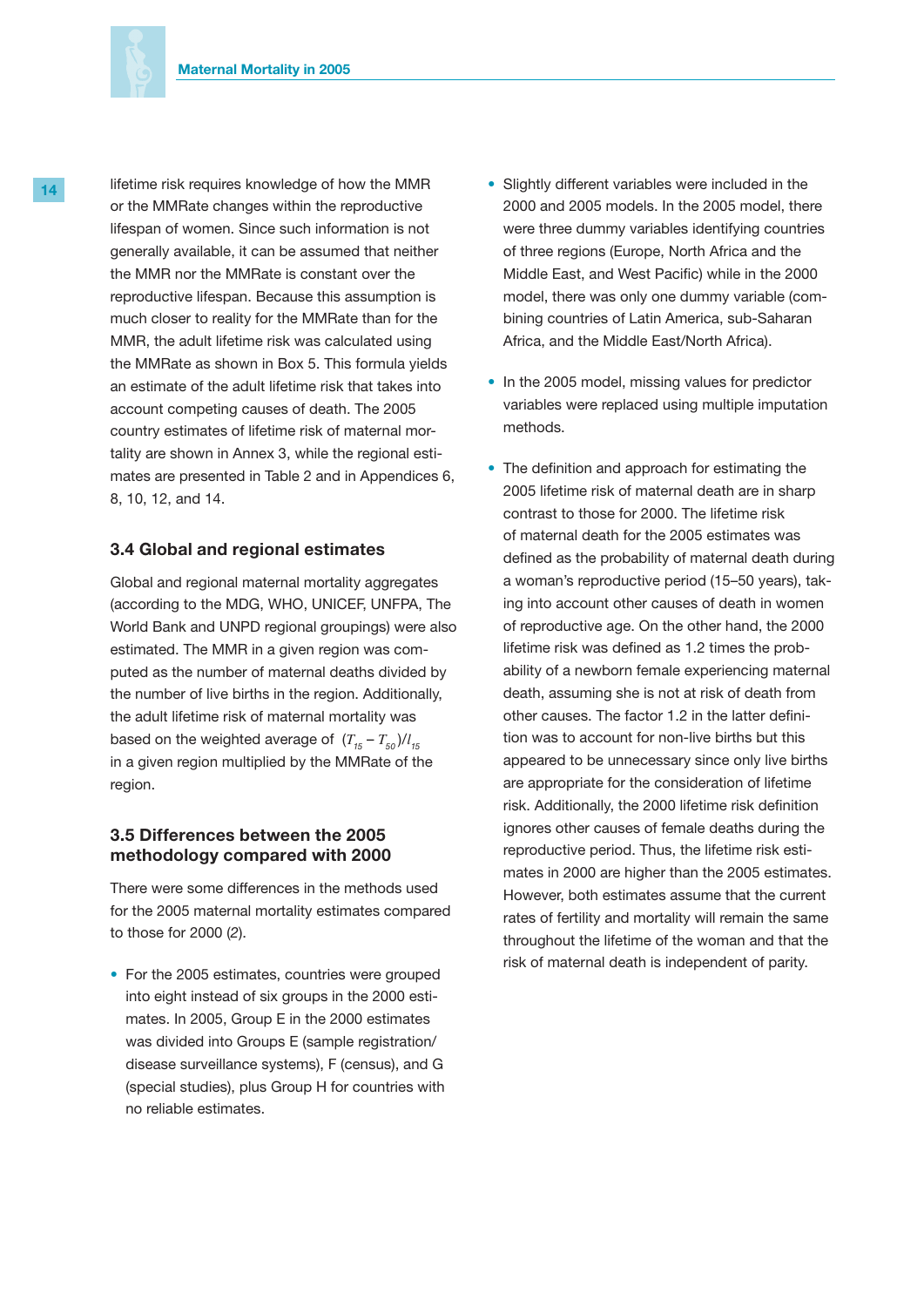

# **4. ANALYSIS AND INTERPRETATION OF 2005 ESTIMATES**

### **4.1 Maternal mortality estimates for 2005**

Table 2 and Annex 3 present the estimates of MMR, the range of uncertainty of MMR estimates, the number of maternal deaths, and the lifetime risk by region (MDG regional groupings) or by country. The range of uncertainty suggests that although a point estimate is presented, the true MMR could be somewhere between the lower- and upper uncertainty limits shown in the graphics. Therefore, individual country estimates should not be used for crosscountry comparisons.

Of the estimated total of 536 000 maternal deaths worldwide, developing countries accounted for 99% (533 000) of the deaths (Table 2). Slightly more than half of the maternal deaths (270 000) occurred in the sub-Saharan Africa region alone, followed by South Asia (188 000). Thus, sub-Saharan Africa and South Asia accounted for 86% of global maternal deaths. By the broad MDG regions, the MMR in 2005 was highest in developing regions (450), in stark contrast to developed regions (9) and countries of the commonwealth of independent states (51). Among the developing regions, sub-Saharan Africa had the highest MMR at 900 maternal deaths per 100 000 live births in 2005, followed by South Asia (490), Oceania (430), South-Eastern Asia (300), Western Asia (160), Northern Africa (160), Latin America and the Caribbean (130), and Eastern Asia (50).

By country (Annex 3), India had the largest number of maternal deaths (117 000), followed by Nigeria (59 000), the Democratic Republic of the Congo (32 000), Afghanistan (26 000), Ethiopia (22 000) Bangladesh (21 000), Indonesia (19 000), Pakistan (15 000), Niger (14 000), the United Republic of Tanzania (13 000), and Angola (11 000). These 11 countries comprised 65% of the global maternal deaths in 2005.

A total of 14 countries had MMRs of at least 1000, of which 13 (excluding Afghanistan) were in the sub-Saharan African region (Annex 3). These countries in descending order are: Sierra Leone (2100), Niger (1800), Afghanistan (1800), Chad (1500), Somalia (1400), Angola (1400), Rwanda (1300), Liberia

(1200), Guinea Bissau (1100), Burundi (1100), the Democratic Republic of the Congo (1100), Nigeria (1100), Malawi (1100), and Cameroon (1000). By contrast, the MMR in Ireland was 1.

The adult lifetime risk of maternal death (the probability that a 15-year-old female will die eventually from a maternal cause) is highest in Africa (at 1 in 26), followed by Oceania (1 in 62) and Asia (1 in 120), while the developed regions had the smallest lifetime risk (1 in 7300). Of all 171 countries and territories for which estimates were made, Niger had the highest estimated lifetime risk of 1 in 7, in stark contrast to Ireland, which had the lowest lifetime risk of 1 in 48 000.

Appendices 6, 8, 10, 12, and 14 present the MMR, number of maternal deaths, adult lifetime risk, and range of uncertainty for WHO, UNICEF, UNFPA, The World Bank, and UNPD regions, respectively.

Although the methods for the 2000 and 2005 estimates were not the same – and estimates should not therefore be compared for assessing time trends for individual countries – large disparities appeared in the estimates for 11 countries in the new round of estimates. Methodological reasons for these large differences have been provided in Annex 4.

### **4.2 Estimates of MMR trends**

The 2005 maternal mortality estimates are not comparable to the previous estimates for 1990, 1995, and 2000, because of the differences in the methods that were used in each of the exercises (*2–4*). The 2000 report of MMR estimates strongly cautioned against comparing time trends by using the findings of each estimation exercise. This applies to the 2005 estimates as well.

In developing the 2005 estimates, however, attempts were made to analyse changes in global and regional maternal mortality to provide information concerning progress towards achieving the MDG5 target. The methodological details of the trend analysis are described in a forthcoming publication (*23*).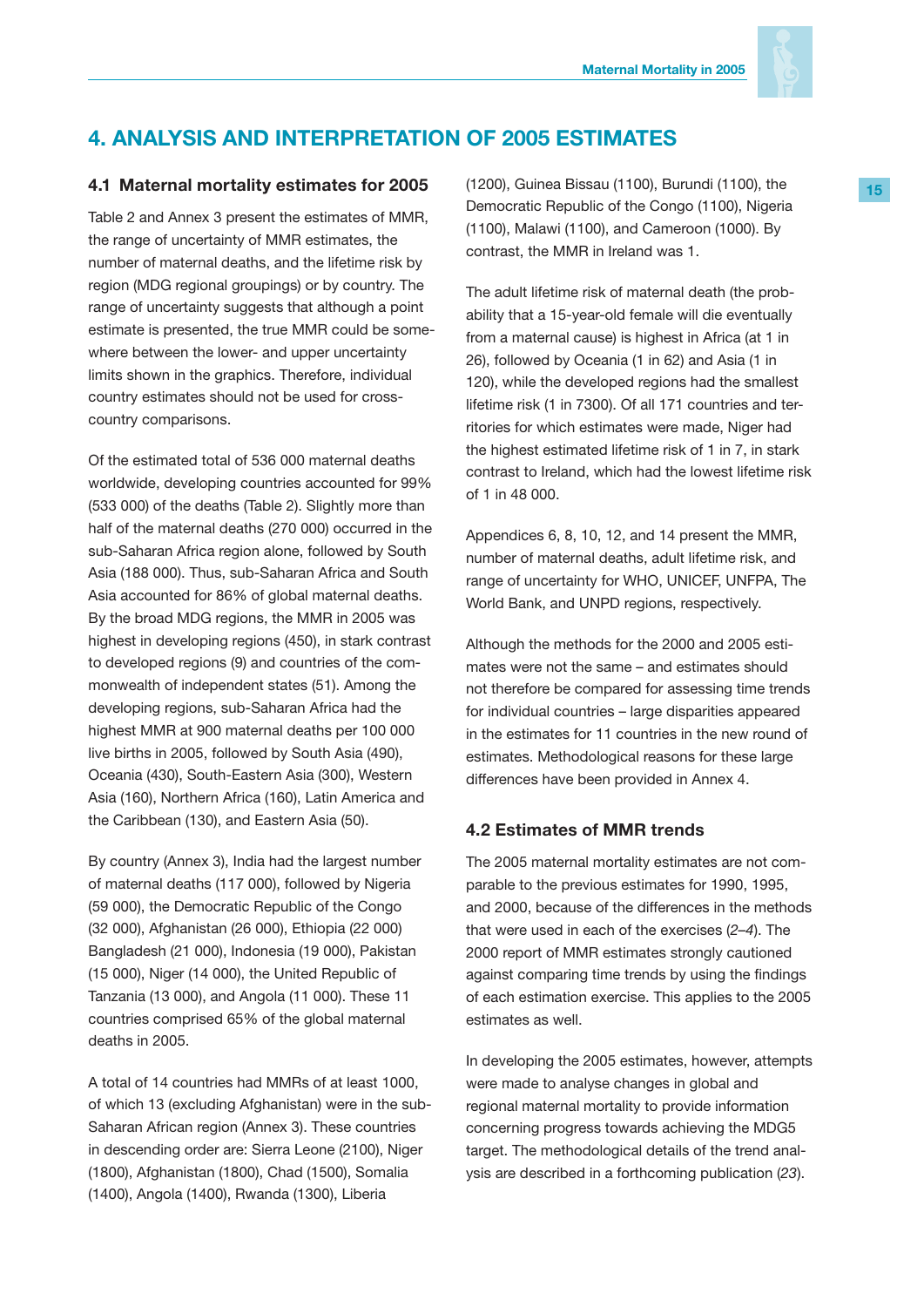### **Table 2. Estimates of MMR, number of maternal deaths, lifetime risk, and range of uncertainty by United Nations MDG regions, 2005**

| Region                                                          | <b>MMR</b><br>(maternal<br>deaths per<br>100 000<br>live births)* | Number of<br>maternal<br>deaths* | Lifetime<br>risk of<br>maternal<br>death*:<br>$1$ in: | Range of uncertainty on<br><b>MMR</b> estimates |                   |
|-----------------------------------------------------------------|-------------------------------------------------------------------|----------------------------------|-------------------------------------------------------|-------------------------------------------------|-------------------|
|                                                                 |                                                                   |                                  |                                                       | Lower<br>estimate                               | Upper<br>estimate |
| <b>WORLD TOTAL</b>                                              | 400                                                               | 536 000                          | 92                                                    | 220                                             | 650               |
| Developed regions**                                             | 9                                                                 | 960                              | 7 300                                                 | 8                                               | 17                |
| Countries of the commonwealth of<br>independent states (CIS)*** | 51                                                                | 1800                             | 1 200                                                 | 28                                              | 140               |
| Developing regions                                              | 450                                                               | 533 000                          | 75                                                    | 240                                             | 730               |
| Africa                                                          | 820                                                               | 276 000                          | 26                                                    | 410                                             | 1 400             |
| Northern Africa****                                             | 160                                                               | 5700                             | 210                                                   | 85                                              | 290               |
| Sub-Saharan Africa                                              | 900                                                               | 270 000                          | 22                                                    | 450                                             | 1 500             |
| Asia                                                            | 330                                                               | 241 000                          | 120                                                   | 190                                             | 520               |
| Eastern Asia                                                    | 50                                                                | 9 200                            | 1 200                                                 | 31                                              | 80                |
| South Asia                                                      | 490                                                               | 188 000                          | 61                                                    | 290                                             | 750               |
| South-Eastern Asia                                              | 300                                                               | 35 000                           | 130                                                   | 160                                             | 550               |
| Western Asia                                                    | 160                                                               | 8 3 0 0                          | 170                                                   | 62                                              | 340               |
| Latin America and the Caribbean                                 | 130                                                               | 15 000                           | 290                                                   | 81                                              | 230               |
| Oceania                                                         | 430                                                               | 890                              | 62                                                    | 120                                             | 1 200             |

\* The MMR and lifetime risk have been rounded according to the following scheme: < 100, no rounding; 100–999, rounded to nearest 10; and >1,000, rounded to nearest 100. The numbers of maternal deaths have been rounded as follows: < 1,000, rounded to nearest 10, 1,000–9,999, rounded to nearest 100; and >10,000, rounded to nearest 1,000.

\*\* Includes Albania, Australia, Austria, Belgium, Bosnia and Herzegovina, Bulgaria, Canada, Croatia, Czech Republic, Denmark, Estonia, Finland, France, Germany, Greece, Hungary, Iceland, Ireland, Italy, Japan, Latvia, Lithuania, Luxembourg, Malta, Netherlands, New Zealand, Norway, Poland, Portugal, Romania, Serbia and Montenegro (Serbia and Montenegro became separate independent entities in 2006), Slovakia, Slovenia, Spain, Sweden, Switzerland, The former Yugoslav Republic of Macedonia, the United Kingdom, the United States of America.

\*\*\* The CIS countries are Armenia, Azerbaijan, Belarus, Georgia, Kazakhstan, Kyrgyzstan, Tajikistan, Turkmenistan, Uzbekistan, the<br>Republic of Moldova, the Russian Federation, and Ukraine. \*\*\*\* Excludes Sudan, which is inc Republic of Moldova, the Russian Federation, and Ukraine.

Briefly, two main approaches were employed for the trend analysis. The first entailed a time-series analysis (random effects regression model) with only reported country MMRs. Maternal mortality ratios derived from PMDF models were excluded in this time-series analysis. It was found that using fixed effects models produced identical findings. The second approach entailed using the 2005 maternal mortality methodology to re-estimate MMRs for 1990. Unlike the first approach, the 2005 methodology was also used to estimate MMRs for countries

with no maternal mortality data for 1990. In both approaches, only changes in regional estimates for MMR and number of maternal deaths between 1990 and 2005 were explored.

Both approaches indicated a decline in maternal mortality: 2.5% annual decline in the first approach, as opposed to less than 1% in the second approach. It is important to note that the first approach excluded countries with no maternal mortality data, mostly sub-Saharan African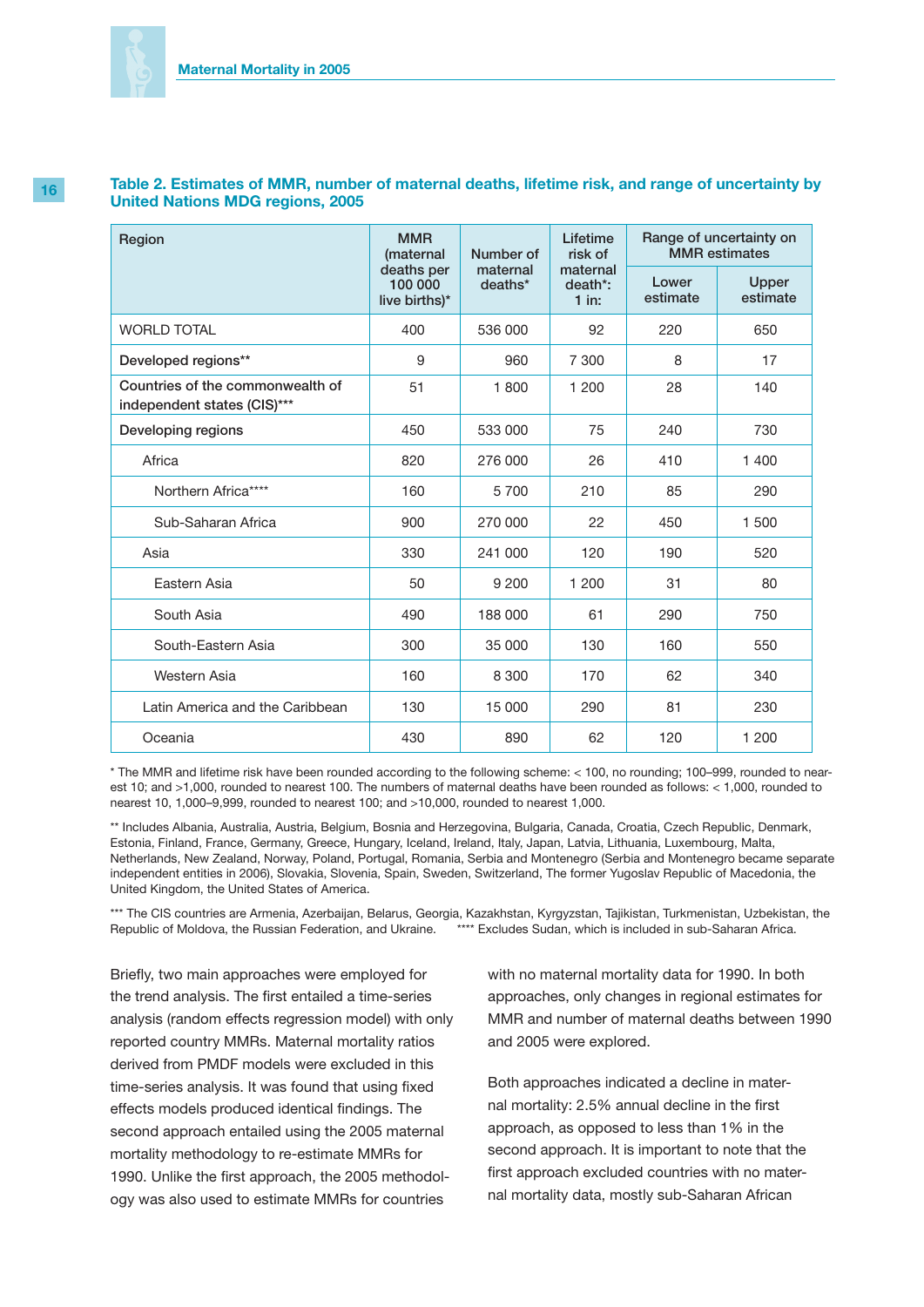

countries. Table 3 presents the global and regional maternal mortality estimates for 1990 (revised with 2005 methodology) and 2005 (similar tables for the different regional groupings for WHO, UNICEF, UNFPA, The World Bank, and UNPD are shown in Appendices 7, 9, 11, 13, and 15).

Additionally, the global and regional percentage change in MMR between 1990 and 2005, as well as the annual percentage change in MMR (based on the second approach), are also shown in Table 3. Worldwide, there was a 5.4% decline in MMR between 1990 and 2005. Eastern Asia had the largest decline of 47.1%, as opposed to 1.8% in sub-Saharan Africa. Unlike the other MDG regions, sub-Saharan Africa experienced an increase in the number of maternal deaths (from 212 000 in 1990 to 270 000 in 2005) with a concomitant increase in the number of live births (from 23 million in 1990 to 30 million in 2005) resulting in the negligible change in MMR from 1990 to 2005.

| Region                                                          |            | 1990*                     |            | 2005*                     | % change<br>in MMR<br>between | Annual %<br>change<br>in MMR       |
|-----------------------------------------------------------------|------------|---------------------------|------------|---------------------------|-------------------------------|------------------------------------|
|                                                                 | <b>MMR</b> | <b>Maternal</b><br>deaths | <b>MMR</b> | <b>Maternal</b><br>deaths | 1990 and<br>2005              | between<br><b>1990 and</b><br>2005 |
| <b>WORLD TOTAL</b>                                              | 430        | 576 000                   | 400        | 536 000                   | $-5.4$                        | $-0.4$                             |
| Developed regions**                                             | 11         | 1 300                     | 9          | 960                       | $-23.6$                       | $-1.8$                             |
| Countries of the commonwealth of<br>independent states (CIS)*** | 58         | 2800                      | 51         | 1800                      | $-12.5$                       | $-0.9$                             |
| Developing regions                                              | 480        | 572 000                   | 450        | 533 000                   | $-6.6$                        | $-0.5$                             |
| Africa                                                          | 830        | 221 000                   | 820        | 276 000                   | $-0.6$                        | 0.0                                |
| Northern Africa****                                             | 250        | 8900                      | 160        | 5700                      | $-36.3$                       | $-3.0$                             |
| Sub-Saharan Africa                                              | 920        | 212 000                   | 900        | 270 000                   | $-1.8$                        | $-0.1$                             |
| Asia                                                            | 410        | 329 000                   | 330        | 241 000                   | $-19.7$                       | $-1.5$                             |
| Eastern Asia                                                    | 95         | 24 000                    | 50         | 9 200                     | $-47.1$                       | $-4.2$                             |
| South Asia                                                      | 620        | 241 000                   | 490        | 188 000                   | $-21.1$                       | $-1.6$                             |
| South-Eastern Asia                                              | 450        | 56 000                    | 300        | 35 000                    | $-32.8$                       | $-2.6$                             |
| Western Asia                                                    | 190        | 8 500                     | 160        | 8 3 0 0                   | $-16.2$                       | $-1.2$                             |
| Latin America and the Caribbean                                 | 180        | 21 000                    | 130        | 15 000                    | $-26.3$                       | $-2.0$                             |
| Oceania                                                         | 550        | 1 000                     | 430        | 890                       | $-22.2$                       | $-1.7$                             |

### **Table 3. Comparison of 1990 and 2005 maternal mortality by United Nations MDG regions**

\* The 1990 estimates have been revised using the same methodology used for 2005, which makes them comparable. The MMRs have been rounded according to the following scheme: < 100, no rounding; 100–999, rounded to nearest 10; and >1,000, rounded to nearest 100. The numbers of maternal deaths have been rounded as follows: < 1,000, rounded to nearest 10, 1,000–9,999, rounded to nearest 100; and >10,000, rounded to nearest 1,000.

\*\* Includes Albania, Australia, Austria, Belgium, Bosnia and Herzegovina, Bulgaria, Canada, Croatia, Czech Republic, Denmark, Estonia, Finland, France, Germany, Greece, Hungary, Iceland, Ireland, Italy, Japan, Latvia, Lithuania, Luxembourg, Malta, Netherlands, New Zealand, Norway, Poland, Portugal, Romania, Serbia and Montenegro (Serbia and Montenegro became separate independent entities in 2006), Slovakia, Slovenia, Spain, Sweden, Switzerland, The former Yugoslav Republic of Macedonia, United Kingdom, United States of America.

\*\*\* The CIS countries are Armenia, Azerbaijan, Belarus, Georgia, Kazakhstan, Kyrgyzstan, Tajikistan, Turkmenistan, Uzbekistan, the Republic of Moldova, the Russian Federation, and Ukraine. \*\*\*\* Excludes Sudan, which is included in sub-Saharan Africa.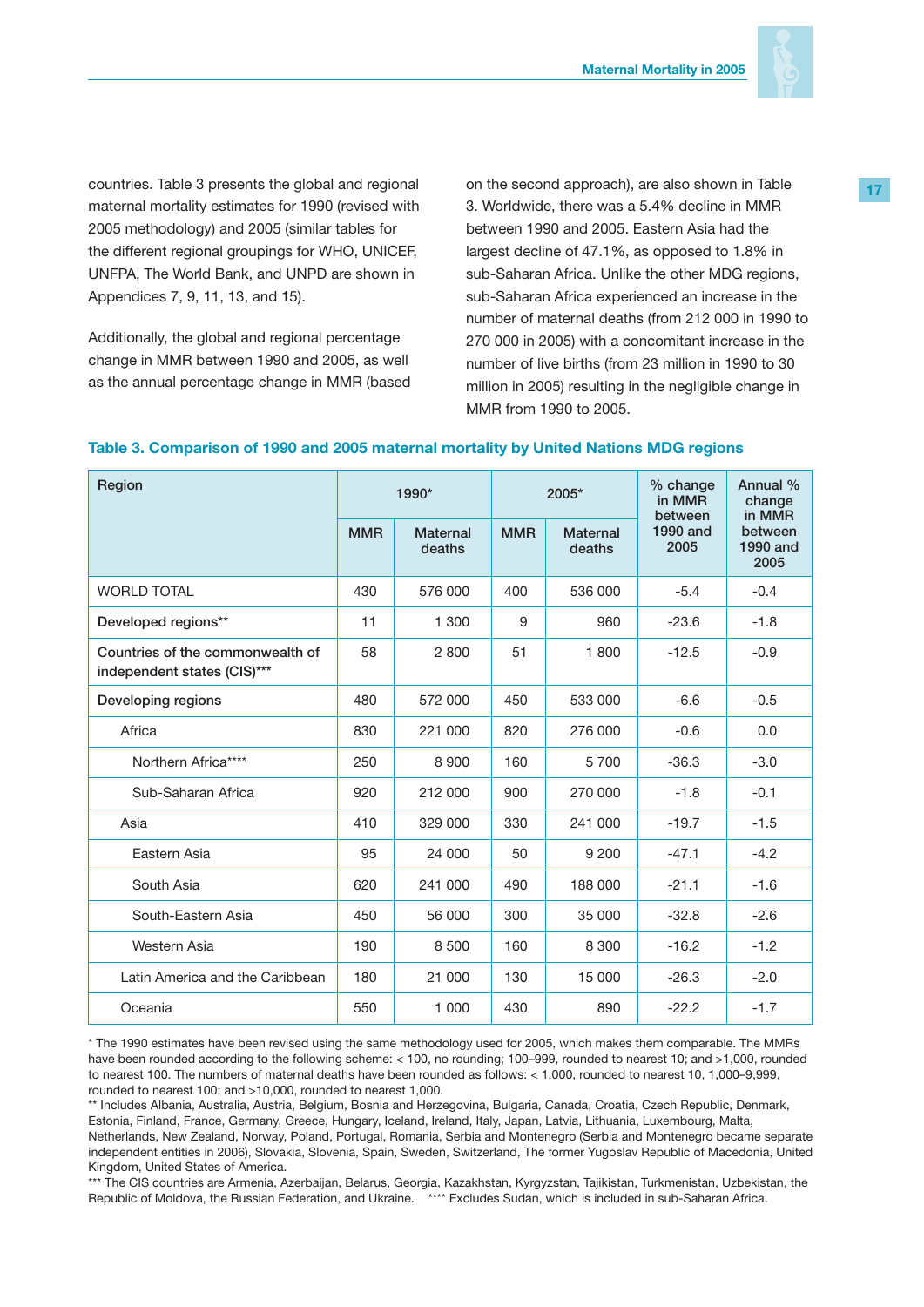

# **5. IS THE FIFTH MDG ACHIEVABLE?**

18 The fifth MDG aims to improve maternal health and targets reducing MMR by 75% between 1990 and 2015 – that is, it seeks to achieve an expected 5.5% annual decline in MMR from 1990. However, as shown in Table 3, maternal mortality (as measured by MMR) has decreased at the global level at an average of less than 1% annually between 1990 and 2005 (using the second approach described earlier). Moreover, on the regional basis, none of the MDG regions achieved 5.5% between 1990 and 2005, although Eastern Asia came close to that goal with a 4.2% annual decline.

> To make the achievement of the fifth MDG a reality, MMR will have to decrease at a much faster rate – especially in sub-Saharan Africa, where the annual decline has so far been about 0.1%. The realization of this goal will require increased attention to improved health care for women, including prevention of unplanned pregnancies and unsafe abortions and provision of high-quality pregnancy and delivery care, including emergency obstetric care (*33*).

Data on the second indicator identified for monitoring progress towards achievement of maternal mortality reduction – that is, the proportion of births attended by skilled health personnel (doctor, midwife, or nurse) (*1*) – indicate that the receipt of such care is limited where maternal deaths also constitute a major problem. In Africa, less than 50% of births are attended by a skilled health worker, according to most recent available data (*34*) – despite an increase from 43% to 57% between 1990 and 2005 in all developing regions, as indicated by the 2007 Millennium Development Goals Report (*35*). These figures are far lower than the global target for this indicator, which was set at a special session of the United Nations in 1999. This global target aims to assure that at least 90% of births worldwide be attended by skilled health personnel by 2015 (*36*).

The figures for both indicators identified for measuring maternal mortality suggest that much needs to be done to accelerate progress towards the achievement of MDG5.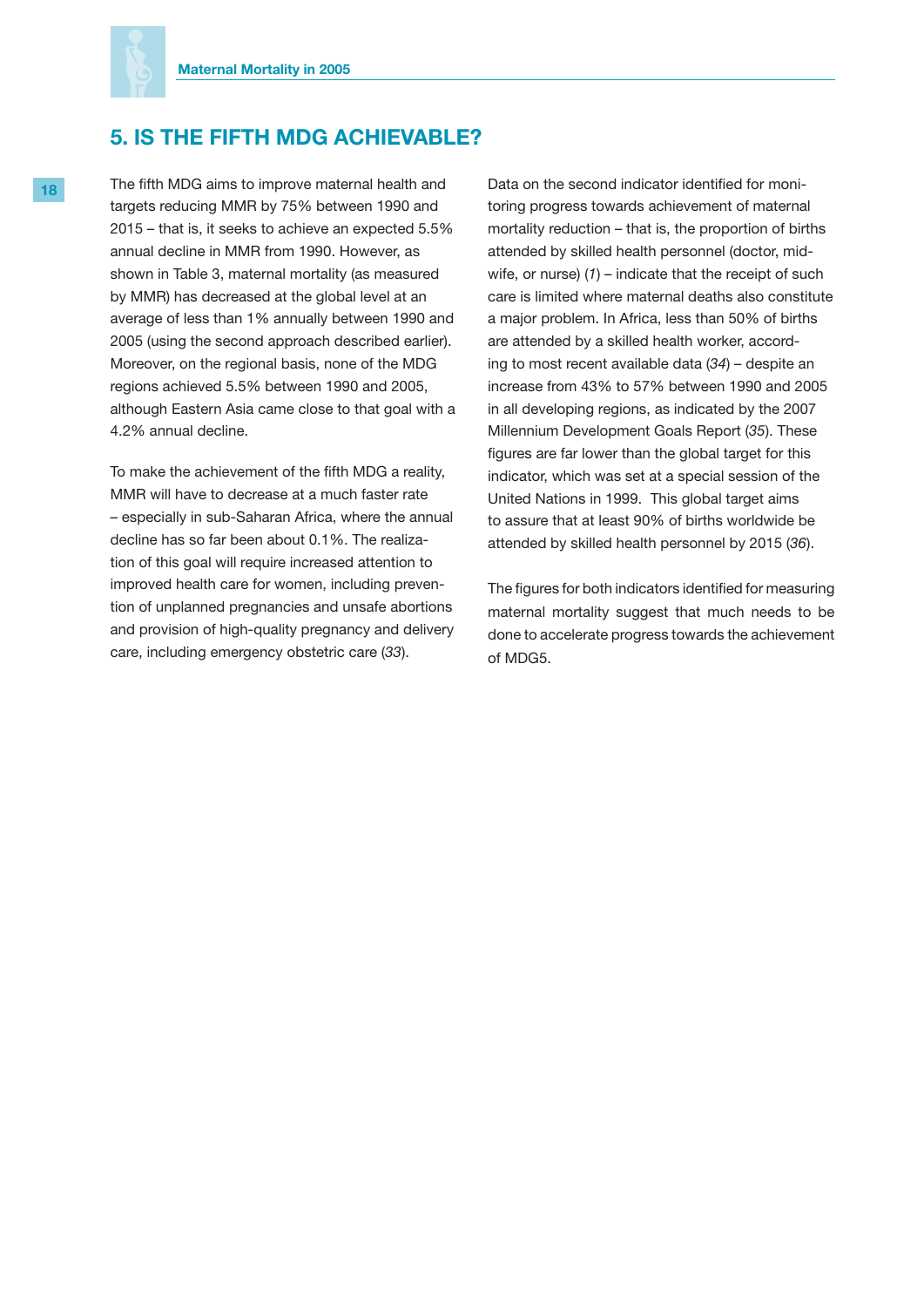

# **6. NEXT STEPS**

### **6.1 Using the 2005 maternal mortality estimates**

The estimates of maternal mortality for 2005 provided in this report are the fourth in a series of attempts which have sought to examine the likely global dimensions of the problem of maternal mortality. Several issues should be considered in using these estimates.

First, it should be noted that these findings represent an update of existing information with recent data and methodologies, which have improved since the development of the previous estimates. Therefore and as mentioned above, the figures should not be compared with those from the previous exercises to assess changes in time.

Second, depending on the type of the data source used, primary data for individual countries had to be adjusted for specific characteristics. These characteristics included the extent of potential underreporting of maternal deaths (which is an issue even in highly developed civil registration systems) to obtain MMR estimates that are comparable across study designs. Such adjustment allows the calculation of regional and global aggregates. For this reason, the presented point estimates are usually different from the country-reported figures. Accordingly, countryreported figures are included in the appendices, together with the findings of this exercise.

Third, because of the reasons mentioned within the sections describing the development of the estimates, the calculated point estimates are subject to high levels of uncertainty and not intended to serve as precise estimates. Each point estimate is presented with estimated lower and upper margins. Therefore, the point estimates must be interpreted together with these margins, because the true value of MMR is likely to lie between them. It should also be noted that the estimated uncertainty margins are not confidence intervals in the epidemiological and statistical sense. Because these margins are extremely wide, one must be wary of interpreting small numerical differences in countries as representing real differences in maternal mortality.

However, the estimates are indicative of the extent of the maternal mortality problem, and should draw attention to the need for both improved action for maternal mortality reduction and increased efforts for the generation of robust data for estimating maternal mortality levels.

### **6.2 Generating better information for estimating maternal mortality**

The methodological steps described above, which are used to obtain global maternal mortality estimates, highlight once again the complexities of generating robust data on maternal mortality. The variety of methods used in different settings, and the necessity for reconciling them within one global database, present conceptual and methodological challenges. These challenges must be overcome, in order to enable a better understanding of the progress in achieving MDG5.

The 2005 estimates did not require any adjustment for countries with generally complete civil registration systems and good attribution of cause of death (Group A). However, only one third of all countries/ territories fell into this group. For another third of countries/territories, country-reported estimates of maternal mortality had to be adjusted for the purposes of comparability of the methodologies. For the final third of countries/territories, a statistical model was employed to predict maternal mortality levels. Despite being based on established demographic techniques and empirical data from other countries, there is no guarantee that the countryspecific point estimates obtained through the statistical model represent the true levels of maternal mortality. The wide lower and upper margins around the estimated figures reflect such uncertainty.

The ability to generate country, regional, and global estimates with higher precision and accuracy would be greatly facilitated if country civil registration systems were further improved. This improvement would obviate the need to conduct special maternal mortality studies (which are time-consuming, expensive, and of limited use in monitoring trends)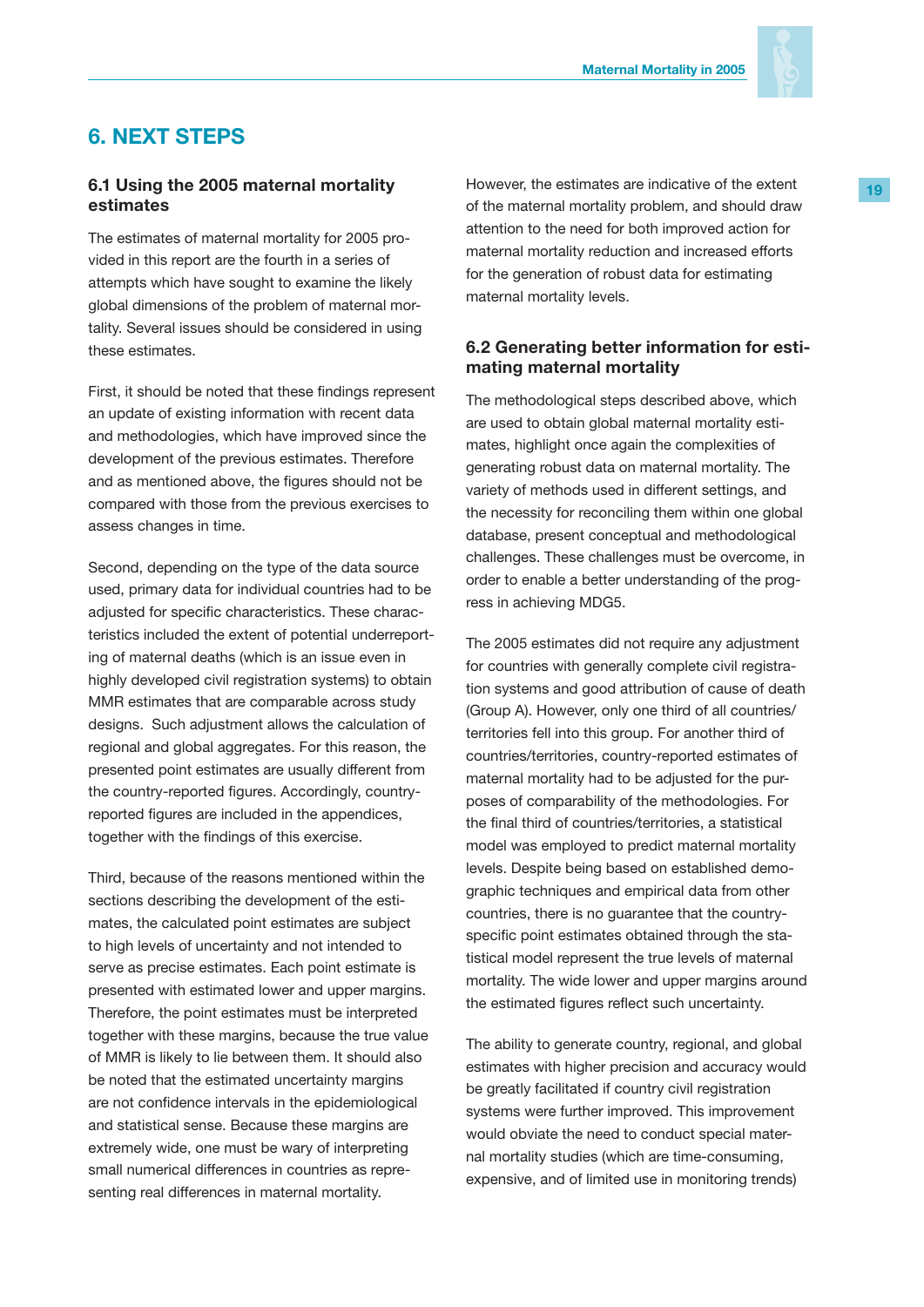

**20** or to employ statistical models (that have their own weaknesses). Indeed, countries such as Sweden, the Netherlands, England and Wales, and the USA, which have documented reduction in maternal mortality over several decades, have relied mainly on adequate civil registration systems (*37,38*).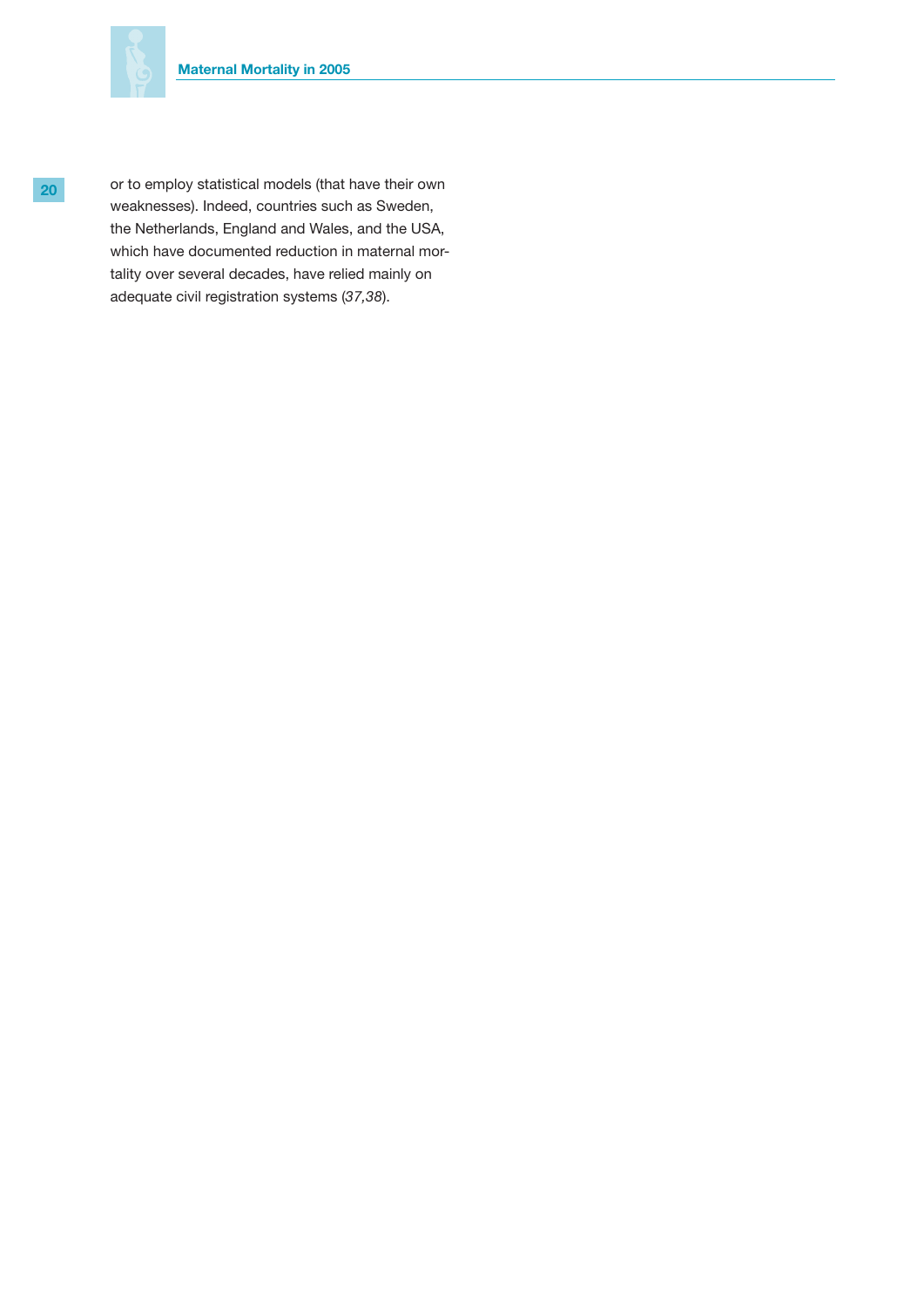

# **ANNEXES**

# **Annex 1.**

# **List of socioeconomic and programmatic indicators with percentage of missing values**

| Indicator (acronym or abbreviation, see Annex 2)       | % missing |
|--------------------------------------------------------|-----------|
| GDP purchasing power parity per capita (GDP)           | 13        |
| Health expenditure per capita (Health exp)             | 3         |
| Institutional delivery (Inst delivery)                 | 33        |
| Female labour force participation (FLP)                | 3         |
| Antenatal care quintile 1 (ANC-Q1)                     | 65        |
| Antenatal care quintile 5 (ANC-Q5)                     | 65        |
| Antenatal care - All (ANC-ALL)                         | 16        |
| Skilled birth attendants quintile 1 (SKA-Q1)           | 66        |
| Skilled birth attendants quintile 5 (SKA-Q5)           | 66        |
| Skilled birth attendants - All (SKA-ALL)               | 4         |
| Maternal and Neonatal Program Effort Index (MNPI)      | 65        |
| Delivery by doctors quintile 1 (DOC-Q1)                | 67        |
| Delivery by doctors quintile 5 (DOC-Q5)                | 67        |
| Delivery by doctors - All (DOC-ALL)                    | 67        |
| Percentage of population living in urban areas (Urban) | 0         |
| Contraceptive use (Contraceptive use)                  | 22        |
| General fertility rate (GFR)                           | 0         |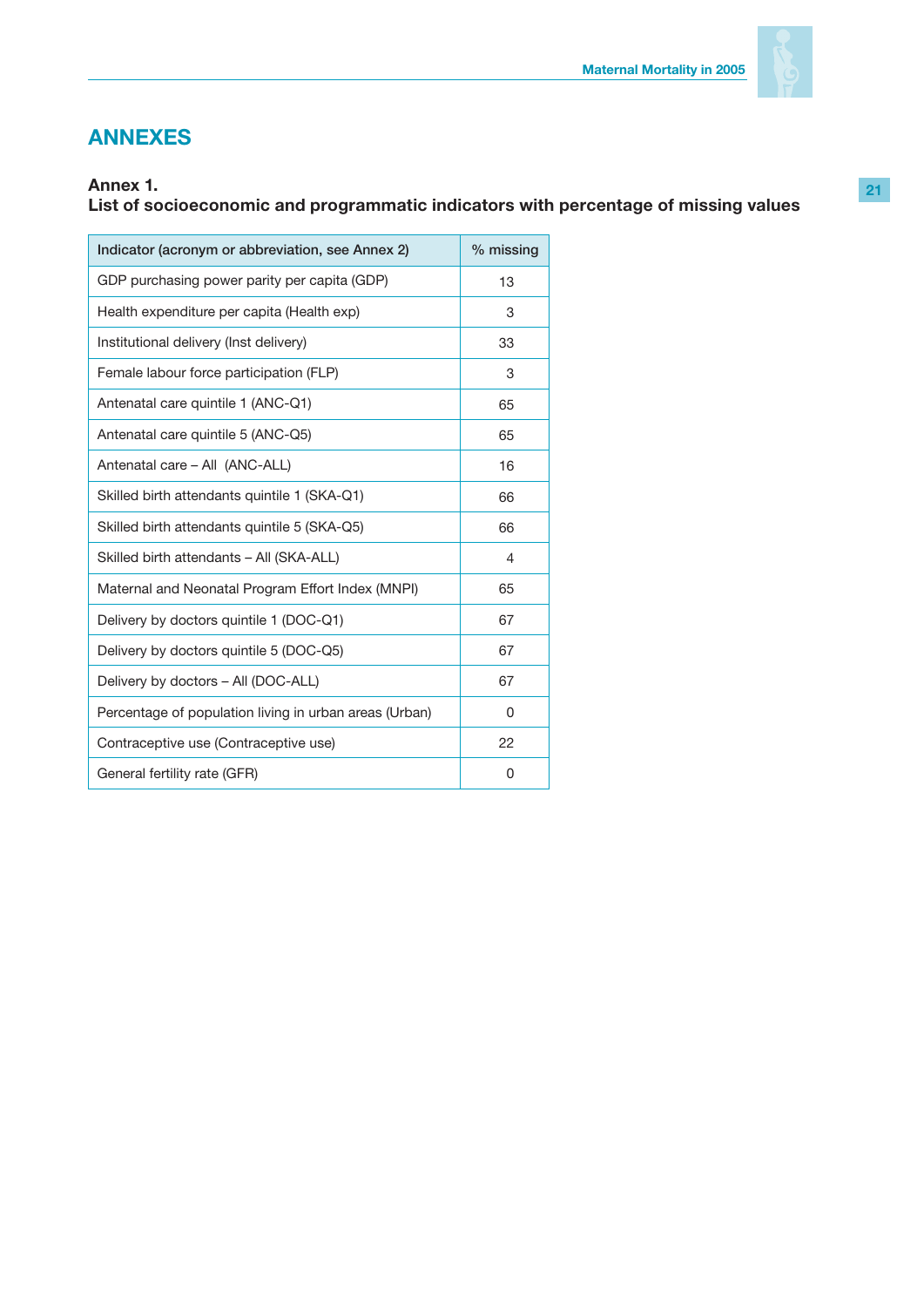| all possin -                                                                       |                                           |
|------------------------------------------------------------------------------------|-------------------------------------------|
| le nooring and according on the minimum vitalistic points in<br>1<br>$\frac{1}{2}$ | j<br>a in An                              |
| <br> <br> <br> <br> <br>ins C v c<br><b>DV -1911</b>                               | くくとうしつ りっとこ<br>י<br>כ<br>את האוואי האנו ה |

| Indicator                  | GDP     | Health<br>exp | delivery<br>Inst | FLP<br>E | ሪ፡<br>ፈ<br>ማ | ANC-<br>Q5 | ANC-<br>ALL | $rac{2}{3}$ | SKA<br>-Q5 | SKA-<br>ALL | <b>NNPI</b> | ပ္ပံ<br>ဝိ ဒ | ပ္ပံ<br>ဝိဒ္ | DOC-<br>ALL | Urban | Contraceptive<br>use |
|----------------------------|---------|---------------|------------------|----------|--------------|------------|-------------|-------------|------------|-------------|-------------|--------------|--------------|-------------|-------|----------------------|
| GDP                        | 1.00    |               |                  |          |              |            |             |             |            |             |             |              |              |             |       |                      |
| Health exp                 | 0.86    | 1.00          |                  |          |              |            |             |             |            |             |             |              |              |             |       |                      |
| Inst delivery              | 0.48    | 0.24          | 1.00             |          |              |            |             |             |            |             |             |              |              |             |       |                      |
| $F_{\square}^{\mathsf{p}}$ | $-0.20$ | $-0.09$       | $-0.32$          | 1.00     |              |            |             |             |            |             |             |              |              |             |       |                      |
| ANC-Q1                     | 0.19    | 0.10          | 0.55             | 0.06     | 1.00         |            |             |             |            |             |             |              |              |             |       |                      |
| ANC-Q5                     | 0.22    | 0.26          | 0.50             | $-0.17$  | 0.66         | 1.00       |             |             |            |             |             |              |              |             |       |                      |
| ANC-ALL                    | 0.37    | 0.23          | 0.65             | $-0.06$  | 0.76         | 0.63       | 1.00        |             |            |             |             |              |              |             |       |                      |
| SKA-Q1                     | 0.40    | 0.08          | 0.85             | $-0.35$  | 0.58         | 0.35       | 0.59        | 1.00        |            |             |             |              |              |             |       |                      |
| SKA-Q5                     | $-0.14$ | $-0.37$       | 0.58             | $-0.31$  | 0.33         | 0.52       | 0.44        | 0.47        | 1.00       |             |             |              |              |             |       |                      |
| SKA-ALL                    | 0.59    | 0.47          | 0.88             | $-0.31$  | 0.59         | 0.61       | 0.69        | 0.72        | 0.49       | 1.00        |             |              |              |             |       |                      |
| <b>NNPI</b>                | 0.38    | 0.26          | 0.51             | $-0.06$  | 0.27         | 0.25       | 0.42        | 0.49        | 0.40       | 0.61        | 1.00        |              |              |             |       |                      |
| <b>DOC-Q1</b>              | 0.14    | 0.06          | 0.34             | $-0.07$  | 0.38         | 0.07       | 0.25        | 0.55        | $-0.01$    | 0.34        | 0.14        | 1.00         |              |             |       |                      |
| DOC-Q5                     | 0.33    | 0.44          | 0.14             | $-0.10$  | 0.05         | 0.07       | 0.18        | 0.10        | $-0.16$    | 0.27        | 0.11        | 0.57         | 1.00         |             |       |                      |
| DOC-ALL                    | 0.21    | 0.22          | 0.24             | $-0.09$  | 0.21         | 0.06       | 0.23        | 0.33        | $-0.06$    | 0.30        | 0.11        | 0.86         | 0.89         | 1.00        |       |                      |
| Urban                      | 0.61    | 0.50          | 0.61             | $-0.40$  | 0.24         | 0.45       | 0.46        | 0.40        | 0.34       | 0.69        | 0.25        | 0.23         | 0.39         | 0.37        | 1.00  |                      |
| Contraceptive<br>use       | 0.39    | 0.33          | 0.60             | $-0.25$  | 0.42         | 0.31       | 0.47        | 0.47        | 0.34       | 0.72        | 0.61        | 0.34         | 0.46         | 0.41        | 0.50  | 1.00                 |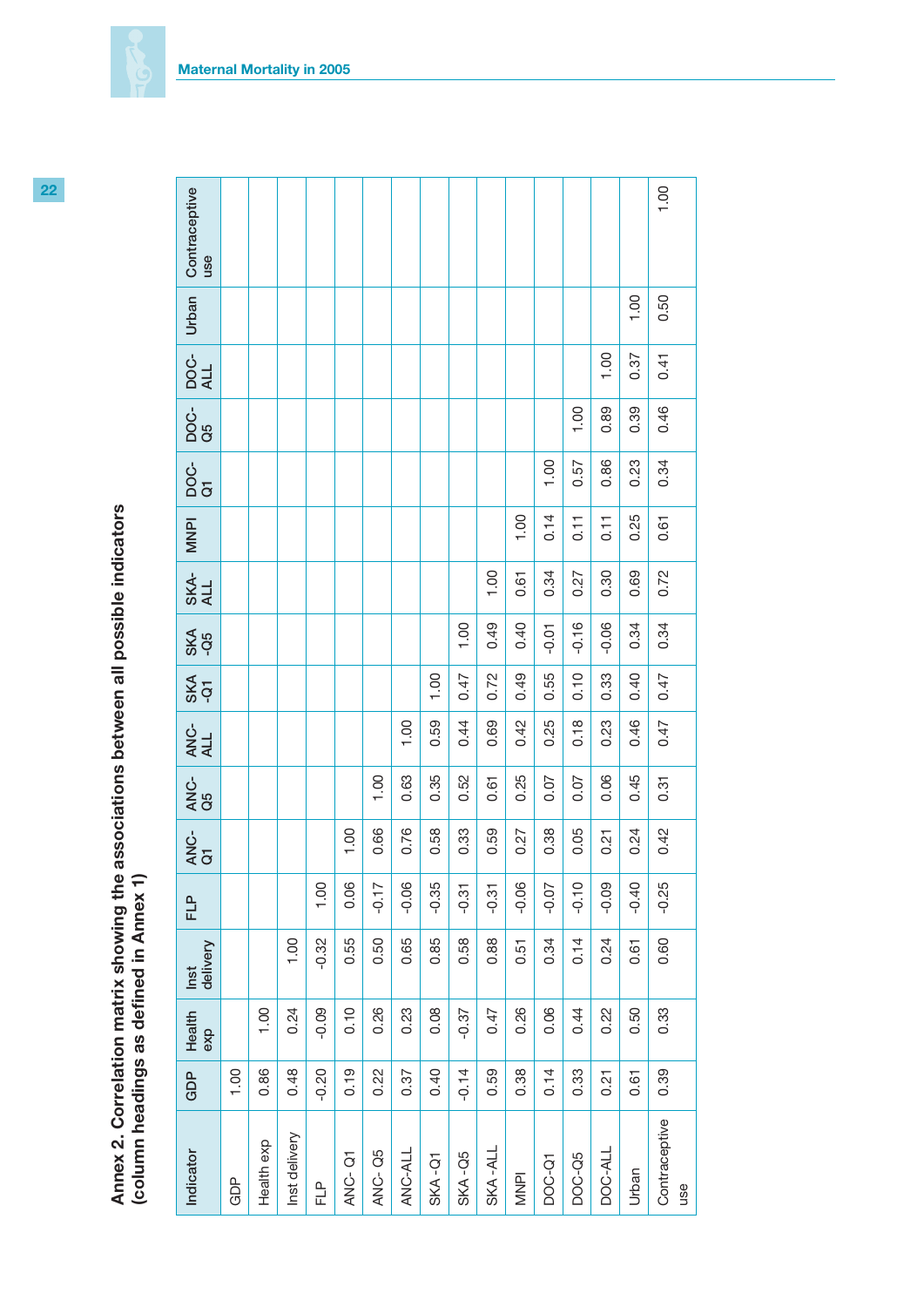

# **Annex 3. Estimates of number of maternal deaths, lifetime risk, MMR, and range of uncertainty (2005)**

| Country                  | Group                     | <b>PMDF</b><br>$(%)^*$ | <b>Number</b><br>of<br>maternal | Lifetime<br>risk of<br>maternal | $MMR**$<br>(maternal<br>deaths per | on MMR estimates  | Range of uncertainty |
|--------------------------|---------------------------|------------------------|---------------------------------|---------------------------------|------------------------------------|-------------------|----------------------|
|                          |                           |                        | deaths**                        | death**:<br>$1$ in:             | 100 000<br>live births)            | Lower<br>estimate | Upper<br>estimate    |
| Afghanistan              | H                         | 41                     | 26 000                          | 8                               | 1800                               | 730               | 3 2 0 0              |
| Albania                  | Η                         | 5                      | 49                              | 490                             | 92                                 | 26                | 300                  |
| Algeria                  | H                         | 10                     | 1 200                           | 220                             | 180                                | 55                | 520                  |
| Angola                   | Η                         | 34                     | 11 000                          | 12                              | 1 400                              | 560               | 2 600                |
| Argentina                | B                         |                        | 530                             | 530                             | 77                                 | 51                | 100                  |
| Armenia                  | Η                         | 3                      | 26                              | 980                             | 76                                 | 23                | 250                  |
| Australia                | A                         |                        | 11                              | 13 300                          | $\overline{4}$                     | 4                 | 9                    |
| Austria                  | Α                         |                        | 3                               | 21 500                          | $\overline{4}$                     | 4                 | $\overline{7}$       |
| Azerbaijan               | Н                         | 4                      | 110                             | 670                             | 82                                 | 21                | 290                  |
| <b>Bahamas</b>           | A                         |                        | 1                               | 2 700                           | 16                                 | 16                | 33                   |
| <b>Bahrain</b>           | B                         |                        | $\overline{4}$                  | 1 300                           | 32                                 | 21                | 42                   |
| Bangladesh               | G                         |                        | 21 000                          | 51                              | 570                                | 380               | 760                  |
| <b>Barbados</b>          | Α                         |                        | 1                               | 4 4 0 0                         | 16                                 | 16                | 31                   |
| <b>Belarus</b>           | Α                         |                        | 16                              | 4 800                           | 18                                 | 18                | 35                   |
| Belgium                  | A                         |                        | 9                               | 7800                            | 8                                  | 8                 | 16                   |
| <b>Belize</b>            | A                         |                        | 4                               | 560                             | 52                                 | 52                | 100                  |
| Benin                    | Η                         | 34                     | 2 9 0 0                         | 20                              | 840                                | 330               | 1 600                |
| Bhutan                   | Η                         | 22                     | 280                             | 55                              | 440                                | 160               | 970                  |
| <b>Bolivia</b>           | C                         | 14                     | 760                             | 89                              | 290                                | 160               | 430                  |
| Bosnia and Herzegovina   | A                         |                        | 1                               | 29 000                          | 3                                  | 3                 | 6                    |
| Botswana                 | H                         | 12                     | 170                             | 130                             | 380                                | 120               | 1 000                |
| Brazil                   | D                         |                        | 4 100                           | 370                             | 110                                | 74                | 150                  |
| Brunei Darussalam        | Η                         | 1                      | $\mathbf{1}$                    | 2 9 0 0                         | 13                                 | 3                 | 47                   |
| <b>Bulgaria</b>          | A                         |                        | $\overline{7}$                  | 7 400                           | 11                                 | 11                | 22                   |
| <b>Burkina Faso</b>      | C                         | 25                     | 4 300                           | 22                              | 700                                | 390               | 1 0 0 0              |
| <b>Burundi</b>           | Н                         | 40                     | 3 9 0 0                         | 16                              | 1 100                              | 480               | 1 900                |
| Cambodia                 | C                         | 16                     | 2 3 0 0                         | 48                              | 540                                | 370               | 720                  |
| Cameroon                 | C                         | 37                     | 5 700                           | 24                              | 1 0 0 0                            | 670               | 1 400                |
| Canada                   | Α                         |                        | 21                              | 11 000                          | $\overline{7}$                     | $\overline{7}$    | 13                   |
| Cape Verde               | H                         | 16                     | 32                              | 120                             | 210                                | 68                | 530                  |
| Central African Republic | H                         | 31                     | 1 500                           | 25                              | 980                                | 380               | 1 900                |
| Chad                     | $\mathsf C$               | 50                     | 6 900                           | 11                              | 1 500                              | 930               | 2 0 0 0              |
| Chile                    | Α                         |                        | 40                              | 3 2 0 0                         | 16                                 | 16                | 32                   |
| China                    | Ε                         |                        | 7800                            | 1 300                           | 45                                 | 30                | 60                   |
| Colombia                 | $\boldsymbol{\mathsf{H}}$ | 10                     | 1 200                           | 290                             | 130                                | 38                | 370                  |
| Comoros                  | Н                         | 25                     | 110                             | 52                              | 400                                | 150               | 840                  |
| Congo                    | $\mathsf C$               | 53                     | 1 300                           | 22                              | 740                                | 450               | 1 100                |
| Costa Rica               | Α                         |                        | 24                              | 1 400                           | 30                                 | 30                | 60                   |
| Côte d'Ivoire            | H                         | 29                     | 5 400                           | 27                              | 810                                | 310               | 1 600                |
| Croatia                  | Α                         |                        | 3                               | 10 500                          | $\overline{7}$                     | $\overline{7}$    | 15                   |
| Cuba                     | A                         |                        | 61                              | 1 400                           | 45                                 | 45                | 90                   |

Figures have been computed to ensure comparability; thus they are not necessarily the official statistics of countries, which may use alternative rigorous methods. For notes marked with asterisk see page 27.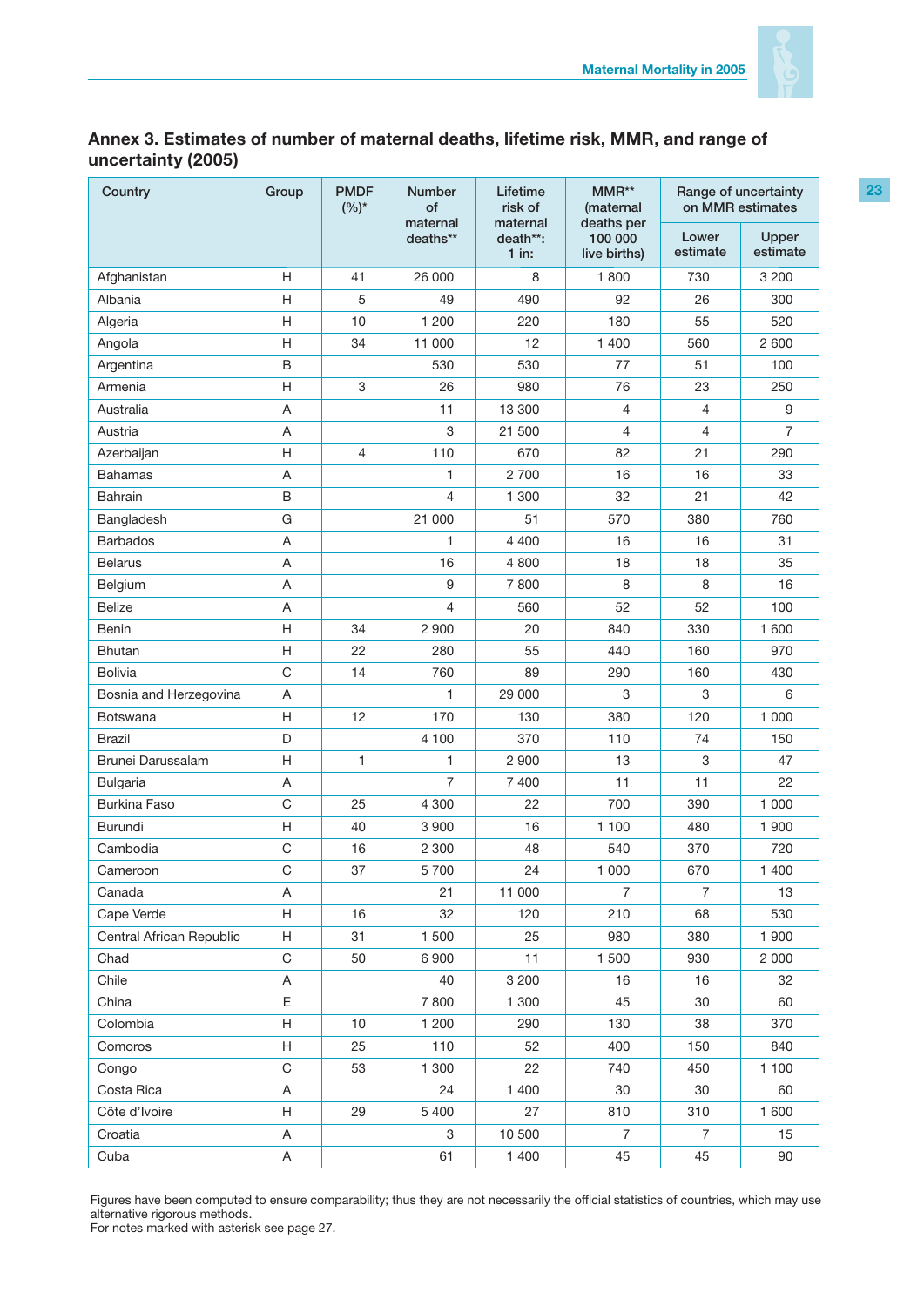| 24 | Country                                  | Group       | <b>PMDF</b><br>$(%)^{*}$ | <b>Number</b><br>of  | Lifetime<br>risk of             | MMR**<br>(maternal                    |                   | Range of uncertainty<br>on MMR estimates |
|----|------------------------------------------|-------------|--------------------------|----------------------|---------------------------------|---------------------------------------|-------------------|------------------------------------------|
|    |                                          |             |                          | maternal<br>deaths** | maternal<br>death**:<br>$1$ in: | deaths per<br>100 000<br>live births) | Lower<br>estimate | Upper<br>estimate                        |
|    | Cyprus                                   | A           |                          | 1.                   | 6 400                           | 10                                    | 10                | 20                                       |
|    | Czech Republic                           | Α           |                          | 4                    | 18 100                          | 4                                     | 4                 | 9                                        |
|    | Democratic People's<br>Republic of Korea | Н           | 9                        | 1 300                | 140                             | 370                                   | 110               | 1 200                                    |
|    | Democratic Republic<br>of the Congo      | Н           | 43                       | 32 000               | 13                              | 1 100                                 | 480               | 1 900                                    |
|    | Denmark                                  | Α           |                          | $\overline{c}$       | 17 800                          | 3                                     | 3                 | 6                                        |
|    | Djibouti                                 | Н           | 25                       | 180                  | 35                              | 650                                   | 240               | 1 400                                    |
|    | Dominican Republic                       | $\mathsf C$ | 15                       | 310                  | 230                             | 150                                   | 90                | 210                                      |
|    | Ecuador                                  | Н           | 12                       | 600                  | 170                             | 210                                   | 65                | 560                                      |
|    | Egypt                                    | D           |                          | 2 4 0 0              | 230                             | 130                                   | 84                | 170                                      |
|    | El Salvador                              | Н           | 13                       | 290                  | 190                             | 170                                   | 55                | 460                                      |
|    | <b>Equatorial Guinea</b>                 | Н           | 22                       | 150                  | 28                              | 680                                   | 210               | 1 600                                    |
|    | Eritrea                                  | Н           | 32                       | 760                  | 44                              | 450                                   | 180               | 850                                      |
|    | Estonia                                  | Α           |                          | 3                    | 2 9 0 0                         | 25                                    | 25                | 50                                       |
|    | Ethiopia                                 | C           | 28                       | 22 000               | 27                              | 720                                   | 460               | 980                                      |
|    | Fiji                                     | Н           | $9\,$                    | 41                   | 160                             | 210                                   | 55                | 720                                      |
|    | Finland                                  | Α           |                          | 4                    | 8 500                           | 7                                     | $\overline{7}$    | 15                                       |
|    | France                                   | Α           |                          | 59                   | 6 9 0 0                         | 8                                     | 8                 | 16                                       |
|    | Gabon                                    | $\mathsf C$ | 28                       | 220                  | 53                              | 520                                   | 290               | 760                                      |
|    | Gambia                                   | Н           | 25                       | 360                  | 32                              | 690                                   | 250               | 1 500                                    |
|    | Georgia                                  | Н           | 3                        | 32                   | 1 100                           | 66                                    | 18                | 230                                      |
|    | Germany                                  | Α           |                          | 29                   | 19 200                          | 4                                     | 4                 | 9                                        |
|    | Ghana                                    | Н           | 22                       | 3800                 | 45                              | 560                                   | 200               | 1 300                                    |
|    | Greece                                   | B           |                          | 3                    | 25 900                          | 3                                     | 2                 | 4                                        |
|    | Guatemala                                | Н           | 22                       | 1 300                | 71                              | 290                                   | 100               | 650                                      |
|    | Guinea                                   | C           | 40                       | 3 5 0 0              | 19                              | 910                                   | 590               | 1 200                                    |
|    | Guinea Bissau                            | Н           | 44                       | 890                  | 13                              | 1 100                                 | 500               | 1800                                     |
|    | Guyana                                   | Н           | $10$                     | $73\,$               | 90                              | 470                                   | 140               | 1 600                                    |
|    | Haiti                                    | C           | 24                       | 1700                 | 44                              | 670                                   | 390               | 960                                      |
|    | Honduras                                 | F           | 10                       | 580                  | 93                              | 280                                   | 190               | 380                                      |
|    | Hungary                                  | A           |                          | 5                    | 13 300                          | 6                                     | 6                 | 11                                       |
|    | Iceland                                  | Α           |                          | $\mathbf 0$          | 12 700                          | $\overline{4}$                        | $\overline{4}$    | 8                                        |
|    | India                                    | E           |                          | 117 000              | 70                              | 450                                   | 300               | 600                                      |
|    | Indonesia                                | $\mathsf C$ | 11                       | 19 000               | 97                              | 420                                   | 240               | 600                                      |
|    | Iran                                     | F           | 5                        | 1 900                | 300                             | 140                                   | 95                | 190                                      |
|    | Iraq                                     | Н           | 20                       | 2 9 0 0              | 72                              | 300                                   | 110               | 600                                      |
|    | Ireland                                  | A           |                          | $\mathbf{1}$         | 47 600                          | $\mathbf{1}$                          | $\mathbf{1}$      | $\overline{2}$                           |
|    | Israel                                   | A           |                          | 6                    | 7800                            | $\overline{4}$                        | 4                 | 9                                        |
|    | Italy                                    | Α           |                          | 15                   | 26 600                          | $\mathbf{3}$                          | 3                 | $\,6\,$                                  |
|    | Jamaica                                  | Н           | 11                       | 89                   | 240                             | 170                                   | 51                | 510                                      |
|    | Japan                                    | A           |                          | 70                   | 11 600                          | 6                                     | 6                 | 12                                       |

Figures have been computed to ensure comparability; thus they are not necessarily the official statistics of countries, which may use alternative rigorous methods.

For notes marked with asterisk see page 27.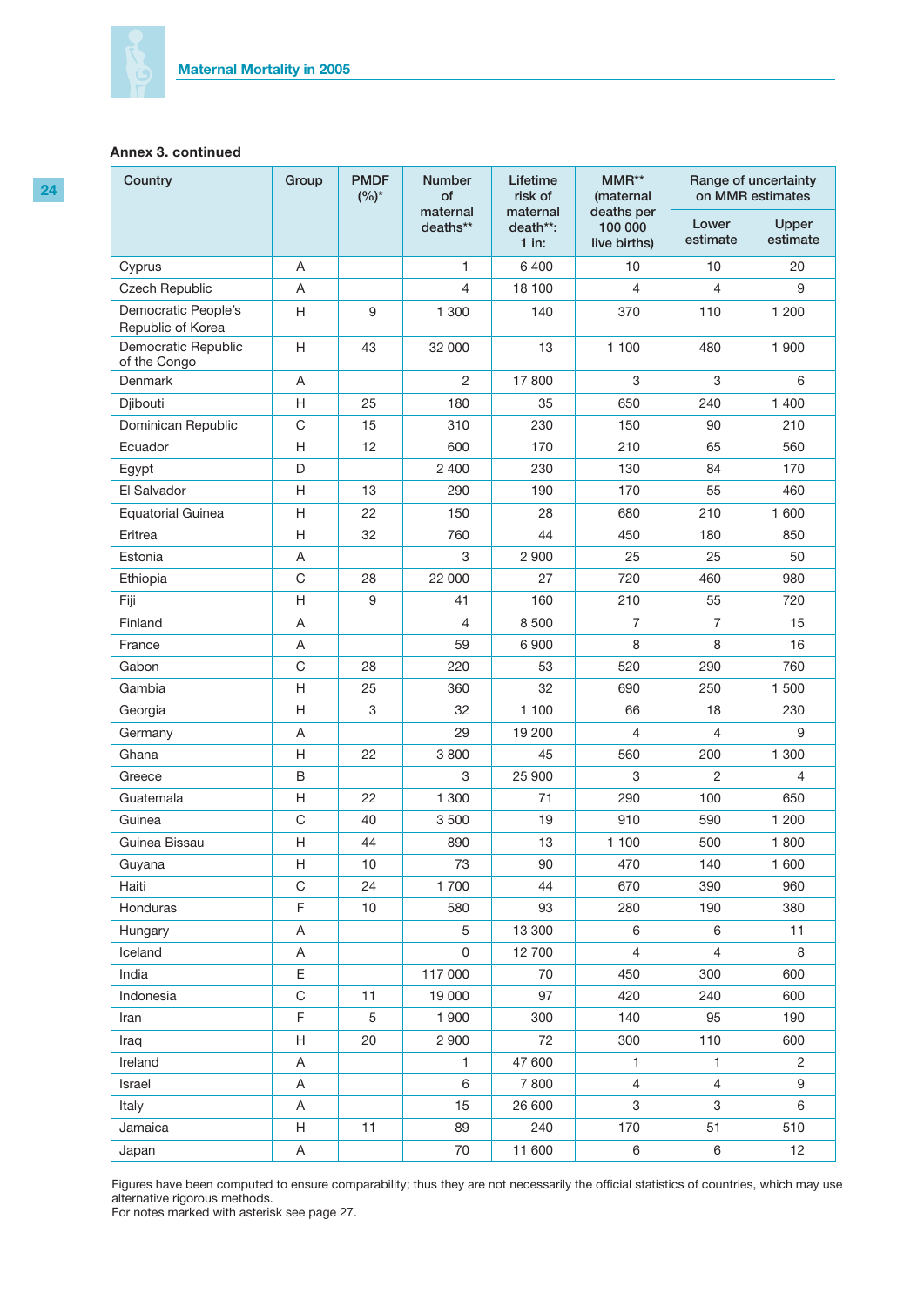

| Country                             | Group       | <b>PMDF</b><br>$(%)^*$ | <b>Number</b><br>of  | Lifetime<br>risk of             | MMR**<br>(maternal                    |                   | Range of uncertainty<br>on MMR estimates |
|-------------------------------------|-------------|------------------------|----------------------|---------------------------------|---------------------------------------|-------------------|------------------------------------------|
|                                     |             |                        | maternal<br>deaths** | maternal<br>death**:<br>$1$ in: | deaths per<br>100 000<br>live births) | Lower<br>estimate | Upper<br>estimate                        |
| Jordan                              | D           |                        | 92                   | 450                             | 62                                    | 41                | 82                                       |
| Kazakhstan                          | H           | 3                      | 340                  | 360                             | 140                                   | 40                | 500                                      |
| Kenya                               | C           | 32                     | 7700                 | 39                              | 560                                   | 340               | 800                                      |
| Kuwait                              | Α           |                        | 2                    | 9 600                           | 4                                     | 4                 | 8                                        |
| Kyrgyzstan                          | H           | 8                      | 170                  | 240                             | 150                                   | 43                | 460                                      |
| Lao People's<br>Democratic Republic | H           | 20                     | 1 300                | 33                              | 6601                                  | 190               | 1 600                                    |
| Latvia                              | A           |                        | $\overline{2}$       | 8 500                           | 10                                    | 10                | 19                                       |
| Lebanon                             | H           | 6                      | 99                   | 290                             | 150                                   | 41                | 500                                      |
| Lesotho                             | C           | 39                     | 480                  | 45                              | 960                                   | 570               | 1 400                                    |
| Liberia                             | H           | 39                     | 2 100                | 12                              | 1 200                                 | 520               | 2 100                                    |
| Libyan Arab Jamahiriya              | H           | $\overline{7}$         | 130                  | 350                             | 97                                    | 28                | 300                                      |
| Lithuania                           | A           |                        | 3                    | 7800                            | 11                                    | 11                | 22                                       |
| Luxembourg                          | Α           |                        | 1                    | 5 0 0 0                         | 12                                    | 12                | 23                                       |
| Madagascar                          | C           | 24                     | 3 600                | 38                              | 510                                   | 290               | 740                                      |
| Malawi                              | C           | 68                     | 6 0 0 0              | 18                              | 1 100                                 | 720               | 1500                                     |
| Malaysia                            | G           |                        | 340                  | 560                             | 62                                    | 41                | 82                                       |
| Maldives                            | H           | 20                     | 12                   | 200                             | 120                                   | 42                | 260                                      |
| Mali                                | C           | 33                     | 6 400                | 15                              | 970                                   | 620               | 1 300                                    |
| Malta                               | Α           |                        | $\Omega$             | 8 3 0 0                         | 8                                     | 8                 | 17                                       |
| Mauritania                          | C           | 41                     | 1 0 0 0              | 22                              | 820                                   | 480               | 1 200                                    |
| <b>Mauritius</b>                    | A           |                        | 3                    | 3 3 0 0                         | 15                                    | 15                | 30                                       |
| Mexico                              | A           |                        | 1 300                | 670                             | 60                                    | 60                | 120                                      |
| Mongolia                            | Α           |                        | 27                   | 840                             | 46                                    | 46                | 93                                       |
| Morocco                             | C           | 18                     | 1700                 | 150                             | 240                                   | 140               | 350                                      |
| Mozambique                          | C           | 25                     | 4 0 0 0              | 45                              | 520                                   | 360               | 680                                      |
| Myanmar                             | G           |                        | 3700                 | 110                             | 380                                   | 260               | 510                                      |
| Namibia                             | $\mathsf C$ | 22                     | 110                  | 170                             | 210                                   | 110               | 300                                      |
| Nepal                               | H           | 22                     | 6 500                | 31                              | 830                                   | 290               | 1 900                                    |
| Netherlands                         | A           |                        | 11                   | 10 200                          | 6                                     | 6                 | 12                                       |
| New Zealand                         | Α           |                        | 5                    | 5 900                           | 9                                     | 9                 | 18                                       |
| Nicaragua                           | F           | 9                      | 270                  | 150                             | 170                                   | 120               | 230                                      |
| Niger                               | H           | 47                     | 14 000               | $\overline{7}$                  | 1800                                  | 840               | 2 900                                    |
| Nigeria                             | Н           | 34                     | 59 000               | 18                              | 1 100                                 | 440               | 2 000                                    |
| Norway                              | A           |                        | 4                    | 7700                            | 7                                     | 7                 | 15                                       |
| Oman                                | H           | 8                      | 41                   | 420                             | 64                                    | 18                | 200                                      |
| Pakistan                            | H           | 15                     | 15 000               | 74                              | 320                                   | 99                | 810                                      |
| Panama                              | Н           | 11                     | 91                   | 270                             | 130                                   | 39                | 410                                      |
| Papua New Guinea                    | H           | 16                     | 820                  | 55                              | 470                                   | 130               | 1 300                                    |

<sup>1</sup> Officially reported unadjusted direct estimate of MMR from the 2005 population census is 405 per 100 000 live births

Figures have been computed to ensure comparability; thus they are not necessarily the official statistics of countries, which may use alternative rigorous methods.

For notes marked with asterisk see page 27.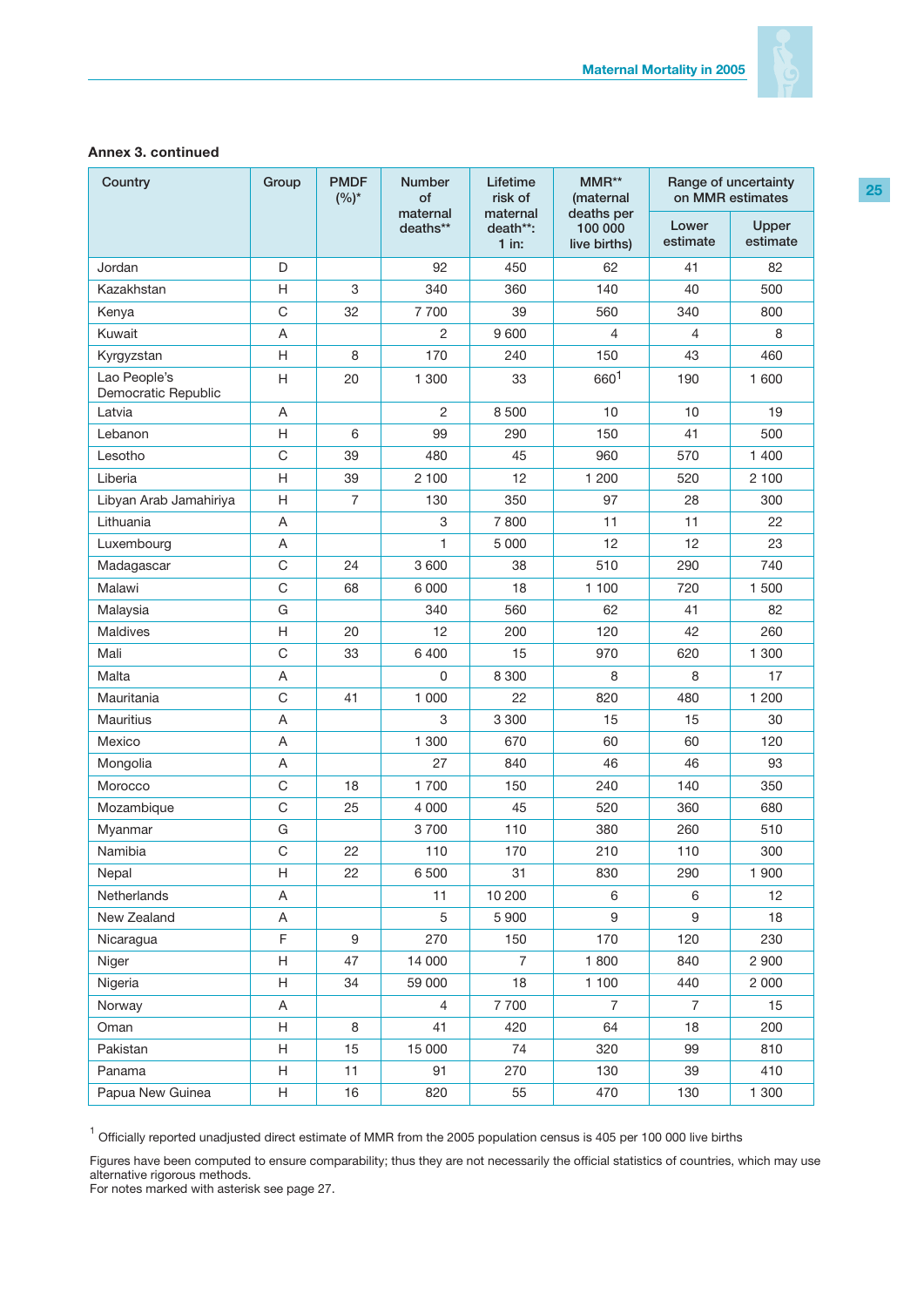| 26 | Country                                         | Group       | <b>PMDF</b><br>$(%)^*$ | Number of<br>maternal | Lifetime<br>risk of             | MMR**<br>(maternal                    | Range of uncertainty<br>on MMR estimates |                   |
|----|-------------------------------------------------|-------------|------------------------|-----------------------|---------------------------------|---------------------------------------|------------------------------------------|-------------------|
|    |                                                 |             |                        | deaths**              | maternal<br>death**:<br>$1$ in: | deaths per<br>100 000 live<br>births) | Lower<br>estimate                        | Upper<br>estimate |
|    | Paraguay                                        | F           | 11                     | 260                   | 170                             | 150                                   | 99                                       | 200               |
|    | Peru                                            | $\mathsf C$ | 14                     | 1 500                 | 140                             | 240                                   | 170                                      | 310               |
|    | Philippines                                     | Н           | 11                     | 4 600                 | 140                             | 230                                   | 60                                       | 700               |
|    | Poland                                          | $\sf B$     |                        | 27                    | 10 600                          | 8                                     | 5                                        | 10                |
|    | Portugal                                        | $\sf B$     |                        | 12                    | 6 400                           | 11                                    | $\overline{7}$                           | 14                |
|    | Puerto Rico                                     | Α           |                        | 10                    | 2 9 0 0                         | 18                                    | 18                                       | 36                |
|    | Qatar                                           | B           |                        | $\overline{c}$        | 2 700                           | 12                                    | 8                                        | 16                |
|    | Republic of Korea                               | Α           |                        | 63                    | 6 100                           | 14                                    | 14                                       | 27                |
|    | Republic of<br>Moldova                          | Α           |                        | $\boldsymbol{9}$      | 3700                            | 22                                    | 22                                       | 44                |
|    | Romania                                         | Α           |                        | 51                    | 3 200                           | 24                                    | 24                                       | 49                |
|    | <b>Russian Federation</b>                       | Α           |                        | 430                   | 2700                            | 28                                    | 28                                       | 55                |
|    | Rwanda                                          | $\mathsf C$ | 35                     | 4700                  | 16                              | 1 300                                 | 770                                      | 1800              |
|    | Saudi Arabia                                    | G           |                        | 120                   | 1 400                           | 18                                    | 12                                       | 24                |
|    | Senegal                                         | $\mathsf C$ | 38                     | 4 100                 | 21                              | 980                                   | 590                                      | 1 400             |
|    | Serbia and<br>Montenegro <sup>2</sup>           | Α           |                        | 16                    | 4 500                           | 14                                    | 14                                       | 27                |
|    | Sierra Leone                                    | H           | 39                     | 5 4 0 0               | 8                               | 2 100                                 | 880                                      | 3700              |
|    | Singapore                                       | A           |                        | 5                     | 6 200                           | 14                                    | 14                                       | 27                |
|    | Slovakia                                        | A           |                        | 3                     | 13 800                          | 6                                     | 6                                        | 12                |
|    | Slovenia                                        | Α           |                        | 1                     | 14 200                          | 6                                     | 6                                        | 12                |
|    | Solomon Islands                                 | H           | 18                     | 34                    | 100                             | 220                                   | 65                                       | 580               |
|    | Somalia                                         | Н           | 33                     | 5 200                 | 12                              | 1 400                                 | 550                                      | 2 700             |
|    | South Africa                                    | F           | 6                      | 4 300                 | 110                             | 400                                   | 270                                      | 530               |
|    | Spain                                           | A           |                        | 20                    | 16 400                          | $\overline{4}$                        | 4                                        | 9                 |
|    | Sri Lanka                                       | G           |                        | 190                   | 850                             | 58                                    | 39                                       | 77                |
|    | Sudan                                           | Н           | 23                     | 5 300                 | 53                              | 450                                   | 160                                      | 1 0 0 0           |
|    | Suriname                                        | $\mathsf A$ |                        | $\overline{7}$        | 530                             | 72                                    | 72                                       | 140               |
|    | Swaziland                                       | H           | 16                     | 120                   | 120                             | 390                                   | 130                                      | 980               |
|    | Sweden                                          | A           |                        | 3                     | 17 400                          | 3                                     | 3                                        | $\overline{7}$    |
|    | Switzerland                                     | A           |                        | $\overline{4}$        | 13 800                          | 5                                     | 5                                        | 11                |
|    | Syrian Arab<br>Republic                         | H           | 11                     | 700                   | 210                             | 130                                   | 40                                       | 370               |
|    | Tajikistan                                      | H           | 12                     | 320                   | 160                             | 170                                   | 53                                       | 460               |
|    | Thailand                                        | G           |                        | 1 100                 | 500                             | 110                                   | 70                                       | 140               |
|    | The former Yugoslav<br>Republic of<br>Macedonia | A           |                        | $\overline{c}$        | 6 500                           | 10                                    | 10                                       | 20                |
|    | Timor-Leste                                     | H           | 42                     | 190                   | 35                              | 380                                   | 150                                      | 700               |
|    | Togo                                            | C           | 23                     | 1 200                 | 38                              | 510                                   | 290                                      | 750               |
|    | Trinidad and Tobago                             | Α           |                        | 8                     | 1 400                           | 45                                    | 45                                       | 89                |
|    | Tunisia                                         | Н           | $\,$ 5 $\,$            | 170                   | 500                             | 100                                   | 27                                       | 380               |

 $^2$  Serbia and Montenegro became separate independent entities in 2006.

Figures have been computed to ensure comparability; thus they are not necessarily the official statistics of countries, which may use alternative rigorous methods.

For notes marked with asterisk see page 27.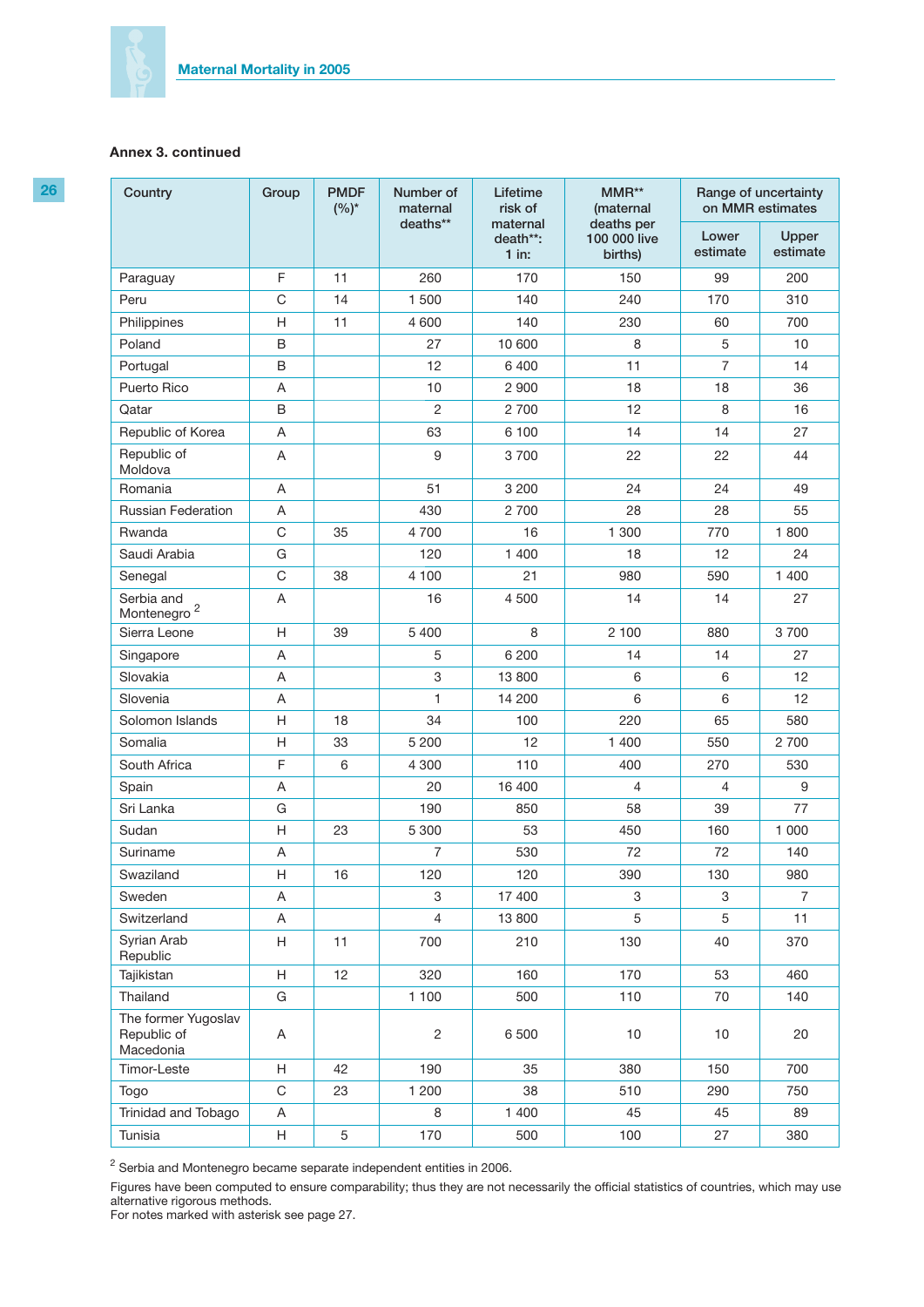

| Country                        | Group       | <b>PMDF</b><br>$(%)^*$ | Number of<br>maternal | Lifetime<br>risk of             | $MMR**$<br><i>(maternal</i>           |                   | Range of uncertainty<br>on MMR estimates |
|--------------------------------|-------------|------------------------|-----------------------|---------------------------------|---------------------------------------|-------------------|------------------------------------------|
|                                |             |                        | deaths**              | maternal<br>death**:<br>$1$ in: | deaths per<br>100 000 live<br>births) | Lower<br>estimate | Upper<br>estimate                        |
| Turkey                         | D           |                        | 650                   | 880                             | 44                                    | 29                | 58                                       |
| Turkmenistan                   | H           | 6                      | 140                   | 290                             | 130                                   | 37                | 400                                      |
| Uganda                         | C           | 40                     | 8 100                 | 25                              | 550                                   | 350               | 770                                      |
| Ukraine                        | A           |                        | 71                    | 5 200                           | 18                                    | 18                | 36                                       |
| <b>United Arab</b><br>Emirates | H           | 5                      | 25                    | 1 0 0 0                         | 37                                    | 10                | 130                                      |
| United Kingdom                 | A           |                        | 51                    | 8 2 0 0                         | 8                                     | 8                 | 15                                       |
| United Republic of<br>Tanzania | $\mathsf C$ | 28                     | 13 000                | 24                              | 950                                   | 620               | 1 300                                    |
| United States of<br>America    | A           |                        | 440                   | 4800                            | 11                                    | 11                | 21                                       |
| Uruguay                        | A           |                        | 11                    | 2 100                           | 20                                    | 20                | 40                                       |
| Uzbekistan                     | A           |                        | 150                   | 1 400                           | 24                                    | 24                | 49                                       |
| Venezuela                      | A           |                        | 340                   | 610                             | 57                                    | 57                | 110                                      |
| Viet Nam                       | H           | 8                      | 2 500                 | 280                             | 150                                   | 40                | 510                                      |
| Yemen                          | H           | 26                     | 3 600                 | 39                              | 430                                   | 150               | 900                                      |
| Zambia                         | C           | 37                     | 3 9 0 0               | 27                              | 830                                   | 520               | 1 200                                    |
| Zimbabwe                       | H           | 21                     | 3 4 0 0               | 43                              | 880                                   | 300               | 2 0 0 0                                  |

\* The proportion maternal among deaths of females of reproductive age (PMDF).

\*\* The MMR and lifetime risk have been rounded according to the following scheme: < 100, no rounding; 100–999, rounded to nearest 10; and >1,000, rounded to nearest 100. The numbers of maternal deaths have been rounded as follows: <100, no rounding, 100-999 rounded to nearest 10; 1,000–9,999, rounded to nearest 100; and >10,000, rounded to nearest 1,000.

Figures have been computed to ensure comparability; thus they are not necessarily the official statistics of countries, which may use alternative rigorous methods.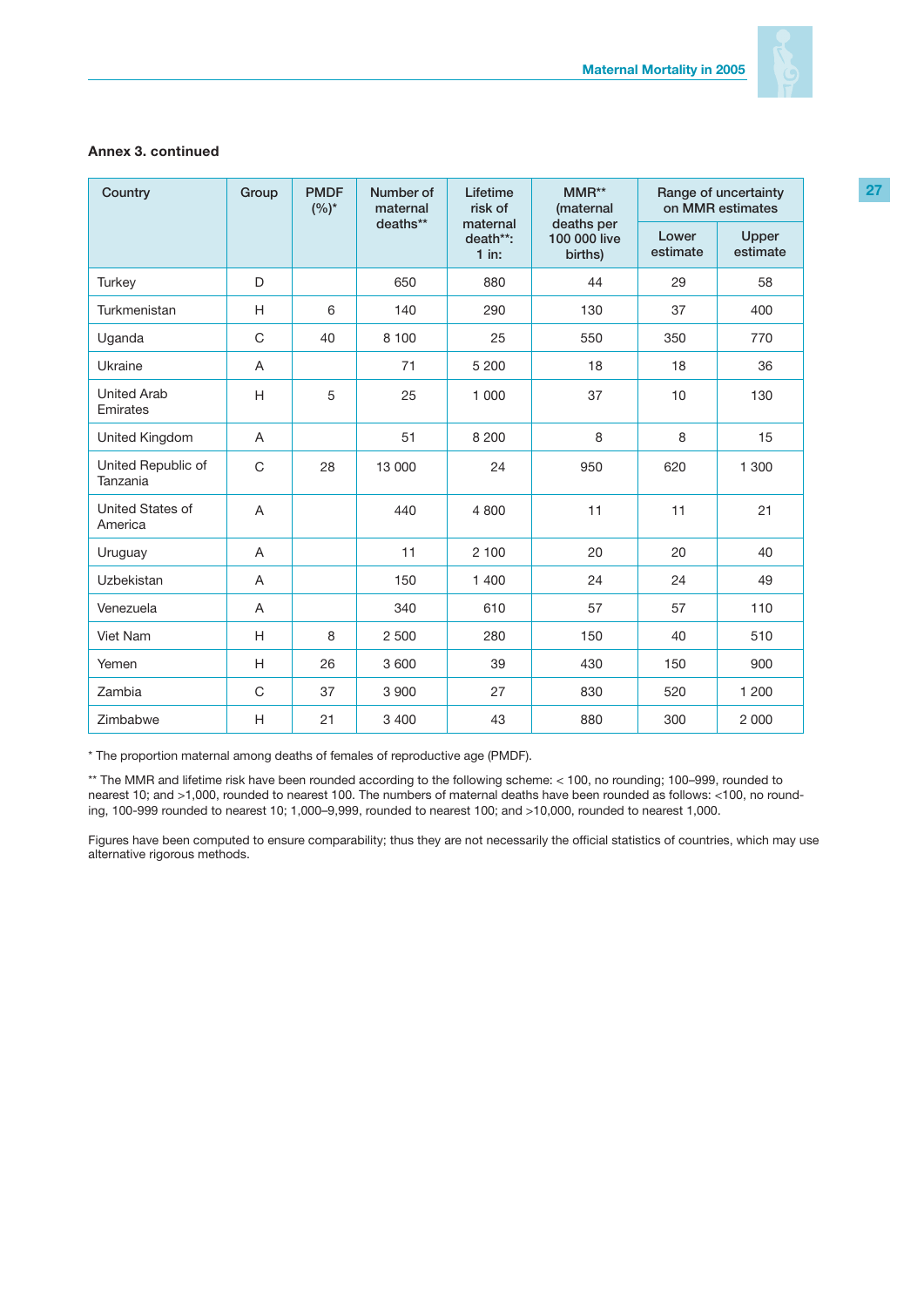

### **28 Annex 4. Countries with large MMR differences between 2000 and 2005**

#### **Albania**

The higher MMR in 2005 (92), as compared to 2000 (55), is the result of several factors. The first factor is that the estimated number of births decreased by about 13% between 2000 and 2005. The second is that the PMDF predicted from the model increased from 3% to 5% as a result of a slightly lower SKA value for 2005. In addition, there was also a slight increase (about 3%) in the estimated reproductiveaged female mortality for 2005 as compared to 2000.

#### **Botswana**

The MMR estimate for 2005 (370) is much higher than the 2000 (100) estimate because WHO estimates a higher number of female deaths from non-HIV/AIDS causes in 2005 compared to 2000. The WHO estimate of the number of reproductive-aged female mortality increased by approximately 155% between the two periods. In addition, estimates of the number of births declined by about 7%.

#### **Democratic People's Republic of Korea**

The MMR estimate for 2005 (370) was higher than the 2000 MMR (67). The predicted PMDF in 2005 was higher than in 2000, because the GDP estimate (in purchasing power parity) used in the 2005 model was approximately 75% lower than the estimate of US\$ 14 996 used in the 2000 model.

### **Fiji**

Several factors accounted for the disparity between the 2000 (75) and 2005 (210) MMR estimates. First, the estimated reproductive-aged female mortality for 2005 is 11% higher than for 2000. Second, the number of births was lower in 2005 by approximately 7%. Third, there was a slight decrease (approximately 1%) in the estimated SKA in 2000. This decrease was associated with a higher predicted PMDF in 2005 compared to 2000.

#### **Georgia**

The MMR estimate in the 2000 report was not based on the complete form of the model estimate for 2000. Based on the model parameters estimated in 2000, the correct 2000 MMR estimate was 73 – not 32 as was reported. The MMR estimate for 2005 (66) is therefore approximately 8% lower than the revised estimate for 2000.

#### **Guyana**

The WHO estimate of reproductive-aged female mortality in 2005 was 53% higher than the corresponding estimate for 2000. In addition, the SKA estimate used in the 2005 model was approximately 9% lower than the corresponding estimate in the 2000 model – resulting in a higher predicted PMDF in 2005. The 2005 MMR was 470, while the 2000 MMR was 170.

### **Liberia**

The most important factor affecting the change in the MMR between 2000 (760) and 2005 (1200) was an increase of about 50% in the reproductive-aged female mortality between the two periods.

#### **Papua New Guinea**

The MMR in 2005 (470) was higher than the MMR in 2000 (300). The predicted PMDF was higher in 2005 than the PMDF for 2000. The World Bank GDP estimate used in the 2005 model is approximately 31% lower than the estimate used in the 2000 model.

#### **Solomon Islands**

The disparity between the 2000 (130) and 2005 (220) MMR estimates was attributed to two factors. First, compared to the GDP estimates used in the 2000 model, the GDP value in the 2005 model was approximately 27% lower. Second, there was a 5% increase in the WHO estimate of reproductive-aged female mortality in 2005, compared to that in 2000.

#### **Tajikistan**

The MMR estimate in the 2000 report was not based on the complete form of the model estimates for 2000. Based on the parameters estimated from the 2000 model, the MMR estimate for 2000 was 255 and not 100. The MMR estimate for 2005 (170) is therefore approximately 30% lower than the revised estimate for 2000.

### **Turkmenistan**

The MMR estimate in the 2000 report was not based on the complete form of the model estimates for 2000. Based on the model parameters estimated in that year, the 2000 MMR should have been 128 – and not 31 as was reported. Thus, the MMR estimate for 2005 (130) indicates that there was no change in the MMR estimates for 2000 and 2005.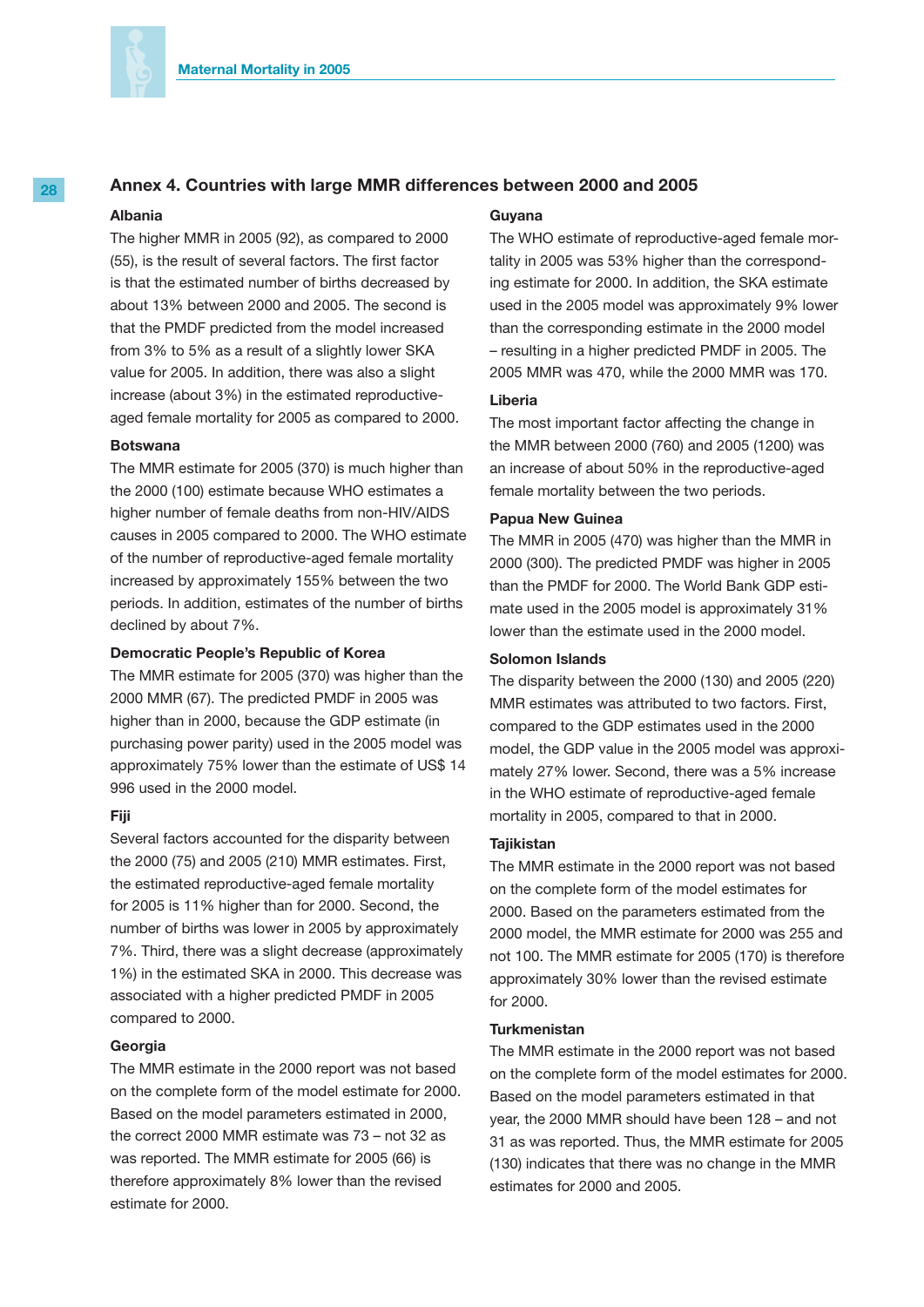

# **APPENDICES**

# **Tables for country groups A–H and regional groupings**

### **Appendix 1. Maternal mortality data derived from civil registration: countries and territories with good death registration and good attribution of cause of death (Group A)**

| Country                | Year* | Reported MMR**<br>(maternal deaths<br>per 100 000 live<br>births) |
|------------------------|-------|-------------------------------------------------------------------|
| Australia              | 2003  | 4                                                                 |
| Austria                | 2005  | 4                                                                 |
| <b>Bahamas</b>         | 2000  | 16                                                                |
| <b>Barbados</b>        | 2000  | 16                                                                |
| <b>Belarus</b>         | 2003  | 18                                                                |
| Belgium                | 1997  | 8                                                                 |
| <b>Belize</b>          | 2001  | 52                                                                |
| Bosnia and Herzegovina | 2004  | 3                                                                 |
| <b>Bulgaria</b>        | 2004  | 11                                                                |
| Canada                 | 2003  | 7                                                                 |
| Chile                  | 2003  | 16                                                                |
| Costa Rica             | 2004  | 30                                                                |
| Croatia                | 2005  | 7                                                                 |
| Cuba                   | 2004  | 45                                                                |
| Cyprus                 | 2005  | 10                                                                |
| <b>Czech Republic</b>  | 2005  | 4                                                                 |
| Denmark                | 2001  | 3                                                                 |
| Estonia                | 2005  | 25                                                                |
| Finland                | 2005  | 7                                                                 |
| France                 | 2003  | 8                                                                 |
| Germany                | 2004  | 4                                                                 |
| Hungary                | 2005  | 6                                                                 |
| Iceland                | 2004  | 4                                                                 |
| Ireland                | 2005  | 1                                                                 |
| <b>Israel</b>          | 2003  | 4                                                                 |
| Italy                  | 2002  | 3                                                                 |
| Japan                  | 2004  | 6                                                                 |
| Kuwait                 | 2002  | 4                                                                 |
| Latvia                 | 2004  | 10                                                                |
| Lithuania              | 2005  | 11                                                                |
| Luxembourg             | 2005  | 12                                                                |
| Malta                  | 2005  | 8                                                                 |
| Mauritius              | 2003  | 15                                                                |
| Mexico                 | 2003  | 60                                                                |
| Mongolia               | 2003  | 46                                                                |
| Netherlands            | 2005  | 6                                                                 |
| New Zealand            | 2003  | 9                                                                 |
| Norway                 | 2003  | $\overline{7}$                                                    |
| Puerto Rico            | 2001  | 18                                                                |

| Country                                      | Year* | Reported MMR**<br>(maternal deaths<br>per 100 000 live<br>births) |
|----------------------------------------------|-------|-------------------------------------------------------------------|
| Republic of Korea                            | 2004  | 14                                                                |
| Republic of Moldova                          | 2004  | 22                                                                |
| Romania                                      | 2005  | 24                                                                |
| <b>Russian Federation</b>                    | 2004  | 28                                                                |
| Serbia and Montenegro***                     | 1997  | 14                                                                |
| Singapore                                    | 2003  | 14                                                                |
| Slovakia                                     | 2004  | 6                                                                 |
| Slovenia                                     | 2005  | 6                                                                 |
| Spain                                        | 2005  | 4                                                                 |
| Suriname                                     | 2000  | 72                                                                |
| Sweden                                       | 2002  | 3                                                                 |
| Switzerland                                  | 2004  | 5                                                                 |
| The former Yugoslav<br>Republic of Macedonia | 2005  | 10                                                                |
| Trinidad and Tobago                          | 2000  | 45                                                                |
| Ukraine                                      | 2004  | 18                                                                |
| United Kingdom                               | 2004  | 8                                                                 |
| United States of America                     | 2003  | 11                                                                |
| Uruguay                                      | 2001  | 20                                                                |
| Uzbekistan                                   | 2004  | 24                                                                |
| Venezuela                                    | 2002  | 57                                                                |

\* Reference year for the most recent reported number of maternal deaths. The number of births in 2005 reported by the UNPD was used in computing the MMR.

\*\* The averaged reported maternal deaths of the three most recent years (or six most recent for countries with population size below 500 000) divided by the number of births in 2005 reported by the UNPD was taken as the estimate for 2005.

\*\*\* Serbia and Montenegro became separate independent entities in 2006.

Figures have been computed to ensure comparability; thus they are not necessarily the official statistics of countries, which may use alternative rigorous methods.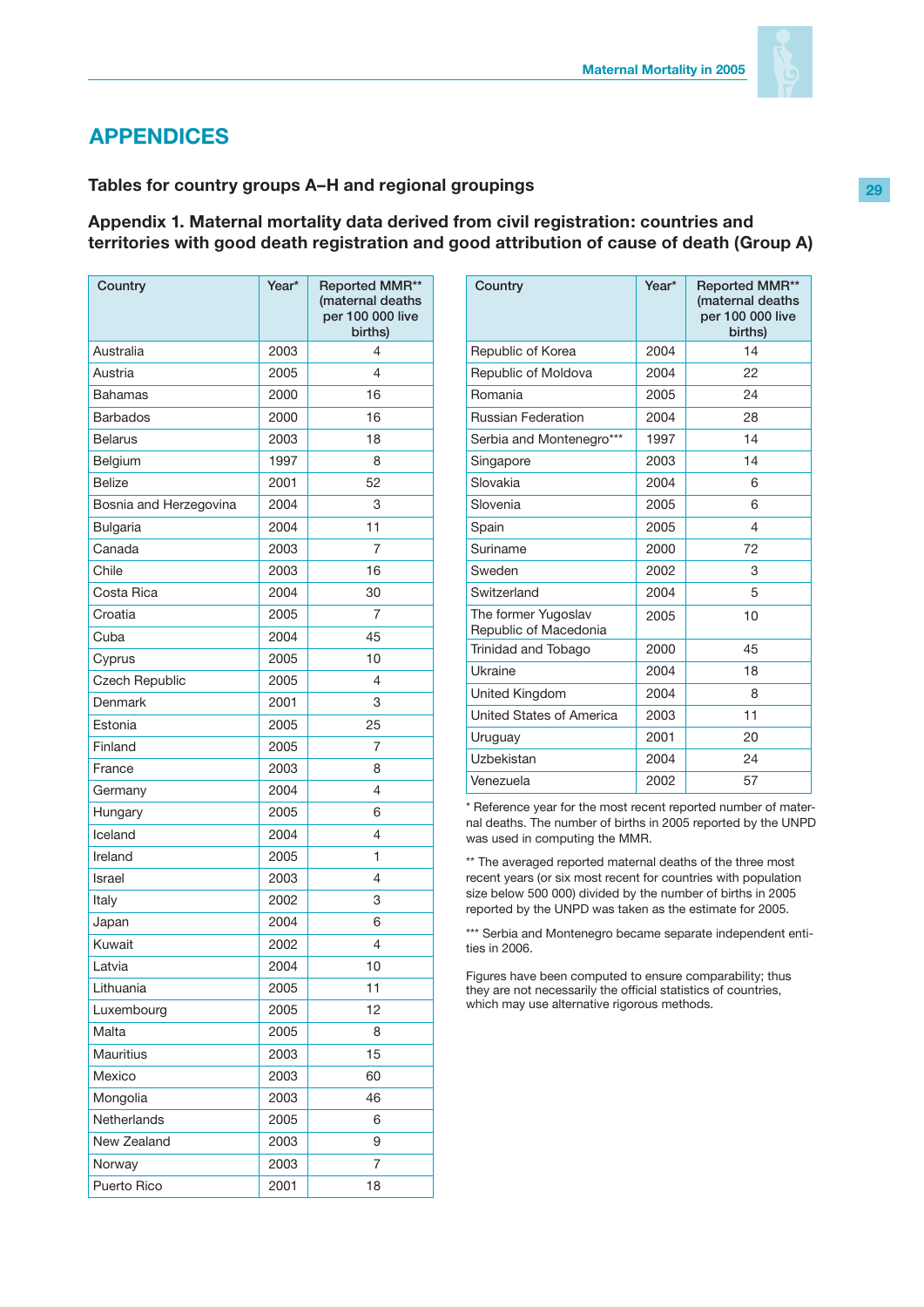

# **30 Appendix 2. Maternal mortality data derived from civil registration: countries and territories with good death registration but uncertain attribution of cause of death (Group B)**

| Country   | Year* | 2005 MMR** (maternal deaths<br>per 100 000 live births) |
|-----------|-------|---------------------------------------------------------|
| Argentina | 2003  | 77                                                      |
| Bahrain   | 2001  | 32                                                      |
| Greece    | 2004  | 3                                                       |
| Poland    | 2004  | 8                                                       |
| Portugal  | 2003  | 11                                                      |
| Qatar     | 2004  | 12                                                      |

\* Reference year for the most recent reported number of maternal deaths.

\*\* Ill-defined causes of female deaths were proportionately redistributed among known causes of deaths to obtain an adjusted number of maternal deaths. The number of births in 2005 reported by the UNPD was used in computing the adjusted MMR. The adjusted MMR was taken as the lower uncertainty limit, while the upper limit is the lower limit multiplied by 2. The 2005 MMR is the midpoint of the uncertainty limits.

Figures have been computed to ensure comparability; thus they are not necessarily the official statistics of countries, which may use alternative rigorous methods.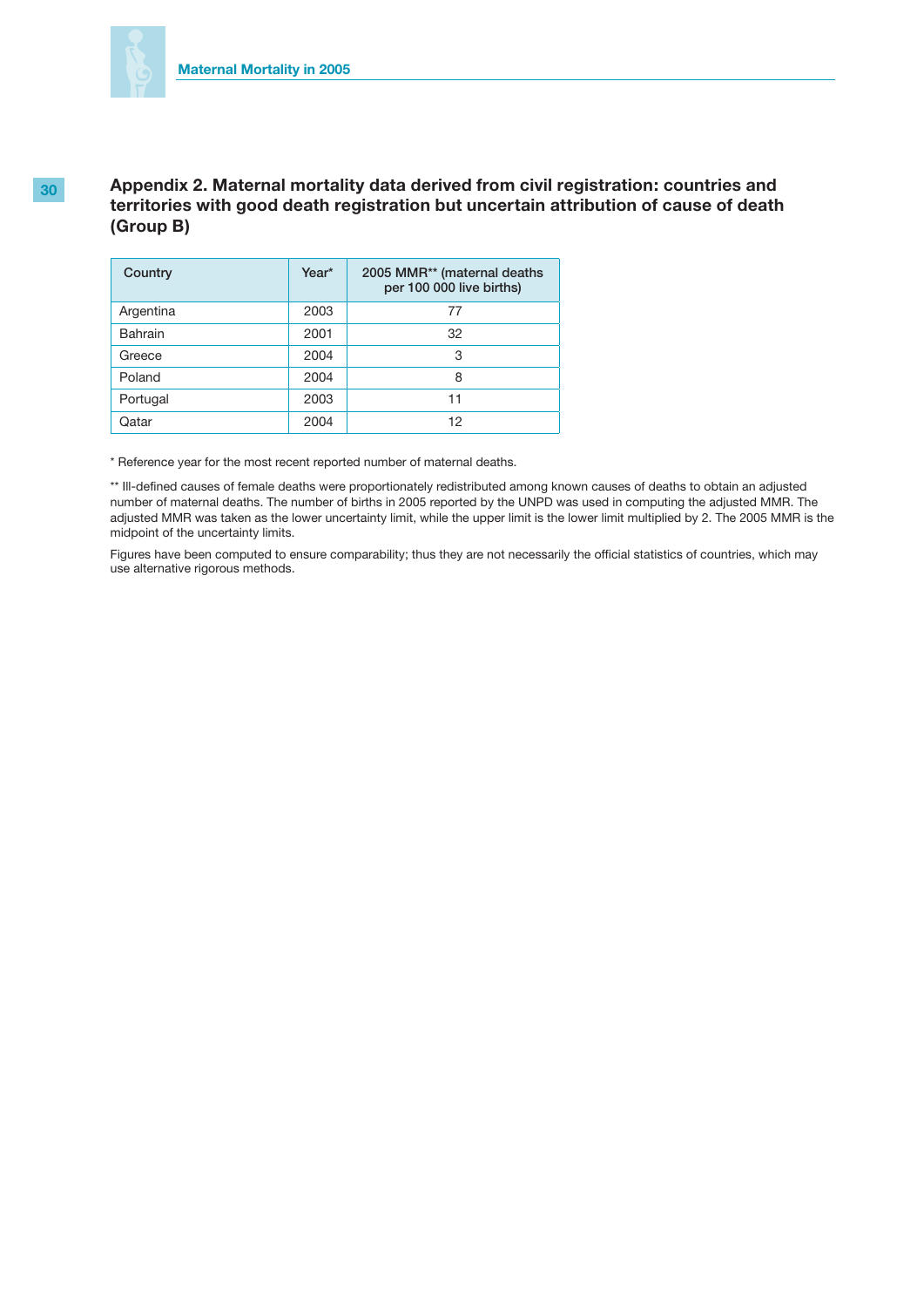

# **Appendix 3. Maternal mortality data derived from the direct sisterhood method: reported and adjusted estimates (Group C )**

| Country                        | Year of survey | Year of DHS-<br>maternal<br>deaths* | DHS-reported<br><b>MMR</b> (maternal<br>deaths per 100 000<br>live births) | <b>Adjusted MMR</b><br>(adjusted maternal<br>deaths per 100 000 live<br>births)** |
|--------------------------------|----------------|-------------------------------------|----------------------------------------------------------------------------|-----------------------------------------------------------------------------------|
| <b>Bolivia</b>                 | 2003           | 1998-2003                           | 229                                                                        | 290                                                                               |
| <b>Burkina Faso</b>            | 1998/1999      | 1994-1998                           | 484                                                                        | 700                                                                               |
| Cambodia                       | 2005           | 1999-2005                           | 472                                                                        | 540                                                                               |
| Cameroon                       | 2004           | 1998-2004                           | 669                                                                        | 1 000                                                                             |
| Chad                           | 2004           | 1998-2004                           | 1 0 9 9                                                                    | 1500                                                                              |
| Congo                          | 2005           | 1999-2005                           | 781                                                                        | 740                                                                               |
| Dominican Republic             | 2002           | 1993-2002                           | 178                                                                        | 150                                                                               |
| Ethiopia                       | 2005           | 1999-2005                           | 673                                                                        | 720                                                                               |
| Gabon                          | 2000           | 1994-2000                           | 519                                                                        | 520                                                                               |
| Guinea                         | 2005           | 1996-2005                           | 980                                                                        | 910                                                                               |
| Haiti                          | 2000           | 1995-2000                           | 523                                                                        | 670                                                                               |
| Indonesia                      | 2002/2003      | 1998-2003                           | 307                                                                        | 420                                                                               |
| Kenya                          | 2003           | 1993-2003                           | 414                                                                        | 560                                                                               |
| Lesotho                        | 2004           | 1995-2004                           | 762                                                                        | 960                                                                               |
| Madagascar                     | 2003/2004      | 1999-2003                           | 469                                                                        | 510                                                                               |
| Malawi                         | 2004           | 1998-2004                           | 984                                                                        | 1 100                                                                             |
| Mali                           | 2001           | 1995-2001                           | 582                                                                        | 970                                                                               |
| Mauritania                     | 2000/2001      | 1995-2001                           | 747                                                                        | 820                                                                               |
| Morocco                        | 2003/2004      | 1994-2003                           | 227                                                                        | 240                                                                               |
| Mozambique                     | 2003           | 1994-2003                           | 408                                                                        | 520                                                                               |
| Namibia                        | 2000           | 1991-2000                           | 271                                                                        | 210                                                                               |
| Peru                           | 2000           | 1994-2000                           | 185                                                                        | 240                                                                               |
| Rwanda                         | 2005           | 2000-2004                           | 750                                                                        | 1 300                                                                             |
| Senegal                        | 2005           | 1999-2005                           | 401                                                                        | 980                                                                               |
| Togo                           | 1998           | 1993-1998                           | 478                                                                        | 510                                                                               |
| Uganda                         | 2000/2001      | 1992-2001                           | 505                                                                        | 550                                                                               |
| United Republic of<br>Tanzania | 2004           | 1995-2005                           | 578                                                                        | 950                                                                               |
| Zambia                         | 2001/2002      | 1995-2001                           | 729                                                                        | 830                                                                               |

\* Reference period for maternal deaths used in the DHS.

\*\* The observed PMDF (age-standardized HIV-adjusted) was applied to the 2005 WHO estimate of number of non-AIDS reproductive-aged female deaths to obtain the total number of maternal deaths in 2005. The latter was divided by the 2005 UNPD estimates of the number of births to obtain the 2005 MMR. Adjusted MMRs have been rounded according to the following scheme: 100–999, rounded to nearest 10; and >1,000, rounded to nearest 100.

Figures have been computed to ensure comparability; thus they are not necessarily the official statistics of countries, which may use alternative rigorous methods.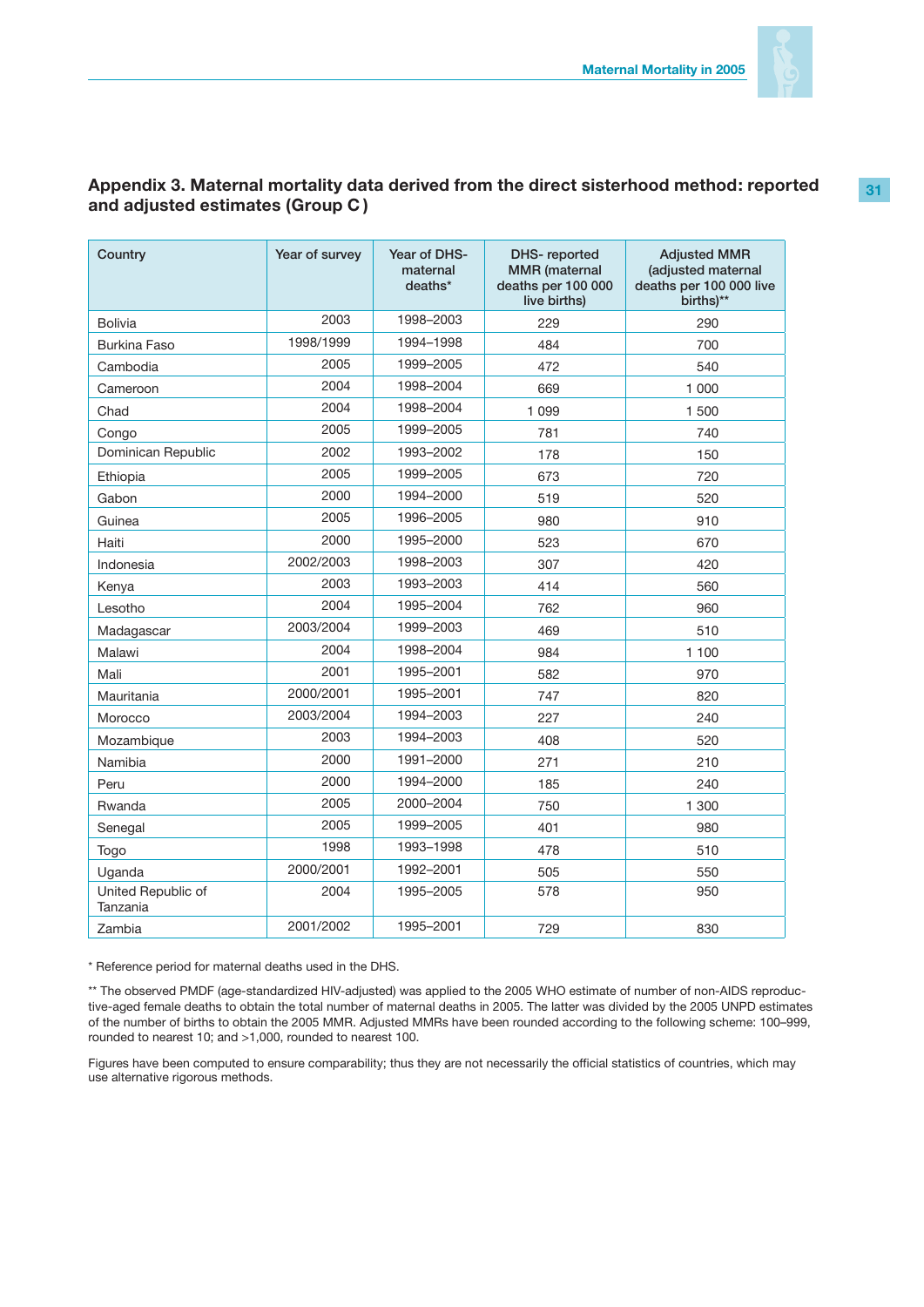| Country       | Group | Source                         | Year of<br>study | Reported<br><b>MMR</b><br><i>(maternal</i><br>deaths per<br>100 000 live<br>births) | <b>Adjusted MMR</b><br>(maternal<br>deaths per<br>100 000 live<br>births)* |
|---------------|-------|--------------------------------|------------------|-------------------------------------------------------------------------------------|----------------------------------------------------------------------------|
| Bangladesh    | G     | Special study                  | 2000             | 380                                                                                 | 570                                                                        |
| <b>Brazil</b> | D     | <b>RAMOS</b>                   | 2005             | 74                                                                                  | 110                                                                        |
| China         | E     | Disease surveillance<br>system | 2005             | 30                                                                                  | 45                                                                         |
| Egypt         | D     | <b>RAMOS</b>                   | 2000             | 84                                                                                  | 130                                                                        |
| Honduras      | F     | Census                         | 2001             | $**$                                                                                | 280                                                                        |
| India         | E     | Sample registration<br>system  | 2001-2003        | 301                                                                                 | 450                                                                        |
| Iran          | F     | Census                         | 1995-1996        | $**$                                                                                | 140                                                                        |
| Jordan        | D     | <b>RAMOS</b>                   | 1996             | 41                                                                                  | 62                                                                         |
| Malaysia      | G     | Special study                  | 1996             | 41                                                                                  | 62                                                                         |
| Myanmar       | G     | Special study                  | 1999             | 255                                                                                 | 380                                                                        |
| Nicaragua     | F     | Census                         | 2005             | $**$                                                                                | 170                                                                        |
| Paraguay      | F     | Census                         | 2002             | $**$                                                                                | 150                                                                        |
| Saudi Arabia  | G     | Special study                  | 2000             | 12                                                                                  | 18                                                                         |
| South Africa  | F     | Census                         | 2001             | 575                                                                                 | 400                                                                        |
| Sri Lanka     | G     | Special study                  | 2004             | 39                                                                                  | 58                                                                         |
| Thailand      | G     | Special study                  | 2005             | $**$                                                                                | 110                                                                        |
| <b>Turkey</b> | D     | <b>RAMOS</b>                   | 2005             | 29                                                                                  | 44                                                                         |

# **32 Appendix 4. Maternal mortality data derived from studies in Groups D–G**

\* Adjusted MMRs have been rounded as follows: < 100, no rounding; and 100–999, rounded to nearest 10.

\*\* MMR was not available in these studies.

Figures have been computed to ensure comparability; thus they are not necessarily the official statistics of countries, which may use alternative rigorous methods.

### **Appendix 5. Maternal mortality data derived from model (Group H)**

| Country                  | Year | Model-based MMR (maternal<br>deaths per 100 000 live births)* |
|--------------------------|------|---------------------------------------------------------------|
| Afghanistan              | 2005 | 1800                                                          |
| Albania                  | 2005 | 92                                                            |
| Algeria                  | 2005 | 180                                                           |
| Angola                   | 2005 | 1 400                                                         |
| Armenia                  | 2003 | 76                                                            |
| Azerbaijan               | 2005 | 82                                                            |
| Benin                    | 2005 | 840                                                           |
| <b>Bhutan</b>            | 2005 | 440                                                           |
| <b>Botswana</b>          | 2005 | 380                                                           |
| Brunei Darussalam        | 2000 | 13                                                            |
| Burundi                  | 2005 | 1 100                                                         |
| Cape Verde               | 2005 | 210                                                           |
| Central African Republic | 2005 | 980                                                           |

\* MMRs have been rounded according to the following scheme: < 100, no rounding; 100–999, rounded to nearest 10; and >1000, rounded to nearest 100.

Figures have been computed to ensure comparability; thus they are not necessarily the official statistics of countries, which may use alternative rigorous methods.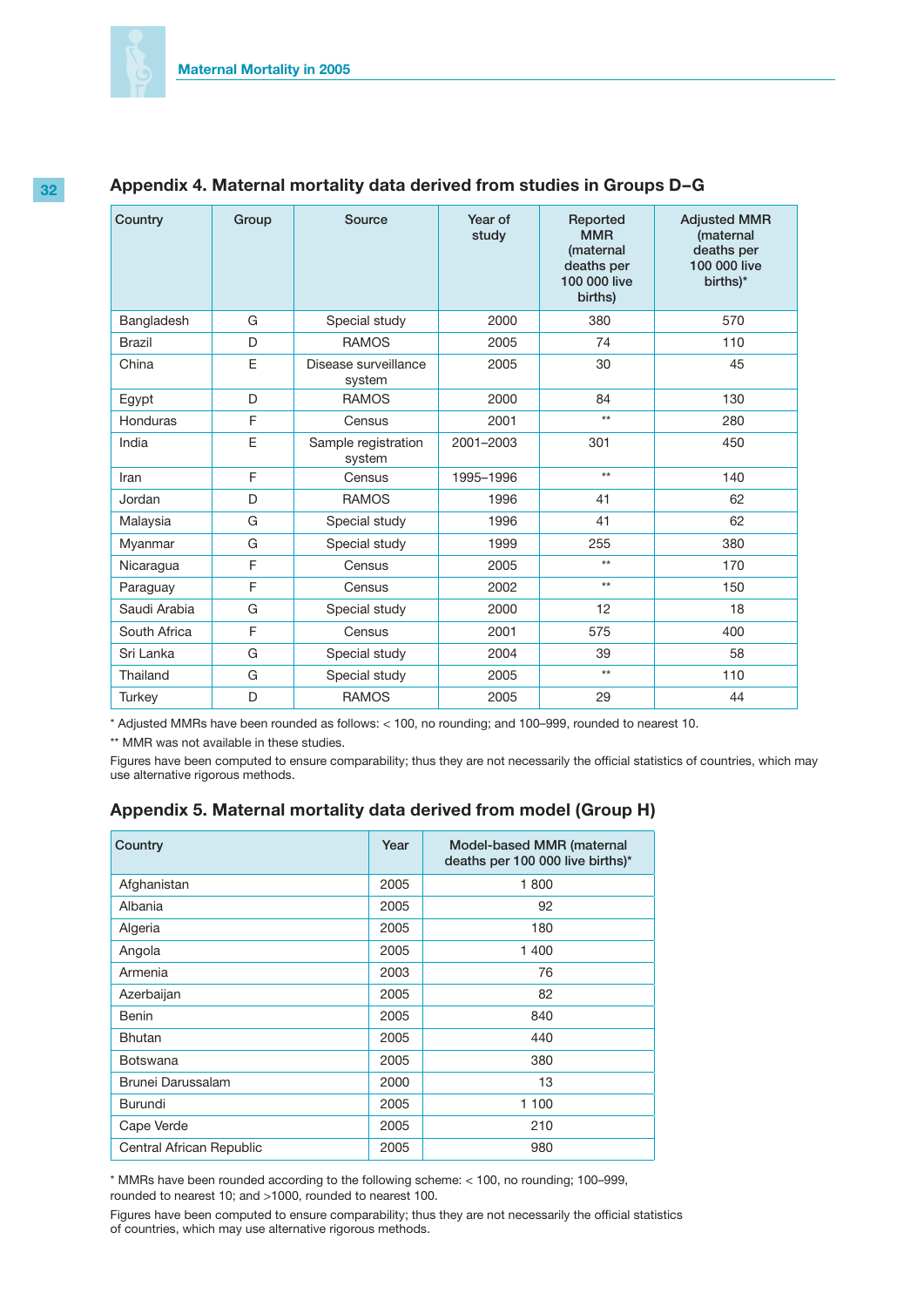

### **Appendix 5. continued**

| Country                               | Year | Model-based MMR (maternal<br>deaths per 100 000 live births)* |
|---------------------------------------|------|---------------------------------------------------------------|
| Colombia                              | 2005 | 130                                                           |
| Comoros                               | 2005 | 400                                                           |
| Côte d'Ivoire                         | 2005 | 810                                                           |
| Democratic People's Republic of Korea | 2005 | 370                                                           |
| Democratic Republic of the Congo      | 2005 | 1 100                                                         |
| Djibouti                              | 2005 | 650                                                           |
| Ecuador                               | 2005 | 210                                                           |
| El Salvador                           | 2005 | 170                                                           |
| <b>Equatorial Guinea</b>              | 2005 | 680                                                           |
| Eritrea                               | 2005 | 450                                                           |
| Fiji                                  | 2005 | 210                                                           |
| Gambia                                | 2005 | 690                                                           |
| Georgia                               | 2005 | 66                                                            |
| Ghana                                 | 2005 | 560                                                           |
| Guatemala                             | 2005 | 290                                                           |
| Guinea Bissau                         | 2005 | 1 100                                                         |
| Guyana                                | 2005 | 470                                                           |
| Iraq                                  | 2005 | 300                                                           |
| Jamaica                               | 2005 | 170                                                           |
| Kazakhstan                            | 2005 | 140                                                           |
| Kyrgyzstan                            | 2005 | 150                                                           |
| Lao People's Democratic Republic      | 2005 | 6601                                                          |
| Lebanon                               | 2005 | 150                                                           |
| Liberia                               | 2005 | 1 200                                                         |
| Libyan Arab Jamahiriya                | 2005 | 97                                                            |
| Maldives                              | 2005 | 120                                                           |
| Nepal                                 | 2005 | 830                                                           |
| Niger                                 | 2005 | 1800                                                          |
| Nigeria                               | 2005 | 1 100                                                         |
| Oman                                  | 2005 | 64                                                            |
| Pakistan                              | 2005 | 320                                                           |
| Panama                                | 2005 | 130                                                           |
| Papua New Guinea                      | 2005 | 470                                                           |
| Philippines                           | 2005 | 230                                                           |
| Sierra Leone                          | 2005 | 2 100                                                         |

\* MMRs have been rounded according to the following scheme: < 100, no rounding; 100–999, rounded to nearest 10; and >1000, rounded to nearest 100.

1 Officially reported unadjusted direct estimate of MMR from the 2005 population census is 405 per 100 000 live births.

Figures have been computed to ensure comparability; thus they are not necessarily the official statistics of countries, which may use alternative rigorous methods.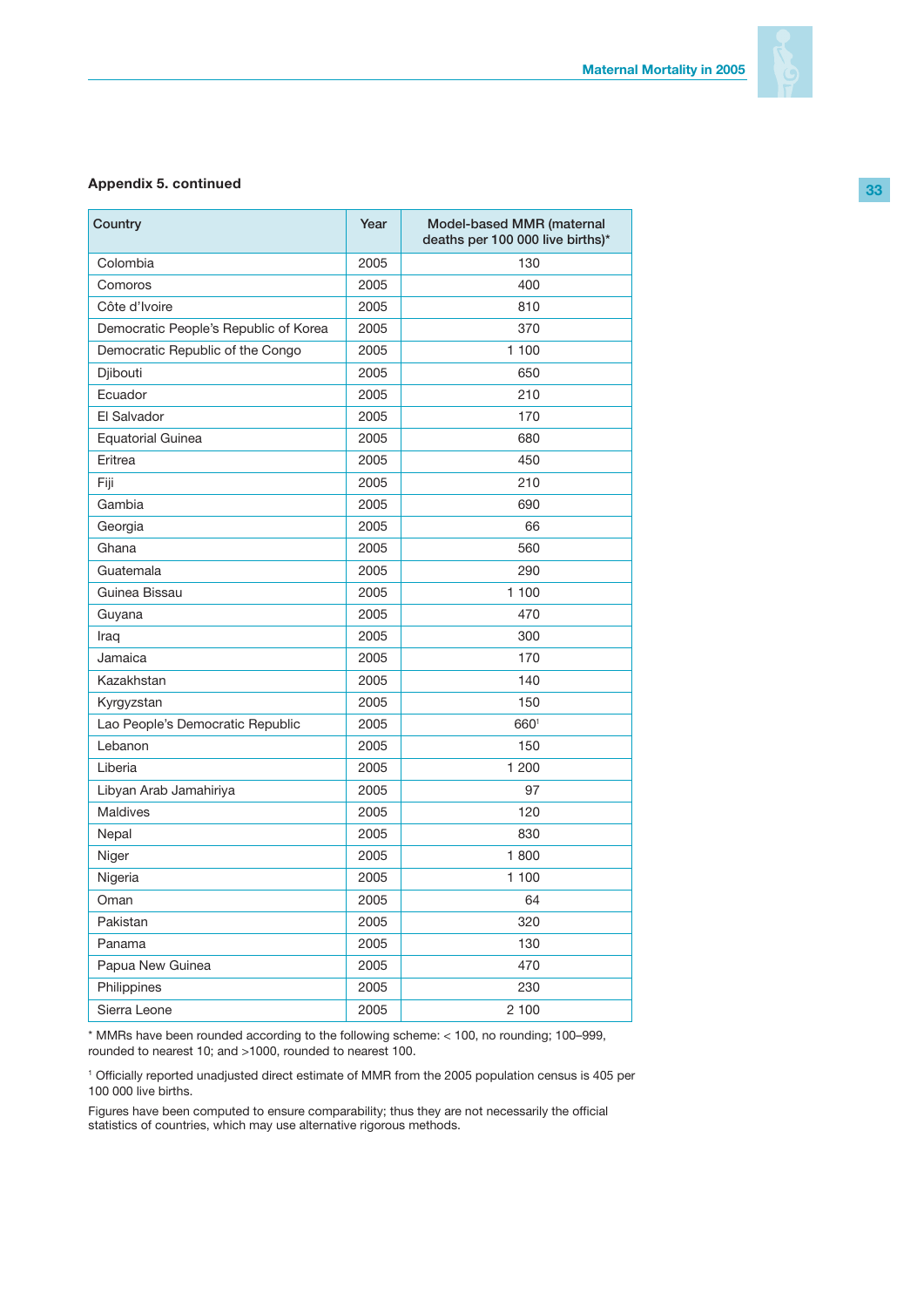### **Appendix 5. continued**

| Country                     | Year | Model-based MMR (maternal<br>deaths per 100 000 live births)* |
|-----------------------------|------|---------------------------------------------------------------|
| Solomon Islands             | 2005 | 220                                                           |
| Somalia                     | 2005 | 1 400                                                         |
| Sudan                       | 2005 | 450                                                           |
| Swaziland                   | 2005 | 390                                                           |
| Syrian Arab Republic        | 2005 | 130                                                           |
| Tajikistan                  | 2005 | 170                                                           |
| Timor-Leste                 | 2005 | 380                                                           |
| Tunisia                     | 2005 | 100                                                           |
| Turkmenistan                | 2005 | 130                                                           |
| <b>United Arab Emirates</b> | 2005 | 37                                                            |
| Viet Nam                    | 2005 | 150                                                           |
| Yemen                       | 2005 | 430                                                           |
| Zimbabwe                    | 2005 | 880                                                           |

\* MMRs have been rounded according to the following scheme: < 100, no rounding; 100–999, rounded to nearest 10; and >1000, rounded to nearest 100.

Figures have been computed to ensure comparability; thus they are not necessarily the official statistics of countries, which may use alternative rigorous methods.

### **Appendix 6. Estimates of MMR, number of maternal deaths, lifetime risk, and range of uncertainty by WHO regions, 2005**

| Region                 | Number of<br><b>MMR</b> (maternal<br>deaths per<br>maternal |         | Lifetime risk<br>of maternal | Range of uncertainty<br>on MMR estimates |                   |  |
|------------------------|-------------------------------------------------------------|---------|------------------------------|------------------------------------------|-------------------|--|
|                        | 100 000 live<br>births)                                     | deaths  | death:<br>$1$ in:            | Lower<br>estimate                        | Upper<br>estimate |  |
| Africa                 | 900                                                         | 261 000 | 23                           | 450                                      | 1 500             |  |
| Americas               | 99                                                          | 16 000  | 420                          | 62                                       | 170               |  |
| South-East Asia        | 450                                                         | 170 000 | 74                           | 290                                      | 630               |  |
| Europe                 | 27                                                          | 2 900   | 2 3 0 0                      | 17                                       | 64                |  |
| Eastern Mediterranean  | 420                                                         | 66 000  | 61                           | 170                                      | 850               |  |
| <b>Western Pacific</b> | 82                                                          | 20 000  | 680                          | 40                                       | 170               |  |
| World                  | 400                                                         | 536 000 | 92                           | 220                                      | 650               |  |

### **Appendix 7. Comparison of 1990 and 2005 maternal mortality by WHO regions**

| Region                |            | 1990*                     |            | 2005               | % change in                         | Annual % change                 |
|-----------------------|------------|---------------------------|------------|--------------------|-------------------------------------|---------------------------------|
|                       | <b>MMR</b> | <b>Maternal</b><br>deaths | <b>MMR</b> | Maternal<br>deaths | <b>MMR</b> between<br>1990 and 2005 | in MMR between<br>1990 and 2005 |
| Africa                | 910        | 205 000                   | 900        | 261 000            | $-1.5$                              | $-0.1$                          |
| Americas              | 130        | 21 000                    | 99         | 16 000             | $-25.4$                             | $-2.0$                          |
| South-East Asia       | 650        | 253 000                   | 450        | 170 000            | $-30.6$                             | $-2.4$                          |
| Europe                | 39         | 4 800                     | 27         | 2 9 0 0            | $-30.2$                             | $-2.4$                          |
| Eastern Mediterranean | 380        | 55 000                    | 420        | 66 000             | 10.8                                | $0.7**$                         |
| Western Pacific       | 120        | 37 000                    | 82         | 20 000             | $-30.1$                             | $-2.4$                          |
| World                 | 430        | 576 000                   | 400        | 536 000            | $-5.4$                              | $-0.4$                          |

\* The 1990 estimates have been revised using the same methodology used for 2005, which makes them comparable.

\*\* The unexpected increase in the region could be attributed to increases in countries affected by conflicts (e.g., Afghanistan)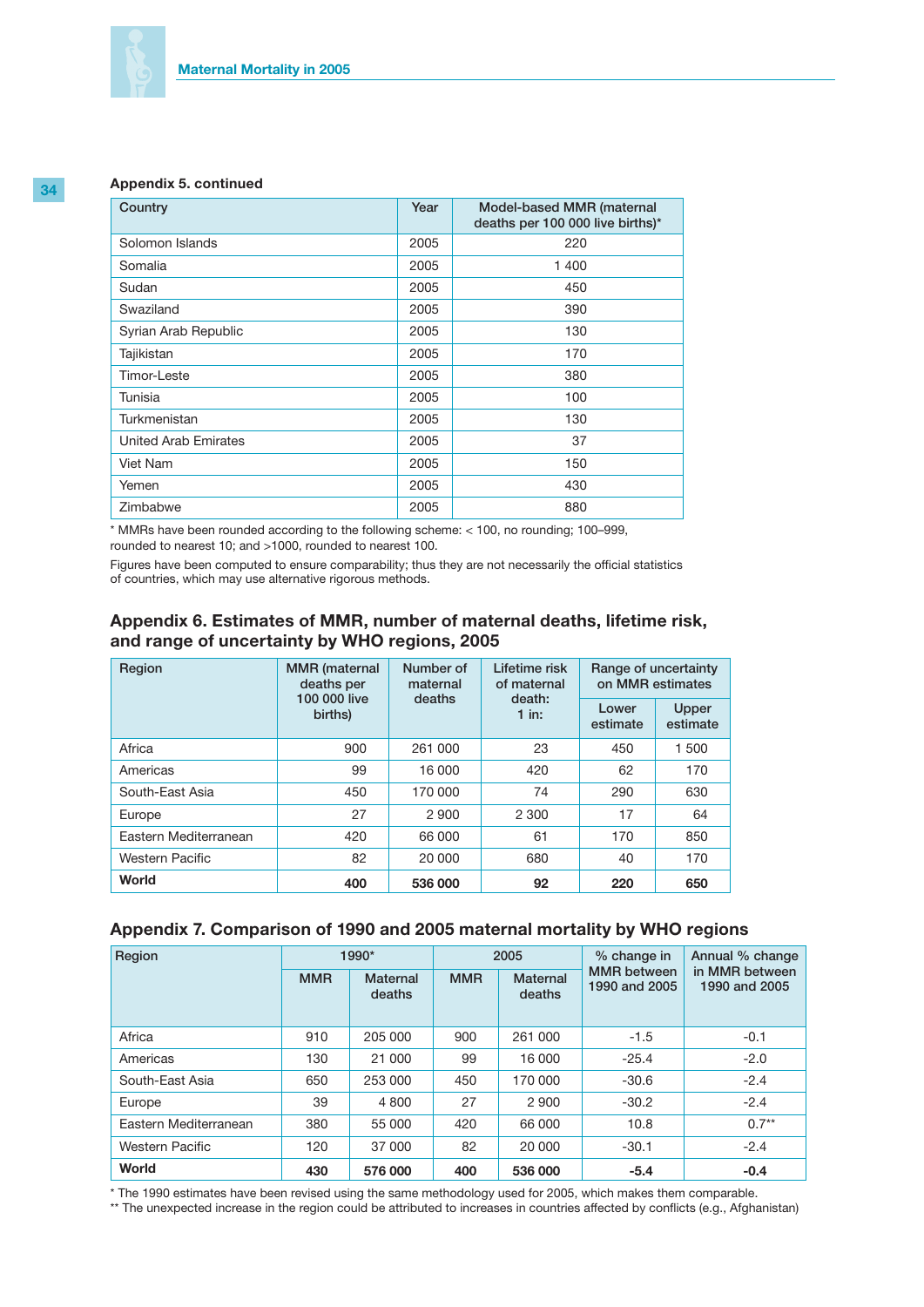

# **Appendix 8. Estimates of MMR, number of maternal deaths, lifetime risk, and range of uncertainty by UNICEF regions, 2005**

| Region                                                                   | <b>MMR</b><br>Number of<br>(maternal<br>maternal |         | Lifetime risk<br>of maternal | Range of uncertainty on<br><b>MMR</b> estimates |                   |  |
|--------------------------------------------------------------------------|--------------------------------------------------|---------|------------------------------|-------------------------------------------------|-------------------|--|
|                                                                          | deaths per<br>100 000 live<br>births)            | deaths  | death:<br>$1$ in:            | Lower<br>estimate                               | Upper<br>estimate |  |
| Sub-Saharan Africa                                                       | 920                                              | 265 000 | 22                           | 470                                             | 1 500             |  |
| Eastern and Southern Africa                                              | 760                                              | 103 000 | 29                           | 440                                             | 1 100             |  |
| Western and Central Africa                                               | 1 100                                            | 162 000 | 17                           | 490                                             | 1800              |  |
| Middle East and North Africa                                             | 210                                              | 21 000  | 140                          | 93                                              | 430               |  |
| South Asia                                                               | 500                                              | 187 000 | 59                           | 300                                             | 770               |  |
| East Asia and Pacific                                                    | 150                                              | 45 000  | 350                          | 80                                              | 270               |  |
| Latin America and Caribbean                                              | 130                                              | 15 000  | 280                          | 81                                              | 230               |  |
| Central and Eastern Europe and the<br>Commonwealth of Independent States | 46                                               | 2600    | 1 300                        | 27                                              | 110               |  |
| Industrialized countries                                                 | 8                                                | 830     | 8 0 0 0                      | 8                                               | 15                |  |
| Developing countries                                                     | 450                                              | 534 000 | 76                           | 240                                             | 720               |  |
| Least developed countries                                                | 870                                              | 247 000 | 24                           | 460                                             | 1 400             |  |
| World                                                                    | 400                                              | 536 000 | 92                           | 220                                             | 650               |  |

# **Appendix 9. Comparison of 1990 and 2005 maternal mortality by UNICEF regions**

| Region                                                                   |            | 1990*              |            | 2005                      | % change                              | Annual %                                        |
|--------------------------------------------------------------------------|------------|--------------------|------------|---------------------------|---------------------------------------|-------------------------------------------------|
|                                                                          | <b>MMR</b> | Maternal<br>deaths | <b>MMR</b> | <b>Maternal</b><br>deaths | in MMR<br>between<br>1990 and<br>2005 | change<br>in MMR<br>between<br>1990 and<br>2005 |
| Sub-Saharan Africa                                                       | 940        | 206,000            | 920        | 265 000                   | $-1.5$                                | $-0.1$                                          |
| Eastern and Southern Africa                                              | 790        | 85,000             | 760        | 103 000                   | $-3.9$                                | $-0.3$                                          |
| Western and Central Africa                                               | 1 100      | 121 000            | 1 100      | 162 000                   | $-0.7$                                | 0.0                                             |
| Middle East and North Africa                                             | 270        | 26 000             | 210        | 21 000                    | $-21.1$                               | $-1.6$                                          |
| South Asia                                                               | 650        | 238 000            | 500        | 187 000                   | $-22.0$                               | $-1.7$                                          |
| East Asia and Pacific                                                    | 220        | 80 000             | 150        | 45 000                    | $-30.3$                               | $-2.4$                                          |
| Latin America and Caribbean                                              | 180        | 21 000             | 130        | 15 000                    | $-26.0$                               | $-2.0$                                          |
| Central and Eastern Europe and the<br>Commonwealth of Independent States | 63         | 4 4 0 0            | 46         | 2600                      | $-27.5$                               | $-2.1$                                          |
| Industrialized countries                                                 | 8          | 960                | 8          | 830                       | $-8.3$                                | $-0.6$                                          |
| Developing countries                                                     | 480        | 574 000            | 450        | 534 000                   | $-6.3$                                | $-0.4$                                          |
| Least developed countries                                                | 900        | 201 000            | 870        | 247 000                   | $-2.5$                                | $-0.2$                                          |
| World                                                                    | 430        | 576 000            | 400        | 536 000                   | $-5.4$                                | $-0.4$                                          |

\*The 1990 estimates have been revised using the same methodology used for 2005, which makes them comparable.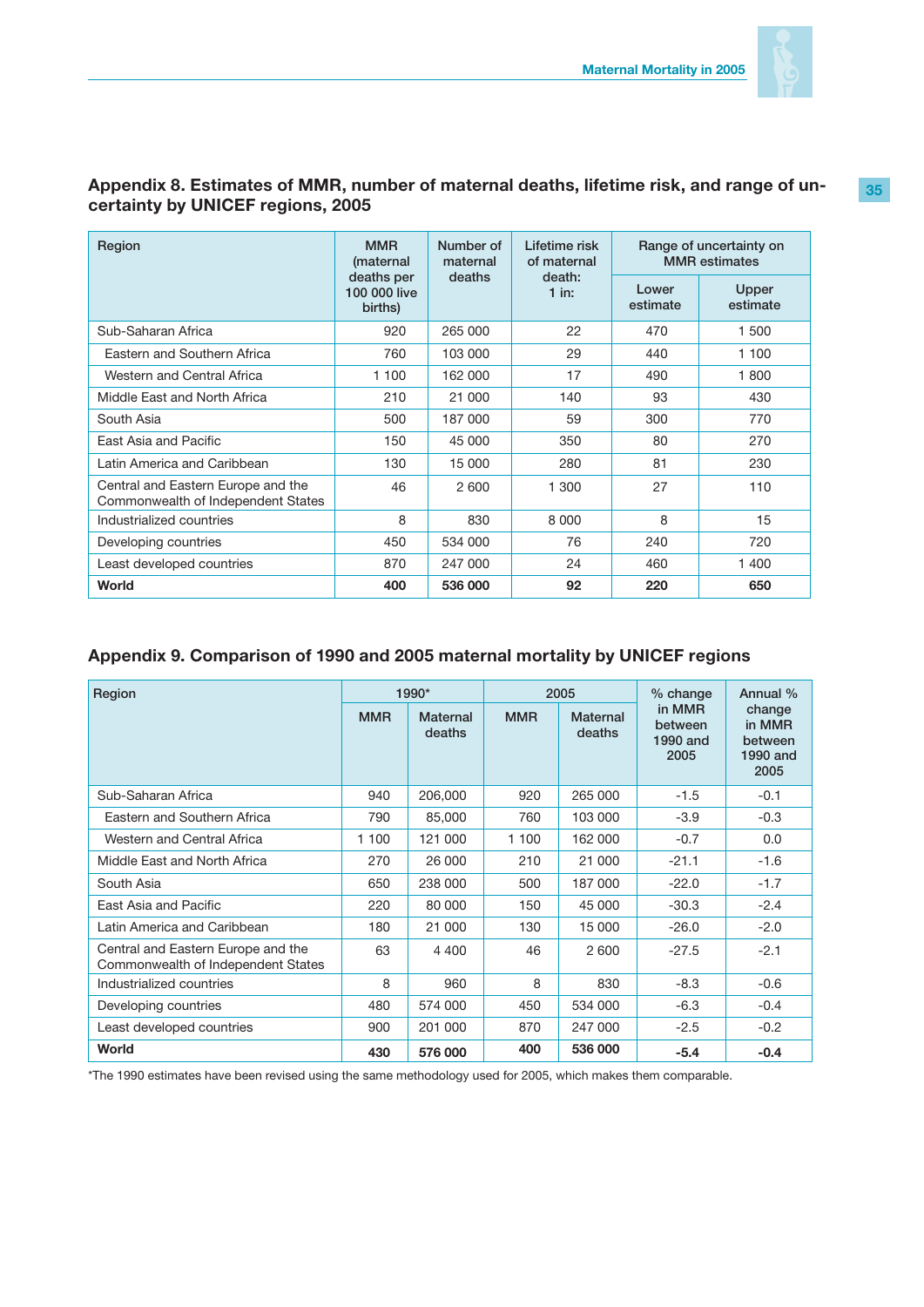

# **36 Appendix 10. Estimates of MMR, number of maternal deaths, lifetime risk, and range of uncertainty by UNFPA regions, 2005**

| Region                                               | <b>MMR</b> (maternal<br>deaths per | Number of<br>maternal | Lifetime risk<br>of maternal | Range of uncertainty on<br><b>MMR</b> estimates |                   |  |
|------------------------------------------------------|------------------------------------|-----------------------|------------------------------|-------------------------------------------------|-------------------|--|
|                                                      | 100 000 live<br>births)            | deaths                | death:<br>$1$ in:            | Lower<br>estimate                               | Upper<br>estimate |  |
| Arab states (Middle East & North<br>Africa)          | 280                                | 24 000                | 97                           | 110                                             | 570               |  |
| Asia and the Pacific                                 | 340                                | 233 000               | 110                          | 200                                             | 540               |  |
| Europe and the Commonwealth<br>of Independent States | 47                                 | 2 600                 | 1 200                        | 27                                              | 110               |  |
| Latin America and the Caribbean                      | 130                                | 15 000                | 280                          | 81                                              | 230               |  |
| Sub-Saharan Africa                                   | 920                                | 260 000               | 22                           | 460                                             | 1 500             |  |
| All in UNFPA list (131 countries)                    | 440                                | 535 000               | 79                           | 240                                             | 710               |  |
| Non-UNFPA list (40 countries)                        | 9                                  | 1 000                 | 6900                         | 8                                               | 19                |  |
| World                                                | 400                                | 536 000               | 92                           | 220                                             | 650               |  |

### **Appendix 11. Comparison of 1990 and 2005 maternal mortality by UNFPA regions**

| Region                                                      | 1990*      |                           |            | 2005                      | % change<br>in MMR          | Annual %<br>change                    |
|-------------------------------------------------------------|------------|---------------------------|------------|---------------------------|-----------------------------|---------------------------------------|
|                                                             | <b>MMR</b> | <b>Maternal</b><br>deaths | <b>MMR</b> | <b>Maternal</b><br>deaths | between<br>1990 and<br>2005 | in MMR<br>between<br>1990 and<br>2005 |
| Arab states (Middle East & North<br>Africa)                 | 320        | 24 000                    | 280        | 24 000                    | $-11.6$                     | $-0.8$                                |
| Asia and the Pacific                                        | 430        | 322 000                   | 340        | 233 000                   | $-19.4$                     | $-1.4$                                |
| Europe and the Commonwealth of<br><b>Independent States</b> | 64         | 4 300                     | 47         | 2 600                     | $-27.6$                     | $-2.2$                                |
| Latin America and the Caribbean                             | 180        | 21 000                    | 130        | 15 000                    | $-26.0$                     | $-2.0$                                |
| Sub-Saharan Africa                                          | 940        | 204 000                   | 920        | 260 000                   | $-2.5$                      | $-0.2$                                |
| All in UNFPA list (131 countries)                           | 470        | 575 000                   | 440        | 535 000                   | $-5.9$                      | $-0.4$                                |
| Non-UNFPA list (40 countries)                               | 10         | 1 300                     | 9          | 1 000                     | $-11.2$                     | $-0.8$                                |
| World                                                       | 430        | 576 000                   | 400        | 536 000                   | $-5.4$                      | $-0.4$                                |

\* The 1990 estimates have been revised using the same methodology used for 2005, which makes them comparable.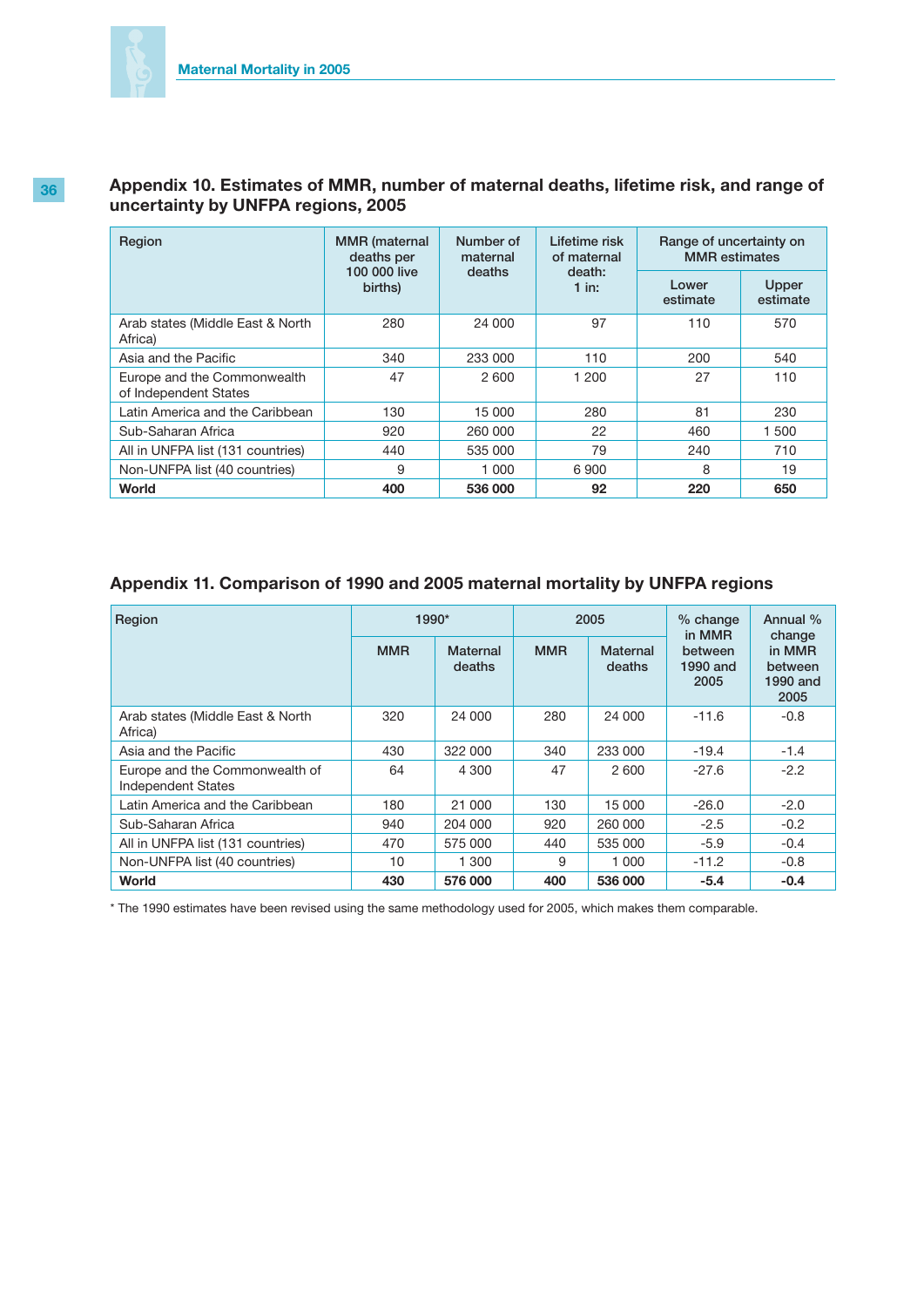

#### **Region and income group MMR (maternal deaths per 100 000 live births) Number of maternal deaths Lifetime risk of maternal death: 1 in: Range of uncertainty on MMR estimates Lower estimate Upper estimate** Region\* East Asia and Pacific **150** 150 45 000 340 82 270 Europe and Central Asia 2 42 2 600 1 400 25 99 Latin America and the Caribbean 130 15 000 280 81 230 Middle East and North Africa | 200 15 000 160 92 380 South Asia 500 187 000 59 300 770 Sub-Saharan Africa 1900 270 000 22 450 1500 Income group\*\* High income 9 1 000 6 700 8 17 Upper middle income 91 9000 540 65 150 Lower middle income 180 180 74 000 270 94 300 Low income 650 451 000 40 350 1 000 **World 400 536 000 92 220 650**

### **Appendix 12. Estimates of MMR, number of maternal deaths, lifetime risk, and range of uncertainty by The World Bank regions and income groups, 2005**

\* The regions exclude high income countries.

\*\* Income groups were based on 2005 gross national income per capita estimates: low income, US\$ 875 or less; lower middle US\$ 876 – US\$ 3,465; upper middle US\$ 3,466 – US\$ 10,725; and high US\$ 10,726 or more.

# **Appendix 13. Comparison of 1990 and 2005 maternal mortality by The World Bank regions and income groups**

| Region and income group         | 1990*      |                           | 2005       |                           | % change<br>in MMR          | Annual %<br>change in               |
|---------------------------------|------------|---------------------------|------------|---------------------------|-----------------------------|-------------------------------------|
|                                 | <b>MMR</b> | <b>Maternal</b><br>deaths | <b>MMR</b> | <b>Maternal</b><br>deaths | between<br>1990 and<br>2005 | <b>MMR</b> between<br>1990 and 2005 |
| Region**                        |            |                           |            |                           |                             |                                     |
| East Asia and Pacific           | 220        | 80 000                    | 150        | 45 000                    | $-30.6$                     | $-2.4$                              |
| Europe and Central Asia         | 57         | 4 500                     | 42         | 2 600                     | $-26.7$                     | $-2.1$                              |
| Latin America and the Caribbean | 180        | 21 000                    | 130        | 15 000                    | $-26.0$                     | $-2.0$                              |
| Middle East and North Africa    | 250        | 20 000                    | 200        | 15 000                    | $-21.4$                     | $-1.6$                              |
| South Asia                      | 650        | 238 000                   | 500        | 187 000                   | $-22.0$                     | $-1.7$                              |
| Sub-Saharan Africa              | 920        | 212 000                   | 900        | 270 000                   | $-1.8$                      | $-0.1$                              |
| Income group***                 |            |                           |            |                           |                             |                                     |
| High income                     | 11         | 1 300                     | 9          | 1 0 0 0                   | $-18.8$                     | $-1.4$                              |
| Upper middle income             | 58         | 6400                      | 91         | 9 0 0 0                   | 57.1                        | 3.0                                 |
| Lower middle income             | 210        | 104 000                   | 180        | 74 000                    | $-17.0$                     | $-1.2$                              |
| Low income                      | 730        | 464 000                   | 650        | 451 000                   | $-11.4$                     | $-0.8$                              |
| World                           | 430        | 576 000                   | 400        | 536 000                   | $-5.4$                      | $-0.4$                              |

\* The 1990 estimates have been revised using the same methodology used for 2005, which makes them comparable.

\*\* The regions exclude high income countries.

\*\*\* Income groups were based on 2005 gross national income per capita estimates: low income, US\$ 875 or less; lower middle US\$ 876 – US\$ 3,465; upper middle US\$ 3,466 – US\$ 10,725; and high US\$ 10,726 or more.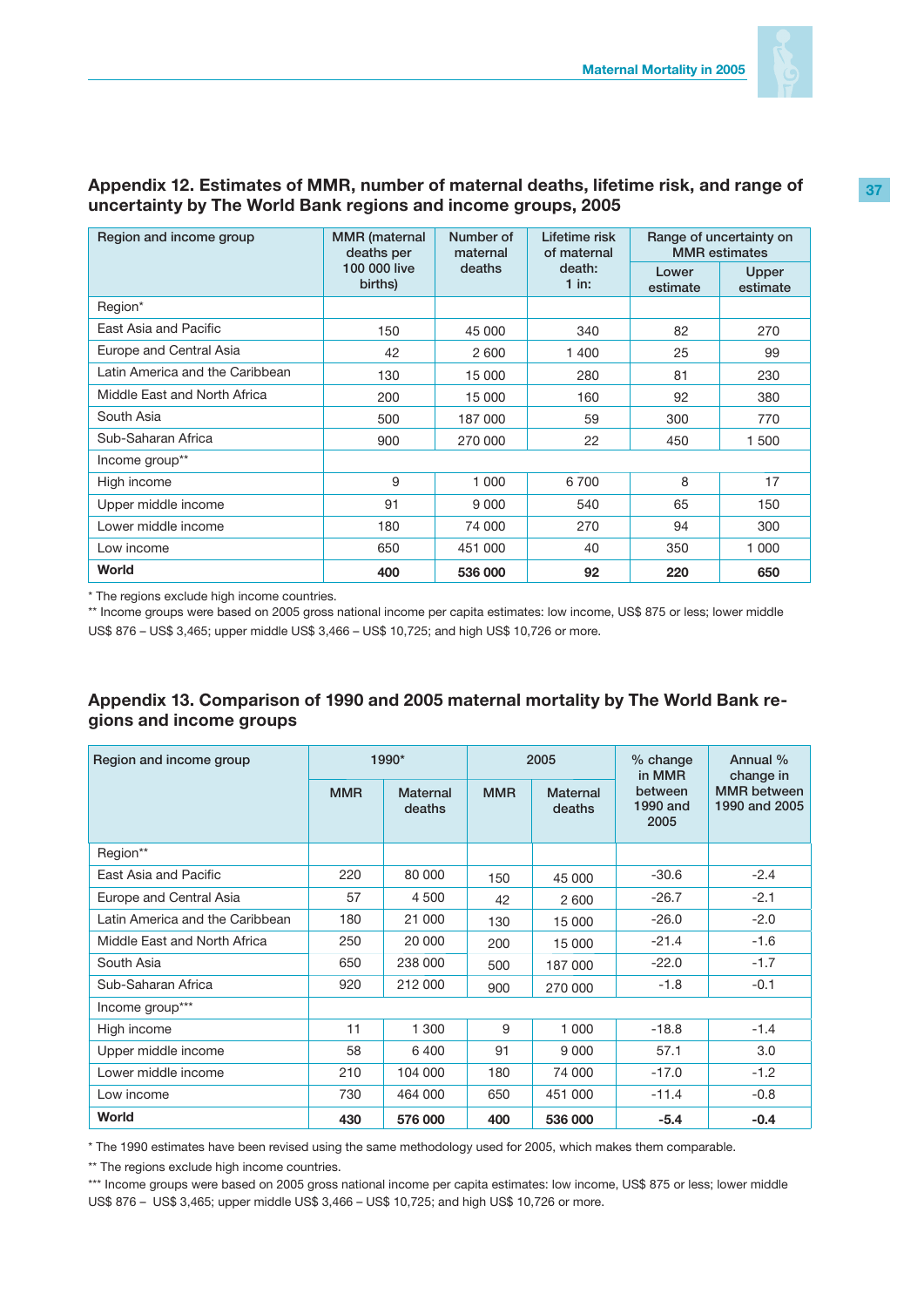| Region                          | MMR (mater-<br>nal deaths per<br>100 000 live<br>births) | Number of<br>maternal<br>deaths | Lifetime risk<br>of maternal<br>death:<br>1 in: | Range of uncertainty on<br><b>MMR</b> estimates |                   |
|---------------------------------|----------------------------------------------------------|---------------------------------|-------------------------------------------------|-------------------------------------------------|-------------------|
|                                 |                                                          |                                 |                                                 | Lower<br>estimate                               | Upper<br>estimate |
| Africa                          | 820                                                      | 276 000                         | 26                                              | 410                                             | 1 400             |
| Asia                            | 320                                                      | 242 000                         | 120                                             | 180                                             | 510               |
| Europe                          | 13                                                       | 930                             | 5700                                            | 12                                              | 26                |
| Latin America and the Caribbean | 130                                                      | 15 000                          | 290                                             | 81                                              | 230               |
| Northern America                | 10                                                       | 460                             | 5 100                                           | 10                                              | 21                |
| Oceania                         | 180                                                      | 910                             | 250                                             | 52                                              | 480               |
| More developed regions          | 11                                                       | 1 500                           | 5 9 0 0                                         | 11                                              | 23                |
| Less developed regions          | 450                                                      | 534 000                         | 76                                              | 240                                             | 720               |
| Least developed countries       | 870                                                      | 247 000                         | 24                                              | 460                                             | 1 400             |
| World                           | 400                                                      | 536 000                         | 92                                              | 220                                             | 650               |

### **38 Appendix 14. Estimates of MMR, number of maternal deaths, lifetime risk, and range of uncertainty by United Nations Population Division regions, 2005**

# **Appendix 15. Comparison of 1990 and 2005 maternal mortality by United Nations Population Division regions**

| Region                          | 1990*      |                           | 2005       |                    | % change<br>in MMR          | Annual %<br>change in               |
|---------------------------------|------------|---------------------------|------------|--------------------|-----------------------------|-------------------------------------|
|                                 | <b>MMR</b> | <b>Maternal</b><br>deaths | <b>MMR</b> | Maternal<br>deaths | between<br>1990 and<br>2005 | <b>MMR</b> between<br>1990 and 2005 |
| Africa                          | 830        | 221 000                   | 820        | 276 000            | $-0.6$                      | 0.0                                 |
| Asia                            | 400        | 331 000                   | 320        | 242 000            | $-19.5$                     | $-1.4$                              |
| Europe                          | 23         | 2 100                     | 13         | 930                | $-46.1$                     | $-4.1$                              |
| Latin America and the Caribbean | 180        | 21 000                    | 130        | 15 000             | $-26.3$                     | $-2.0$                              |
| Northern America                | 8          | 350                       | 10         | 460                | 31.0                        | 1.8                                 |
| Oceania                         | 210        | 1 100                     | 180        | 910                | $-16.9$                     | $-1.2$                              |
| More developed regions          | 17         | 2 500                     | 11         | 1 500              | $-35.3$                     | $-2.9$                              |
| Less developed regions          | 480        | 574 000                   | 450        | 534 000            | $-6.3$                      | $-0.4$                              |
| Least developed countries       | 900        | 201 000                   | 870        | 247 000            | $-2.5$                      | $-0.2$                              |
| World                           | 430        | 576 000                   | 400        | 536 000            | $-5.4$                      | $-0.4$                              |

\* The 1990 estimates have been revised using the same methodology used for 2005, which makes them comparable.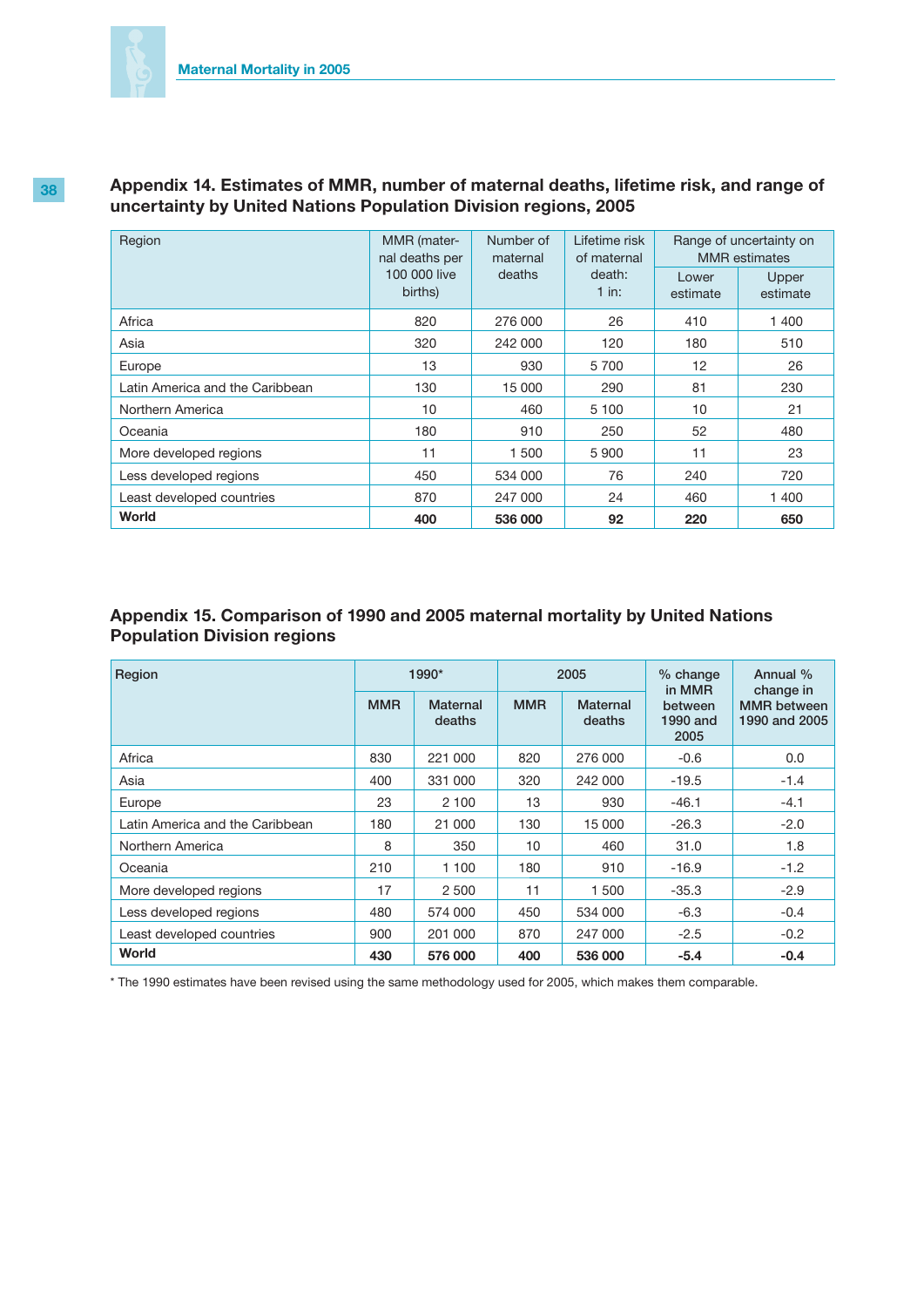

# **REFERENCES**

- 1. *United Nations Millennium Declaration*. Fifty-fifth Session of the United Nations General Assembly. New York: United Nations; 18 September 2000 (General Assembly document, No. A/RES/55/2).
- 2. AbouZahr C, Wardlaw T. *Maternal mortality in 2000: estimates developed by WHO, UNICEF and UNFPA*. Geneva: WHO; 2004 (ISBA 92 4 156270 6).
- 3. WHO, UNICEF. *Revised 1990 estimates of maternal mortality:a new approach by WHO and UNICEF*. Geneva: WHO; 1996.
- 4. AbouZahr C, Wardlaw T, Hill K. *Maternal mortality in 1995: estimates developed by WHO, UNICEF, UNFPA*. Geneva: WHO; 2001 (WHO/RHR/01.9).
- 5. *International Statistical Classification of Diseases and Related Health Problems. Tenth Revision. Vol. 1: Tabular list. Vol. 2: Instruction manual.* Geneva: WHO; 1992.
- 6. Karimian-Teherani D, Haidinger G, Waldhoer T, Beck A, Vutuc C. Under-reporting of direct and indirect obstetrical deaths in Austria, 1980-98. *Acta Obstet Gynecol Scand* 2002;81:323-327.
- 7. Horon IL. Underreporting of maternal deaths on death certificates and the magnitude of the problem of maternal mortality. *Am J Public Health* 2005;95:478-482.
- 8. Kao S, Chen LM, Shi L, Weinrich MC. Underreporting and misclassification of maternal mortality in Taiwan. *Acta Obstet Gynecol Scand* 1997;76:629-636.
- 9. Deneux-Tharaux C, Berg C, Bouvier-Colle MH, Gissler M, Harper M, Nannini A, et al. Underreporting of pregnancy-related mortality in the United States and Europe. *Obstet Gynecol* 2005;106:684-692.
- 10. Chang J, Elam-Evans LD, Berg CJ, Herndon J, Flowers L, Seed KA, Syverson CJ. Pregnancy-related mortality surveillance – United States, 1991–1999. *MMWR Surveill Summ* 2003;52:1-8.
- 11. Lewis G, ed. *Why mothers die 2000–2002: the confidential enquiries into maternal deaths in the United Kingdom*. London: RCOG Press; 2004.
- 12. Hill K, El Arifeen S, Koenig M, Al Sabir A, Jamil K, Raggers H. How should we measure maternal mortality in the developing world? A comparison of household deaths and sibling history approaches. *Bull World Health Organ* 2006;84:173-180.
- 13. Stanton C, Abderrahim N, Hill K. *DHS maternal mortality indicators: an assessment of data quality and implications for data use.* Calverton, Maryland USA: Macro International Inc.; 1997 (DHS Analytical Report No. 4).
- 14. Atrash HK, Alexander S, Berg CJ. Maternal mortality in developed countries: not just a concern of the past. *Obstet Gynecol* 1995;86:700-705.
- 15. Chandramohan D, Stetel P, Quigley M. Misclassification error in verbal autopsy: can it be adjusted? *Int J Epidemiol* 2001;30:509-514.
- 16. Chandramohan D, Rodrigues LC, Maude GH, Hayes RJ. The validity of verbal autopsies for assessing the causes of institutional maternal death. *Stud Fam Plann* 1998;29:414-422.
- 17. Stanton C, Hobcraft J, Hill K, Kodjogbe N, Mapeta WT, Munene F, et al. Every death counts: measurement of maternal mortality via a census. *Bull World Health Organ* 2001;79:657-664.
- 18. *World Development Indicators 2006*. Washington, DC: The World Bank; 2006.
- 19. *WHO mortality database: tables*. Geneva: WHO; 2007 (http://who.int/healthinfo/morttables).
- 20. *UNICEF maternal health database* (http://www. childinfo.org/eddb/maternal.htm).
- 21. UNPD World Population Prospects, 2004 Revision. New York: United Nations Population Division; 2005.
- 22. Mathers CD, Ma Fat D, Inoue M, Rao C, Lopez AD. Counting the dead and what they died from: an assessment of the global status of cause of death data. *Bull World Health Organ* 2005;83:171-177.
- 23. Hill K, Thomas K, AbouZahr C, Walker N, Say L, Inoue M, Suzuki E on behalf of the Maternal Mortality Working Group. Estimates of maternal mortality worldwide 1990 to 2005: an assessment of available data. *Lancet* (in press).
- 24. Stanton C, Abderrahim N, Hill K. An assessment of DHS maternal mortality indicators. *Stud Fam Plann* 2000; 31:111-123.
- 25. Hill K, AbouZahr C, Wardlaw T. Estimates of maternal mortality for 1995. *Bull World Health Organ* 2001;79:182-193.
- 26. Bulatao RA, Ross JA. Which health services reduce maternal mortality? Evidence from ratings of maternal health services. *Trop Med Int Health* 2003;8:710-721.
- 27. Matthews Z. *Maternal mortality and poverty*. London: DFID Resource Centre for Sexual and Reproductive Health; 2002.
- 28. Cook CT. The effects of skilled health attendants on reducing maternal deaths in developing countries: testing the medical model. *Eval Program Plann* 2002;25:107-116.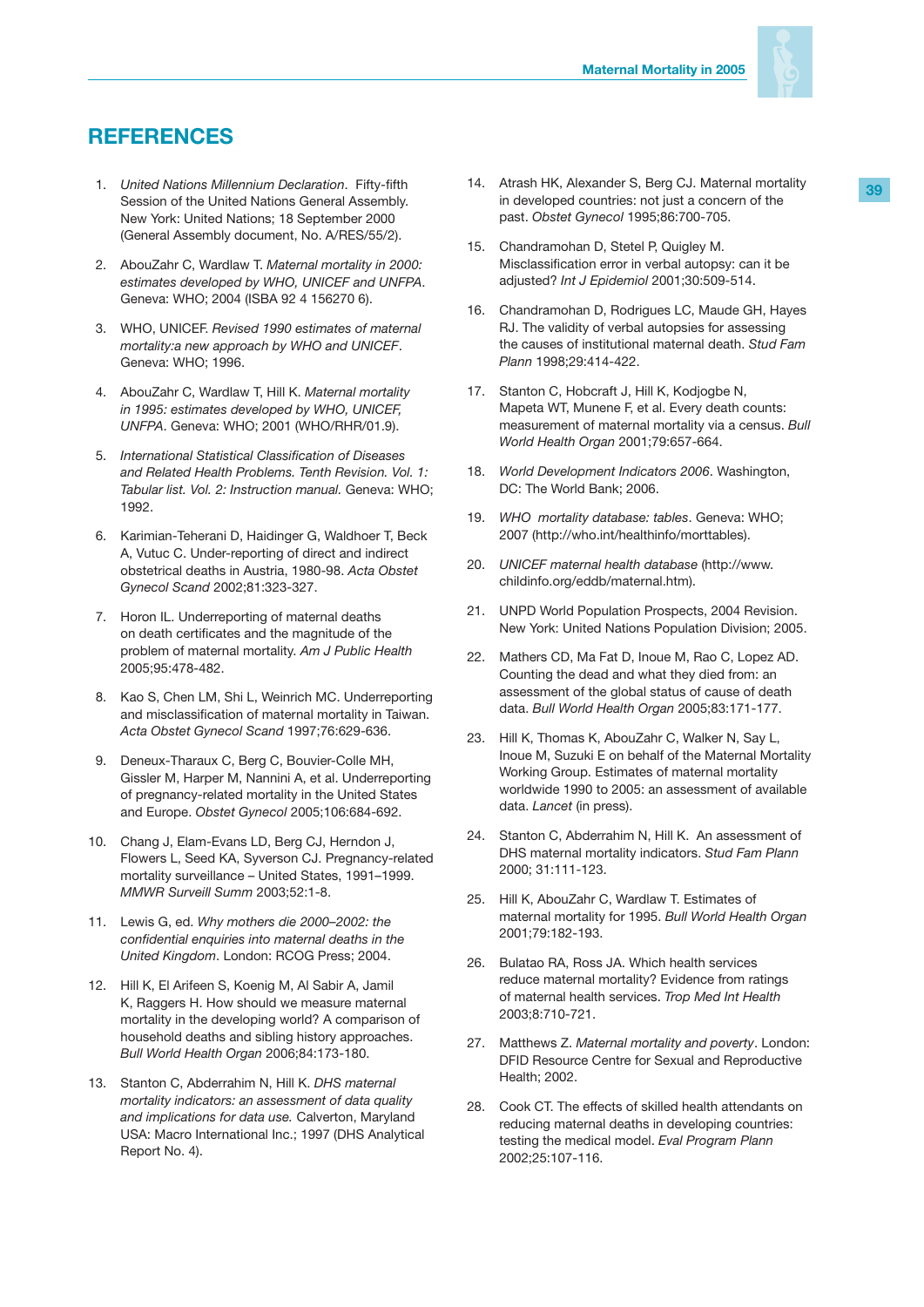

- **40** 29. Betrán AP, Wojdyla D, Posner SF, Gülmezoglu AM. National estimates for maternal mortality: an analysis based on the WHO systematic review of maternal mortality and morbidity. *BMC Public Health*  2005;5:131.
	- 30. Shen C, Williamson JB. Maternal mortality, women's status, and economic dependency in less developed countries: a cross-national analysis. *Soc Sci Med* 1999;49:197-214.
	- 31. Anand S, Barnighausen T. Human resources and health outcomes: cross-country econometric study. *Lancet* 2004;364:1603-1609.
	- 32. Sloan NL, Winikoff B, Fikree FF. An ecologic analysis of maternal mortality ratios. *Stud Fam Plann* 2001;32:352-355.
	- 33. Paxton A, Maine D, Freedman L, Fry D, Lobis S. The evidence for emergency obstetric care. *Int J Gynaecol Obstet* 2005;88:181-193.
	- 34. WHO. *Skilled attendant at birth 2006 updates*. Geneva: WHO; 2006 (Department of Reproductive Health and Research).
	- 35. *The Millennium Development Goals Report 2007*. New York: United Nations; 2007.
	- 36. *Key actions for the further implementation of the Programme of Action of the International Conference on Population and Development*. Adopted by the Twenty-first Special Session of the United Nations General Assembly. New York: United Nations; 1999. UNFPA; 1999 (para. 64).
	- 37. Hogberg U, Wall S, Brostrom G. The impact of early medical technology on maternal mortality in late 19th century Sweden. *Int J Gynaecol Obstet* 1986;24:251- 261.
	- 38. Loudon I. *Death in childbirth. An international study of maternal care and maternal mortality 1800-1950.* London: Oxford University Press, 1992.